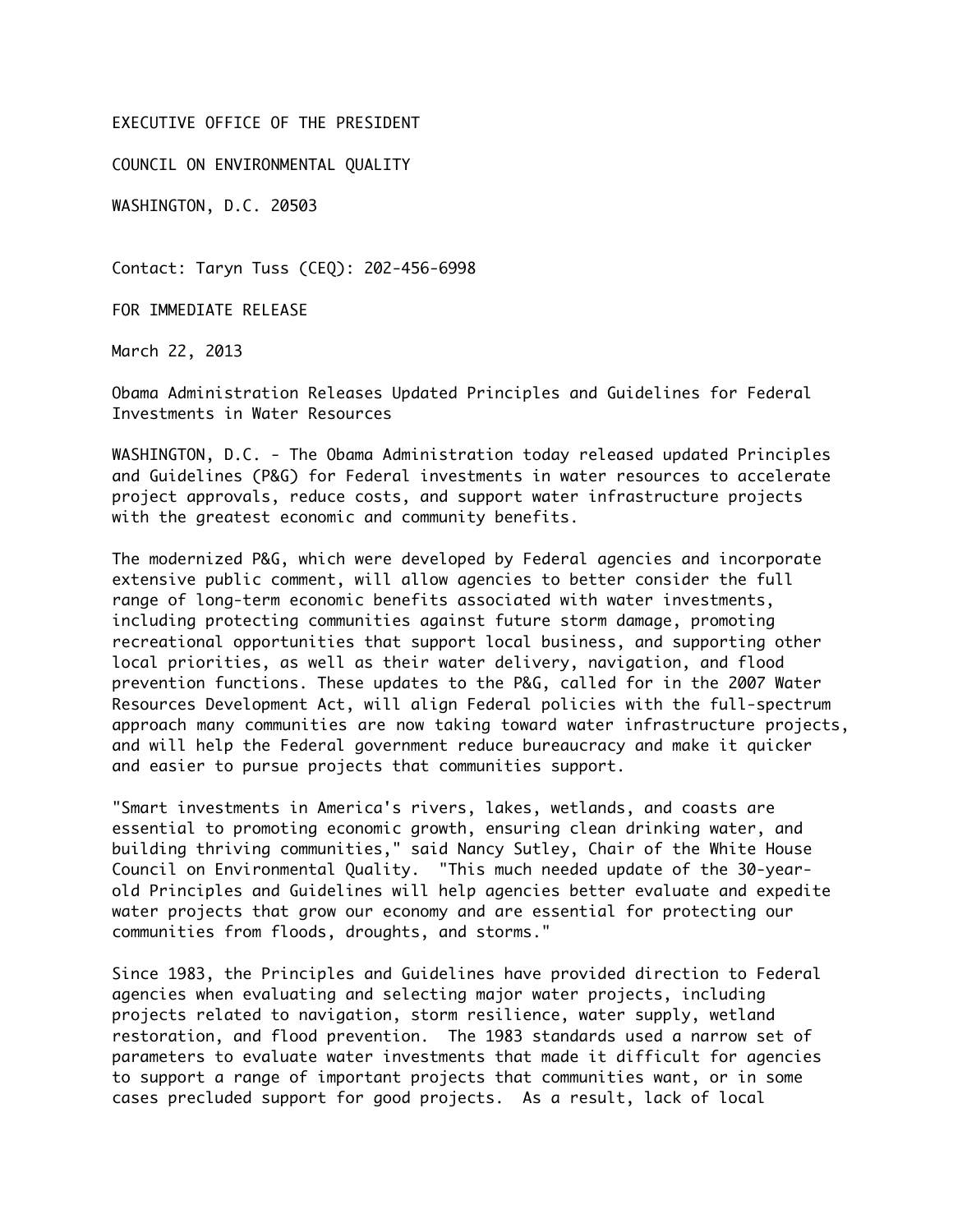support for selected projects has often led to substantial delays, costing taxpayers and leaving communities at risk.

The updated P&G consist of a final set of Principles and Requirements that lays out broad principles to guide water investments, as well as draft Interagency Guidelines for implementing the Principles and Requirements. Released for public review and comment in 2009, the Principles and Requirements incorporate extensive input from the public as well as the National Academy of Sciences. They will promote responsible taxpayer investments with a transparent, inclusive consideration of the long-term economic and community costs and benefits of projects and ensure that communities are engaged in designing projects that work for them.

The draft Guidelines, developed with Federal interagency input, will be available for 60 days of public comment and will incorporate feedback from the public and stakeholders before being finalized. These Guidelines will ensure smart, front-end, collaborative planning among Federal agencies, states, local communities, stakeholders, and the public so that projects move faster, stay on budget, and support community needs.

The updated P&G will foster consistency and informed decision-making across all Federal agencies engaged in water resources planning, including the U.S. Army Corps of Engineers, Environmental Protection Agency, Department of Agriculture, Department of the Interior, National Oceanic and Atmospheric Administration, Tennessee Valley Authority, Federal Emergency Management Agency, and Office of Management and Budget.

For more information and to view the updated Principles and Guidelines, please visit: www.whitehouse.gov/administration/eop/ceq/initiatives/PandG <http://www.whitehouse.gov/administration/eop/ceq/initiatives/PandG>

###

Updated P&G Initiative page: http://www.whitehouse.gov/administration/eop/ceq/initiatives/PandG

Press Release: http://www.whitehouse.gov/administration/eop/ceq/Press\_Releases/March\_22\_2013

Final Principles & Requirements pdf link:

http://www.whitehouse.gov/sites/default/files/final\_principles\_and\_requiremen ts\_march\_2013.pdf

Draft Guidelines pdf link:

http://www.whitehouse.gov/sites/default/files/draft\_interagency\_guidelines\_ma rch\_2013.pdf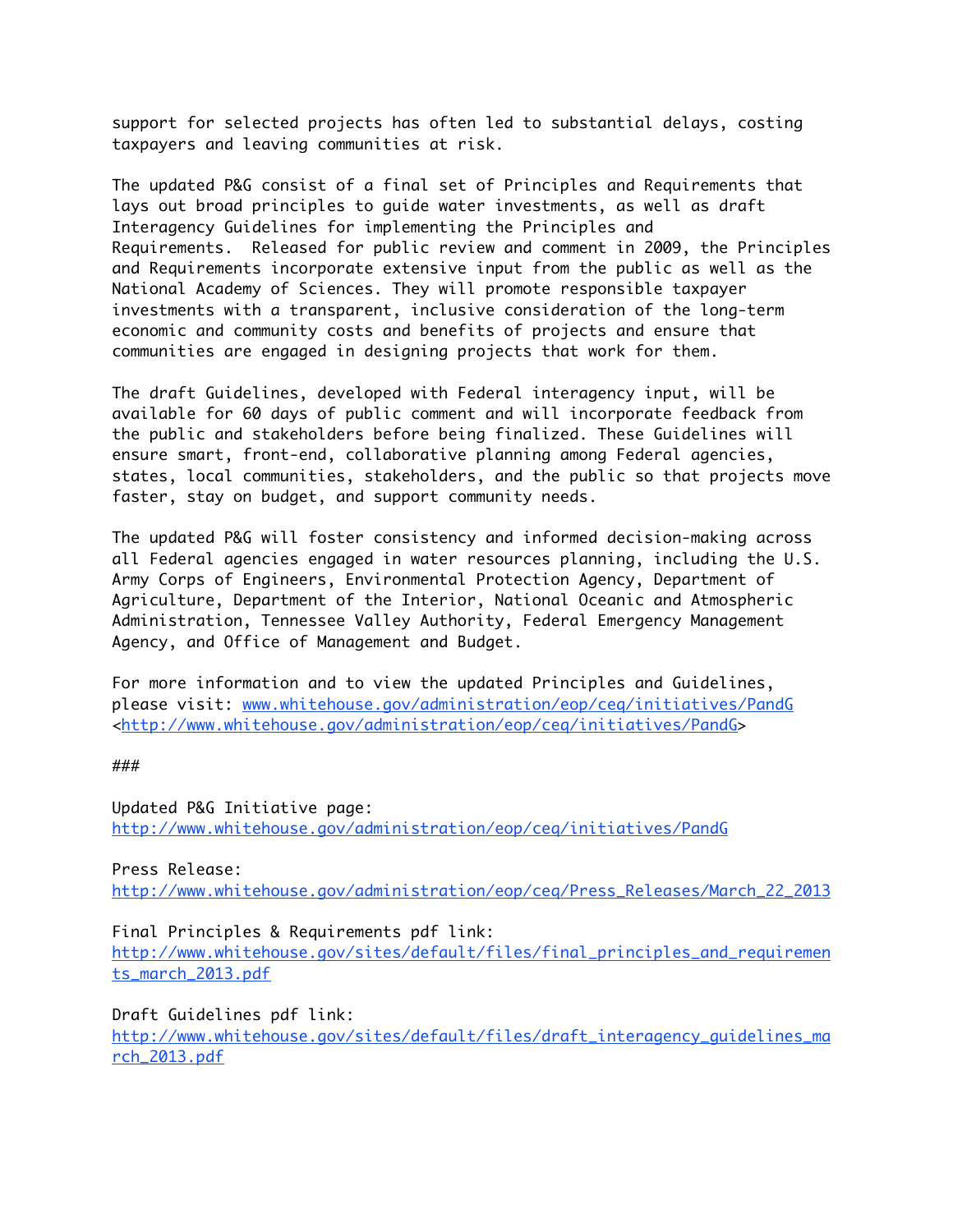# **Principles and Requirements for Federal Investments in Water Resources**

**March 2013**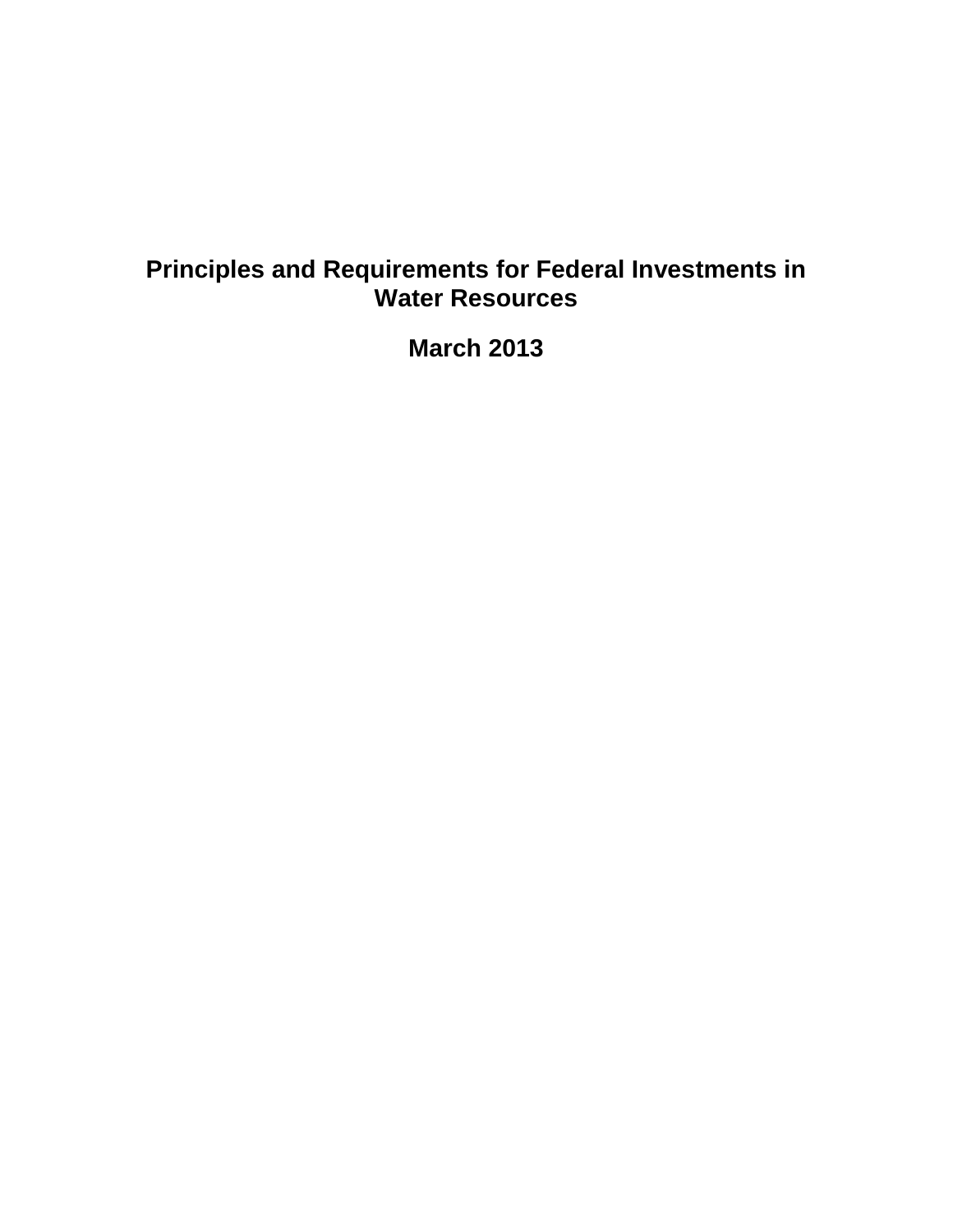# **Table of Contents**

#### **Section**

#### **Chapter I – Principles for Federal Investments in Water Resources**

- 1. Purpose and Scope
- 2. The Federal Objective
- 3. Guiding Principles
	- A. Healthy and Resilient Ecosystems
	- B. Sustainable Economic Development
	- C. Floodplains
	- D. Public Safety
	- E. Environmental Justice
	- F. Watershed Approach

### **Chapter II – Requirements**

- 1. General Requirements
	- A. Evaluation Framework
	- B. Best Available Science and Commensurate Level of Detail
	- C. Collaboration
	- D. Risk & Uncertainty
		- i. Climate Change
		- ii. Future Land Use
		- iii. Adaptive Management
	- E. Water Use
	- F. Nonstructural Approaches
	- G. International Concerns
	- H. Design of Alternatives
	- I. Transparency in Decision Making
	- J. Plan Selection
- 2. Interagency Guidelines
- 3. Effective Date
- 4. Approval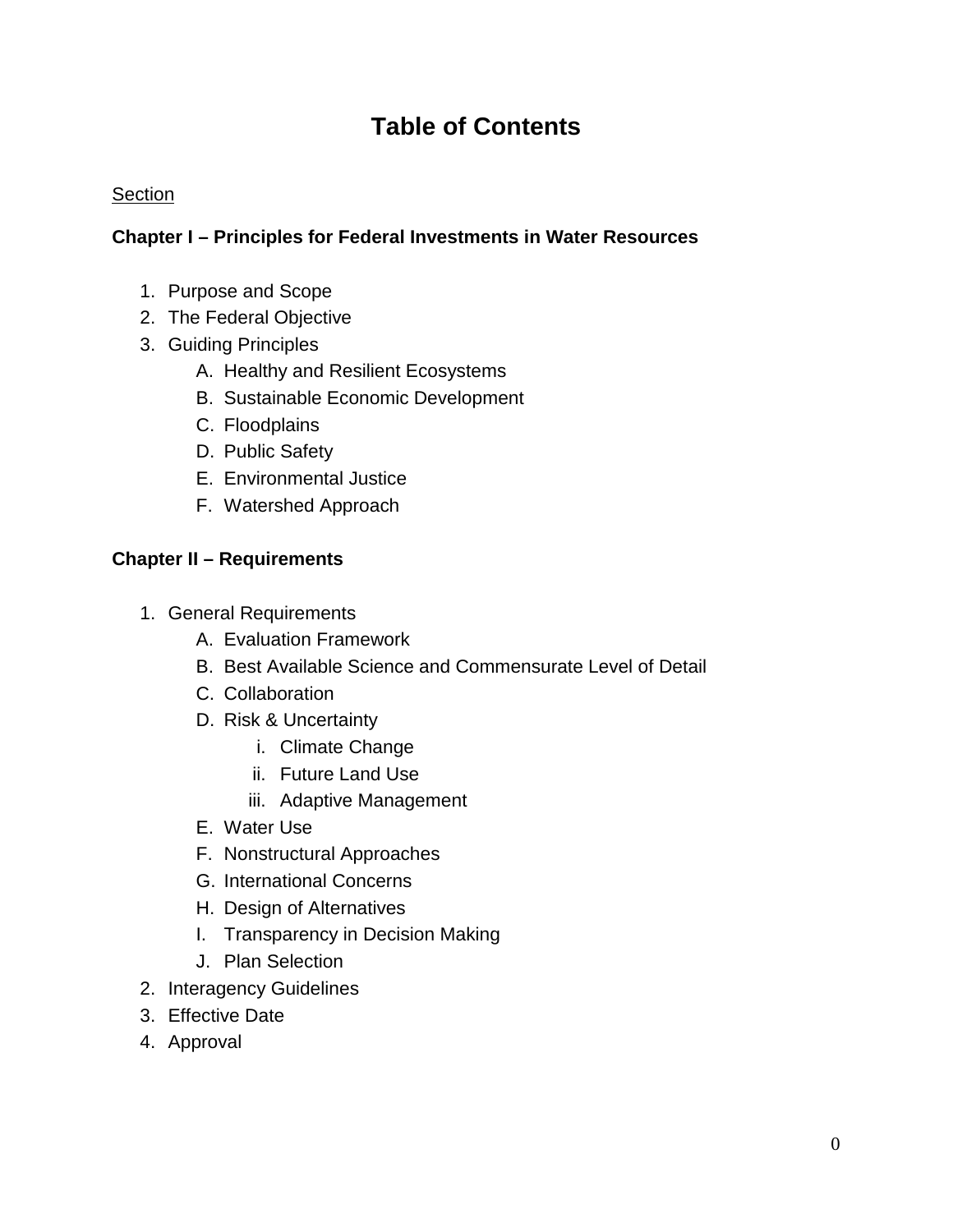## **Chapter I – Principles for Federal Investments in Water Resources**

These Principles and Requirements are established pursuant to the Water Resources Planning Act of 1965 (Public Law 89-8), as amended (42 U.S.C.1962a-2) and consistent with Section 2031 of the Water Resources Development Act of 2007 (Public Law 110-114). They supersede the Economic and Environmental Principles and Guidelines for Water and Related Land Resources Implementation Studies dated March 10, 1983.

## **1. Purpose and Scope**

These Principles and Requirements, and the supporting Guidelines, are intended to provide a common framework for analyzing a diverse range of water resources projects, programs, activities, and related actions involving Federal investment as identified by the agencies in the context of their missions and authorities. These Principles were, in the past, limited in application to four agencies – U.S. Army Corps of Engineers, Bureau of Reclamation, Tennessee Valley Authority and Natural Resources Conservation Service. In order to increase consistency and comparability in Federal water resources investment decision making across the Federal government, the application of these Principles and supporting documents is hereby expanded to include other relevant projects, programs and activities undertaken by the Environmental Protection Agency, and the Departments of Commerce, the Interior, Agriculture, and Homeland Security (Federal Emergency Management Agency) consistent with statutory authorities as described in the Guidelines<sup>[1](#page-4-0)</sup>.

It is intended that these Principles and the supporting Requirements and Guidelines be applied to a broad range of Federal investments that by purpose, either directly or indirectly, affect water quality or water quantity, including ecosystem restoration or land management activities. The kinds of Federal activities to which these Principles may apply include, but are not limited to, as relevant and appropriate: (1) grant programs, such as those associated with the Endangered Species Act, Coastal Zone Management Act, Coastal Wetlands Planning, Protection and Restoration Act, and Consolidated Farm and Rural Development Act, as well as those associated with the Sport Fish Restoration, Wildlife Restoration, National Coastal Wetlands Conservation, North American Wetlands Conservation, Hazard Mitigation Assistance and Public Assistance

<span id="page-4-0"></span> $\frac{1}{1}$  The Principles, Requirements and Guidelines for Federal investments and activities discussed in this document refer to those described in the Guidelines which further clarify, scope, scale and thresholds.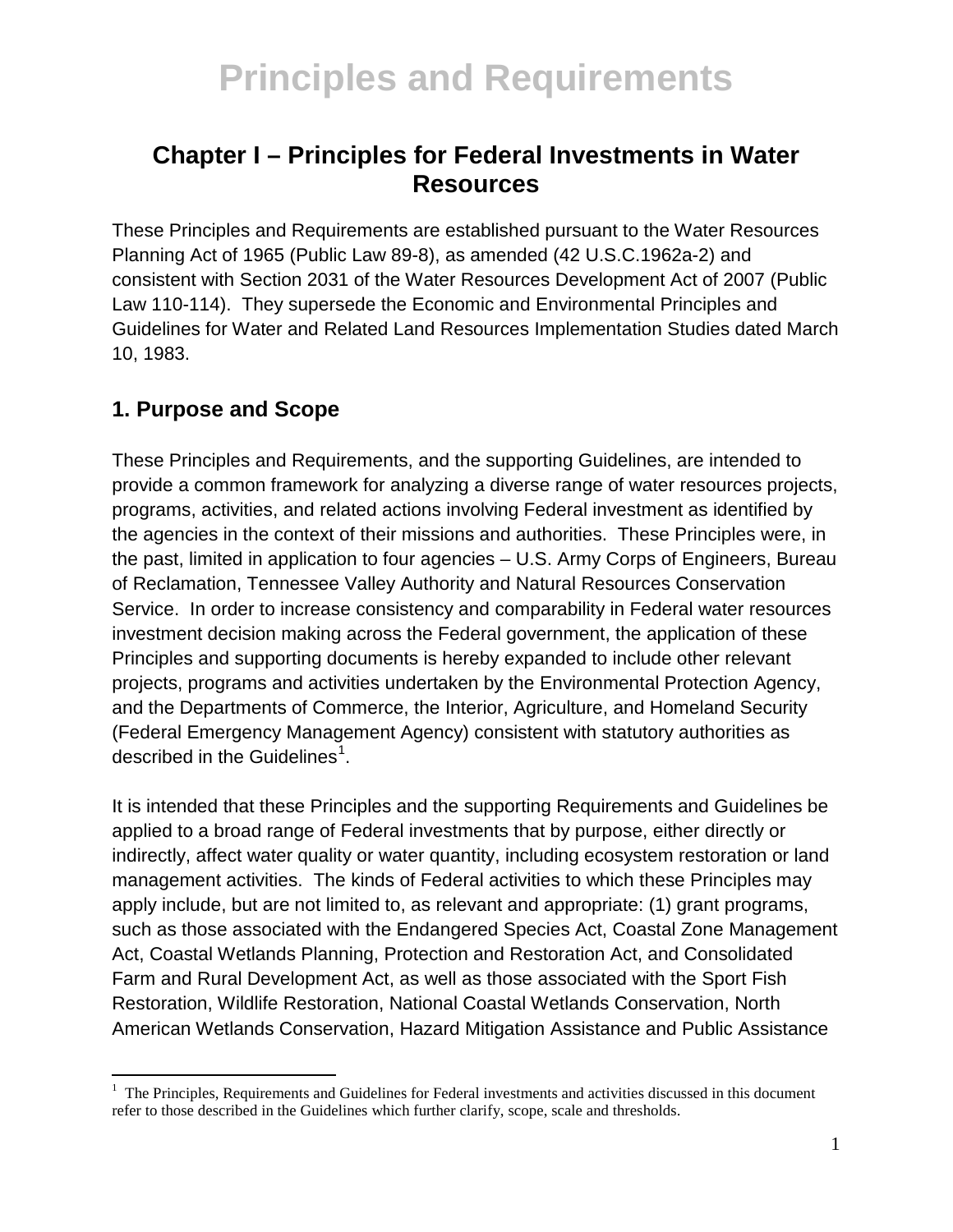programs; (2) funding programs, such as Pacific Coastal Salmon Recovery Fund, Safe Drinking Water Act State Revolving Fund, Clean Water Act State Revolving Fund, Federal Financing Bank Guaranteed Loan Program and Renewable Loan Program; (3) studies or investigations leading to construction of infrastructure, including new facilities or modernization of existing facilities, dam safety or operational modifications, and ecosystem protection and restoration projects; and (4) proposals and plans that affect the management of Federal assets including National Wildlife Refuges, National Parks, National Forests and National Grasslands.

In general, these Principles do not apply to regulatory activities (such as the issuance of permits associated with Section 404 of the Clean Water Act) or research and monitoring activities.

For the purposes of this policy, "Principles" refer to the overarching concepts that the Federal government seeks to achieve through policy implementation. The "Federal Objective" specifies the fundamental goal of Federal investments in water resources. The "General Requirements" are inputs to alternative plans, programs, designs, strategies, or actions that should be incorporated into analyses for Federal investment. The Interagency "Guidelines" provide guidance to Federal agencies for determining the applicability of the Principals and Requirements and for developing agency-specific procedures to implement a framework for formulating, evaluating, and comparing water resources projects, programs, activities and related actions.

The scope and scale of applicability to Federal investments in water resources will be defined in more detail in the Interagency Guidelines that follow. The Interagency Guidelines by design are expected to be updated on a more regular basis than these Principles and Requirements, and as such, will ensure that the assessment of applicability remains current. It is important that such assessments capture evolving and emerging programs, as well as modernized processes.

These Principles and the supporting Requirements were developed through a collaborative interagency process that promoted the open exchange of information and perspectives. The process engaged the public through formal public reviews and workshops, and included an external peer review by the National Academies of Science as required by the Water Resources Development Act of 2007. The resulting modernized policy provides for: maximizing public benefits relative to costs; the use of quantified and unquantified information; broadened agency application to allow for integration and better coordination across the federal government; flexibility in decisionmaking to reduce burdens and promote freedom of choice; use of best available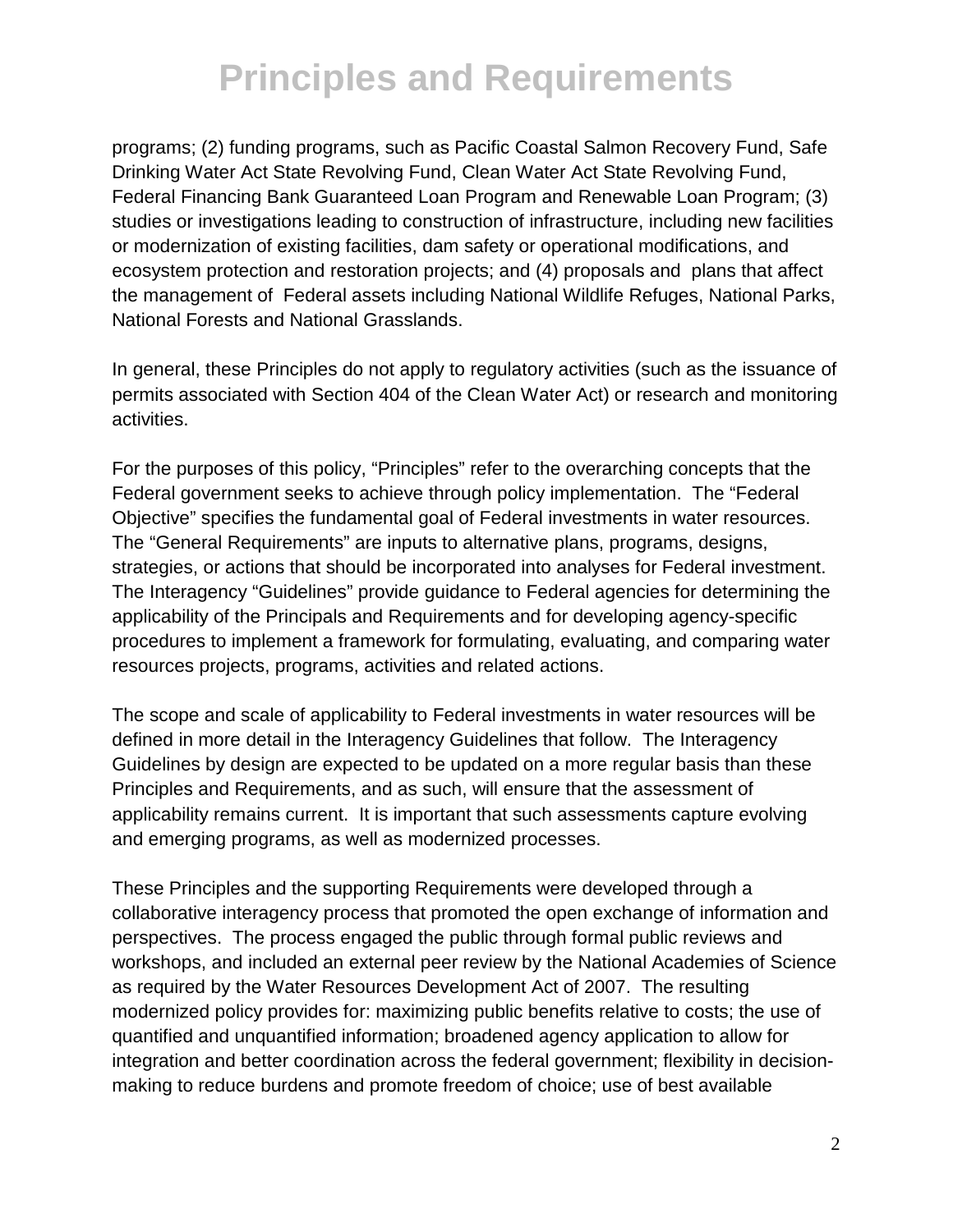science and objectivity; and, a peer review process for the Interagency Guidelines, as well as the Agency Specific Procedures. The modernized policy advances transparency and consistency for Federal investments in water resources.

## **2. The Federal Objective**

America's water resources – streams, rivers, wetlands, estuaries, lakes, and coasts – are at the heart of our environment, our economy, and our history. These water resources support billions of dollars in commerce, provide safe drinking water for millions of Americans, supply needed habitat for fish and wildlife, affect public safety, and provide a variety of other important benefits. The quality and quantity of America's water resources has wide-ranging impacts at all levels of government and for all living things. The quality and quantity of water resources affect all levels of our society from the national to the individual citizen.

The Federal Objective, as set forth in the Water Resources Development Act of 2007, specifies that Federal water resources investments shall reflect national priorities, encourage economic development, and protect the environment by:

(1) seeking to maximize sustainable economic development;

(2) seeking to avoid the unwise use of floodplains and flood-prone areas and minimizing adverse impacts and vulnerabilities in any case in which a floodplain or flood-prone area must be used; and

(3) protecting and restoring the functions of natural systems and mitigating any unavoidable damage to natural systems.

In consideration of the many competing demands for limited Federal resources, it is intended that Federal investments in water resources as a whole should strive to maximize public benefits, with appropriate consideration of costs. Public benefits encompass environmental, economic, and social goals, include monetary and nonmonetary effects and allow for the consideration of both quantified and unquantified measures.

Addressing the complex and often conflicting water resource needs of today and the future requires the formulation of a diverse range of solutions that need to be fully considered in the decision making process. Such solutions may produce varying degrees of effects relative to environmental, economic, and social goals. No hierarchal relationship exists among these three goals and as a result, tradeoffs among potential solutions will need to be assessed and communicated during the decision making process.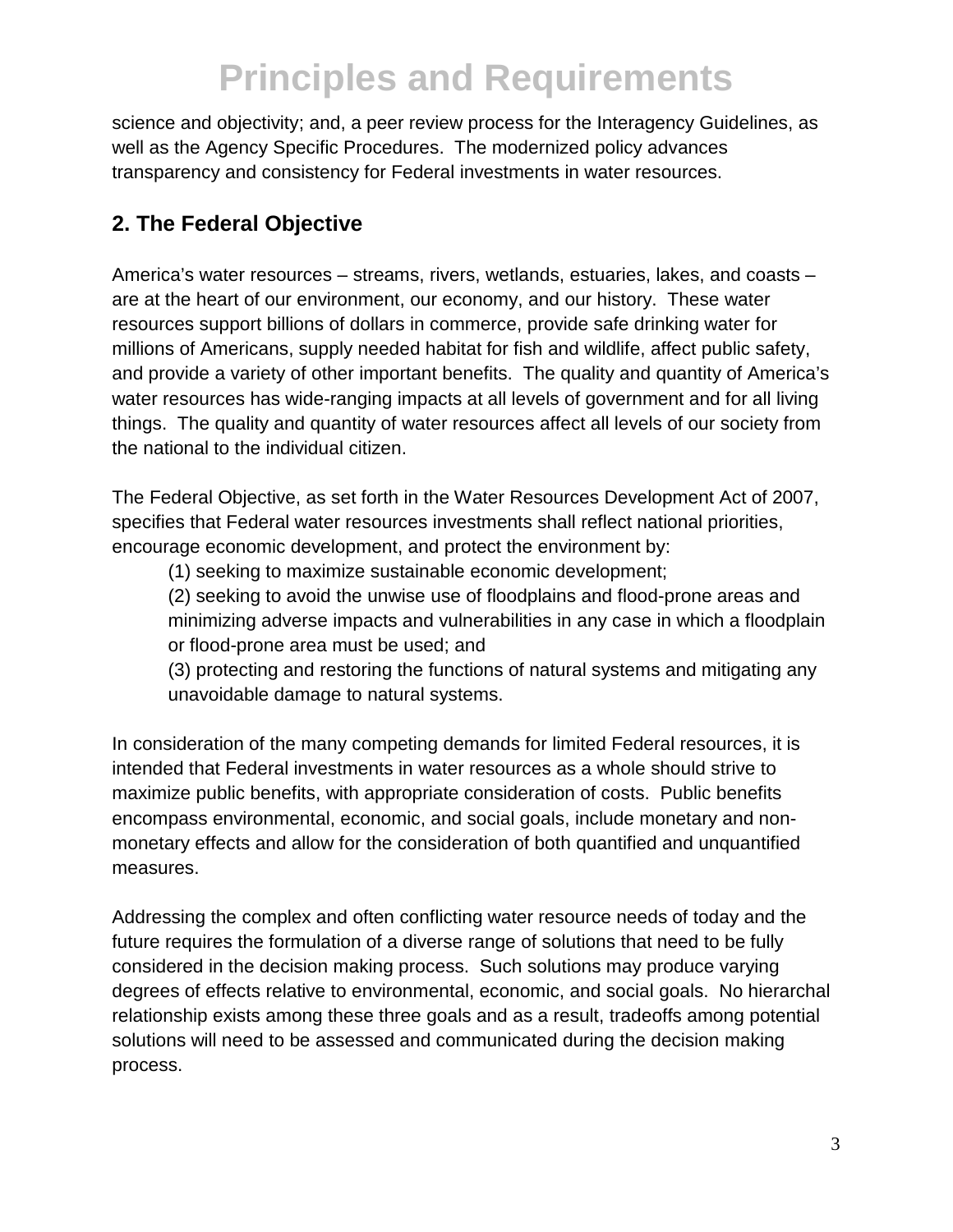## **3. Guiding Principles**

The following Principles constitute the overarching concepts the Federal government seeks to promote through Federal investments in water resources now and into the foreseeable future. These Principles are presented in no particular order and their organization denotes no hierarchy or rank.

- **A. Healthy and Resilient Ecosystems.** Federal investments in water resources should protect and restore the functions of ecosystems and mitigate any unavoidable damage to these natural systems. Ecosystems are dynamic complexes of plant, animal, and microorganism communities and the non-living environment interacting as a system. Ecosystems provide important services to humans both directly and indirectly, and they also encompass vital intrinsic natural values, such as biodiversity. In order to protect ecosystems, alternative plans should first seek to avoid any adverse environmental impact, and when that is not possible, alternatives should minimize environmental impacts. When damage to the environment is unavoidable, mitigation for adverse effects should be provided as required by law. Restoration of ecosystems can enhance the health and resilience of the natural environment and should be part of alternative plans, where feasible and appropriate. A resilient ecosystem has the capacity to respond to changes, including climate change. Healthy and resilient ecosystems not only enhance the essential services and processes performed by the natural environment, but also contribute to the economic vitality of the Nation.
- **B. Sustainable Economic Development.** Federal investments in water resources should encourage sustainable economic development. Alternative solutions for resolving water resources problems should improve the economic well-being of the Nation for present and future generations through the sustainable use and management of water resources ensuring both water supply and water quality. Sustainable in this context means the creation and maintenance of conditions under which humans and nature can coexist in the present and into future. Federal investments in sustainable economic development activities contribute to the Nation's resiliency.
- **C. Floodplains**. Floodplains are critical components of watersheds. They connect land and water ecosystems and support high levels of biodiversity and productivity. Floodplains that have not been adversely affected can sustain their natural functions and increase the resilience of communities. For this reason, Federal investments in water resources should avoid the unwise use of floodplains and flood-prone areas and minimize adverse impacts and vulnerabilities in any case in which a floodplain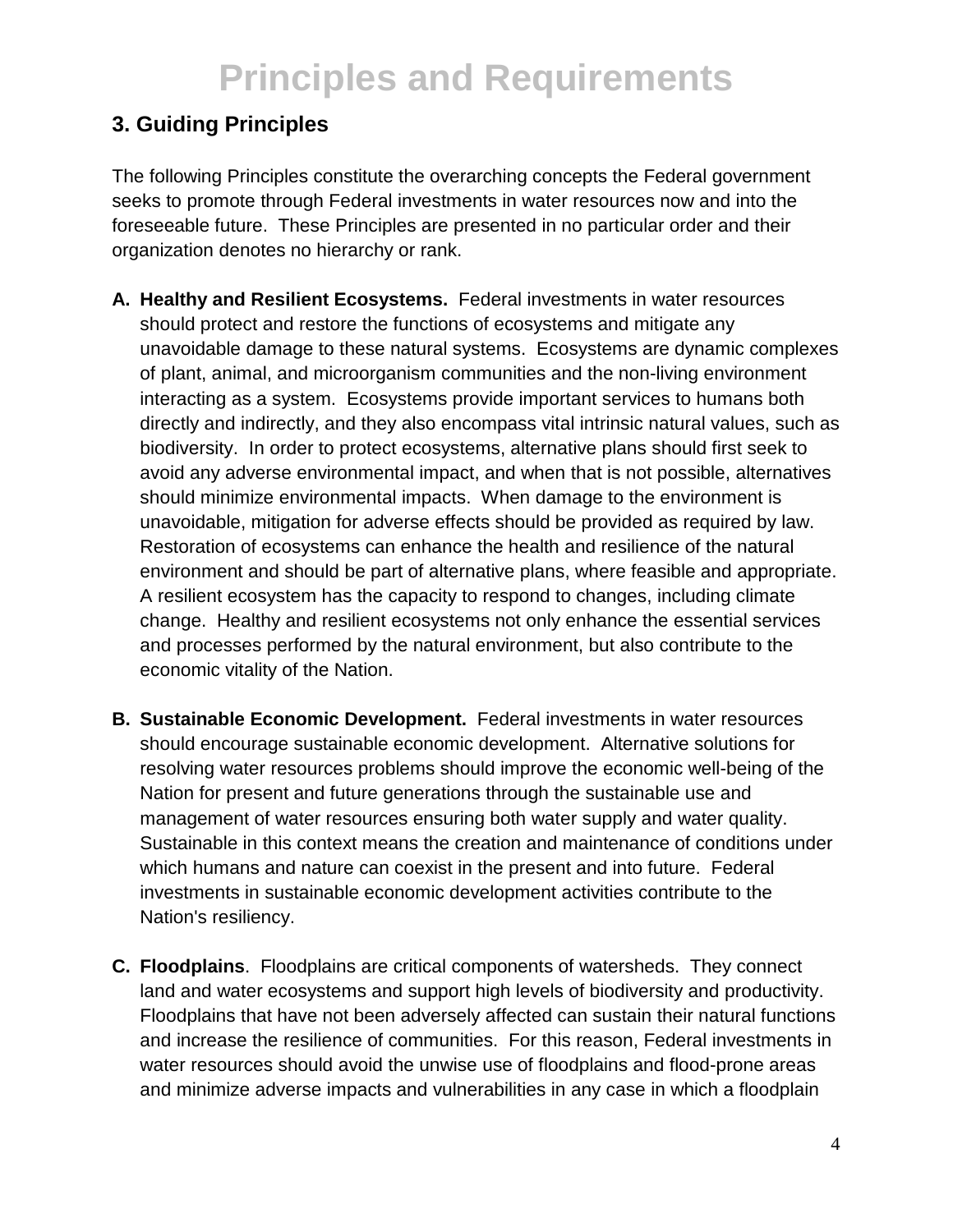or flood-prone area must be used. Unwise use of floodplains is defined as any action or change that has an unreasonable adverse effect on public health and safety, or an action that is incompatible with or adversely affects one or more floodplain functions that leads to a floodplain that is no longer self-sustaining. Federal actions should seek to reduce the Nation's vulnerability to floods and storms. In instances where this is not achievable, the agency should identify and communicate the potential direct and indirect adverse effects on floodplain functions.

- **D. Public Safety.** Threats to people, including both loss of life and injury, from natural events should be assessed in the determination of existing and future conditions, and ultimately, in the decision making process. Alternative solutions, which include structural and nonstructural elements, must avoid, reduce, and mitigate risks to the extent practicable and include measures to manage and communicate residual risks. The impact and reliability of alternatives on these threats must be evaluated and shared with the public and decision makers.
- **E. Environmental Justice.** Environmental justice is the fair treatment and meaningful involvement of all people regardless of race, color, national origin, or income with respect to the development, implementation, and enforcement of environmental laws, regulations, and policies. Agencies should ensure that Federal actions identify any disproportionately high and adverse public safety, human health, or environmental burdens of projects on minority, Tribal, and low-income populations. In implementing the Principles, Requirements and Guidelines, agencies should seek solutions that would eliminate or avoid disproportionate adverse effects on these communities. Specific efforts should be made to provide opportunities for effective public participation by minority, Tribal, and low-income communities in Federal planning and decision making processes. These efforts include identifying potential effects and mitigation measures in consultation with affected communities and improving the accessibility of public meetings, documents, and notices. Further, evaluation methods should eliminate any biases and fully display the effects of alternative actions on affected minority, Tribal, and low-income communities.
- **F. Watershed Approach.** A watershed is land area that drains to a common waterbody. A watershed approach to analysis and decision making facilitates evaluation of a more complete range of potential solutions and is more likely to identify the best means to achieve multiple goals over the entire watershed. A watershed approach facilitates the proper framing of a problem by evaluating it on a system level to identify root cause(s) and its interconnectedness to problem symptoms. The approach enables the design of solutions that considers the benefits of water resources for a wide range of stakeholders within and around the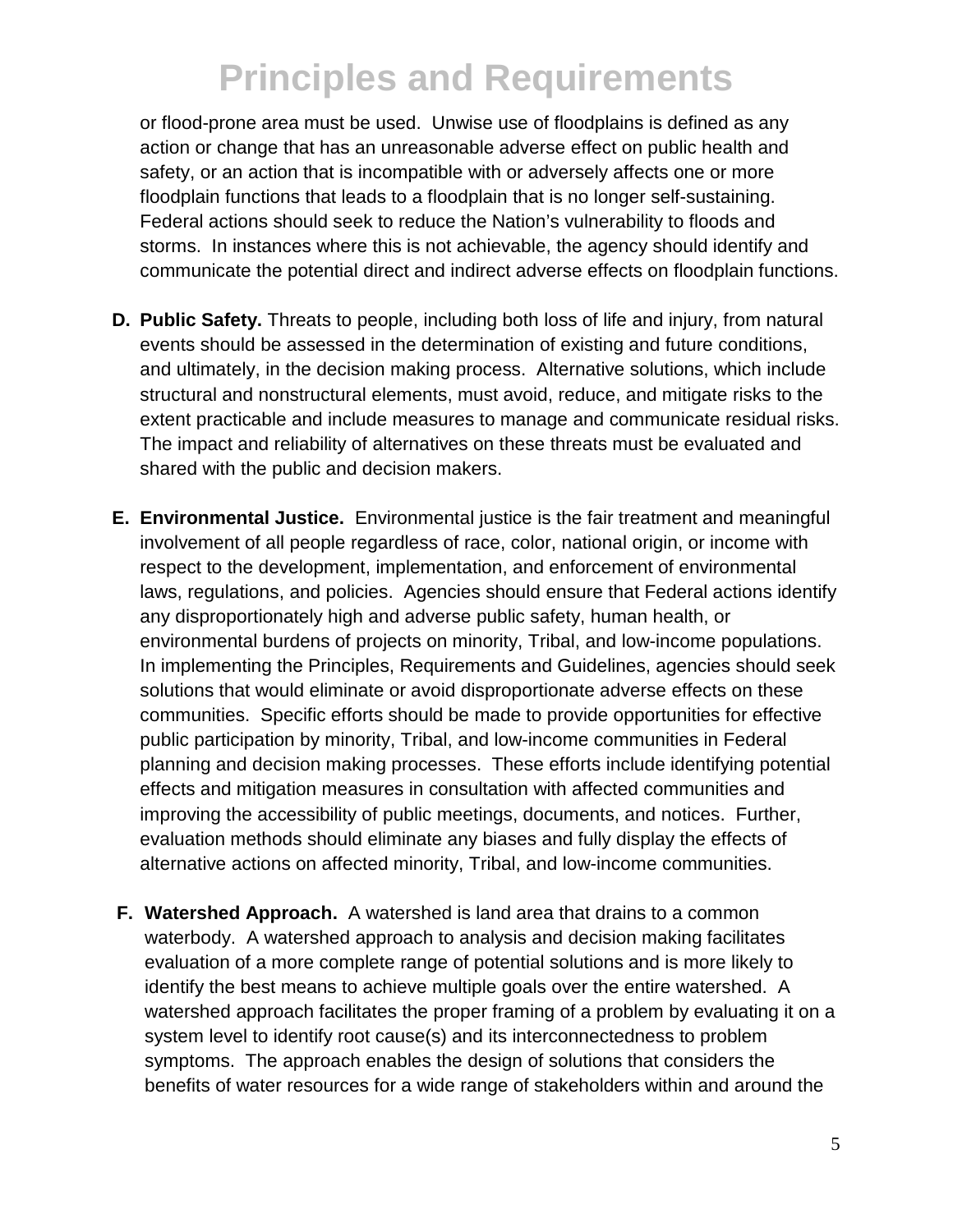watershed. It promotes the evaluation of effects within a watershed and other interconnected systems to understand a full range of public benefits. The effects evaluated should include cumulative effects which are the impacts on the watershed that result from the incremental impact of an action when added to other past, present, and reasonably foreseeable future actions regardless of what agency (Federal or non- Federal) or person undertakes such other actions. Finally, the watershed approach allows for consideration of upstream and downstream conditions, needs, and potential impacts of proposed actions.

The scope and scale of watershed assessments can vary. Watershed assessments should encompass a geographic area large enough to ensure that plans address cause and effect relationships among affected resources and activities that are pertinent to realizing public benefits. The scope and degree of evaluations across a watershed should reflect the nature of these relationships. It is imperative that assessments evaluate the interaction of a potential Federal investment with other water resources projects and programs within a region or watershed.

## **Chapter II – Requirements**

## **1. General Requirements**

Federal investments in water resources should incorporate the Requirements described below. These Requirements supplement a myriad of requirements that are specified in other laws, such as the National Environmental Policy Act (NEPA), but are not repeated here. Federal investments in water resources through projects, programs or activities will often require NEPA analyses. The NEPA process should be integrated with the processes developed to implement these Principles and Requirements to facilitate the production of a single decision document that fulfills the requirements of both processes. The Interagency Guidelines will provide additional guidance regarding how to effectively integrate these two processes.

**A. Evaluation Framework.** It is important that potential Federal investments be evaluated for their performance with respect to the Federal Objective using a common framework. This common framework will allow for comparison among potential Federal investments and facilitate the overall decision making process. Evaluation methods should be designed to ensure that potential Federal investments in water resources are justified by public benefits, particularly in comparison to costs associated with those investments. Such methods should apply an ecosystem services approach in order to appropriately capture all effects (economic,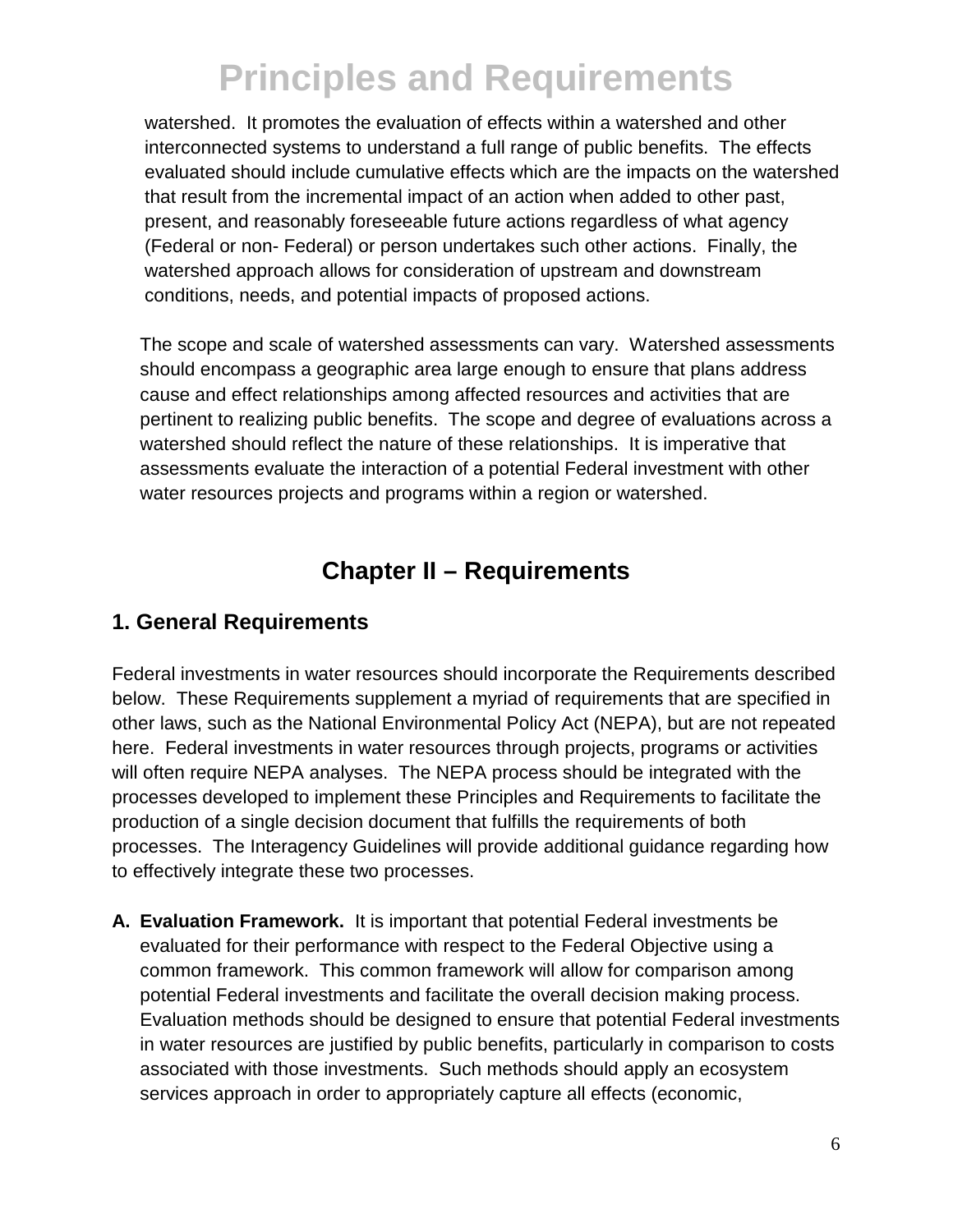environmental and social) associated with a potential Federal water resources investment. By design, such an approach traces the effects of a potential action through the watershed or ecosystem in order to capture its effects and feedbacks and better captures the values that ecosystems or watersheds contribute to our economy and well-being. The ecosystems services approach is a way to organize all the potential effects of an action (economic, environmental and social) within a framework that explicitly recognizes their interconnected nature. The services considered under this approach include those flowing directly from the environment and those provided by human actions. Services and effects of potential interest in water resource evaluations could include, but are not limited to: water quality; nutrient regulation; mitigation of floods and droughts; water supply; aquatic and riparian habitat; maintenance of biodiversity; carbon storage; food and agricultural products; raw materials; transportation; public safety; power generation; recreation; aesthetics; and educational and cultural values. Changes in ecosystem services are measured monetarily and non-monetarily, and include quantified and unquantified effects. Existing techniques, including traditional benefit costs analyses, are capable of valuing a subset of the full range of services, and over time, as new methods are developed, it is expected that a more robust ecosystem services based evaluation framework will emerge.

Heretofore, Federal investments in water resources have been mostly based on economic performance assessments which largely focus on maximizing net economic development gains and typically involve an unduly narrow benefit-cost comparison of the monetized effects. Non-monetized and unquantified effects are often included in the overall analysis process, but are not necessarily weighted as heavily or considered key drivers in the final decision making process. As a result, decision making processes are, at this point in time, unnecessarily biased towards those economic effects that are generally more easily quantified and monetized. A narrow focus on monetized or monetizable effects is no longer reflective of our national needs, and from this point forward, both quantified and unquantified information will form the basis for evaluating and comparing potential Federal investments in water resources to the Federal Objective. This more integrated approach will allow decision makers to view a full range of effects of alternative actions and lead to more socially beneficial investments.

**B. Best Available Science and Commensurate Level of Detail.** Analyses to support Federal investments in water resources should utilize the best available science, data, analytical techniques, procedures, models, and tools in hydrology, engineering, economics, biology, ecology, risk and uncertainty, and other fields to the extent that sufficient funding is available. To the extent feasible, it is appropriate to quantify the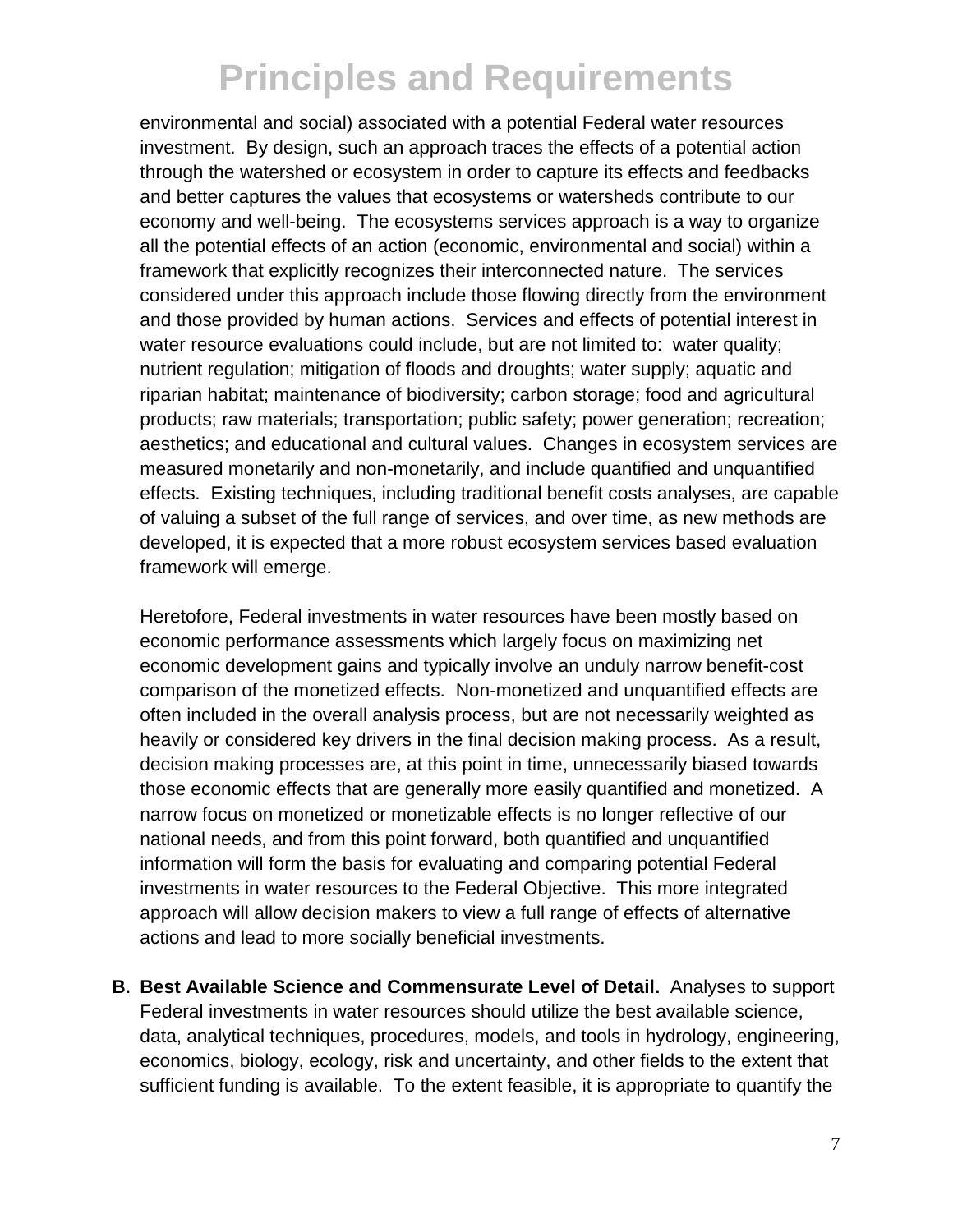effects of water resources projects. Agencies should continuously seek to update data and to modernize tools, models, and analytical techniques and not simply rely upon those used in the past because they are familiar. Though widespread use of some established tools may be appropriate, particularly as it promotes consistency and comparability among the agencies, it is also important to employ the evolving tools and methods in analyses in order to fully inform the decision-making process.

The level of detail required to support Federal investments in water resources may vary, but should not be greater than needed to inform the decision making process efficiently and effectively. The level of detail, scope, and complexity of analyses should be commensurate with the scale, impacts, costs, scientific complexities, uncertainties, risks, and other sensitivities (e.g., public concerns) involved in potential decisions.

**C. Collaboration.** Federal agencies should collaborate fully on water resources related activities with other affected Federal agencies and with Tribal, regional, state, local, and non-governmental entities, as well as community groups, academia, and private land owners (stakeholders) to realize more comprehensive problem resolution and better informed decision making. The water challenges facing the Nation are great and require a collaborative, transparent, and inclusive approach in order to responsibly address current and future needs. The Federal, State, regional, Tribal, and local governments, as well as stakeholders, share the responsibility of managing and protecting public water resources. Resolving water resources related problems will take time, funding, and commitment by decision makers and stakeholders at all levels. Integration of programs and engagement in the decision making process by relevant stakeholders is necessary for successful water resource decisions. This can further promote efficiency of effort and save resources, while enabling government at all levels to accomplish more.

The Federal government's role in water resources related activities has changed over time. In many cases, the Federal government is no longer the primary investor in, or developer and protector of, water resources related activities across the Nation. Increasingly, the solutions put forth to address the complex water resources problems facing the Nation involve activities by many other entities at varying levels of scale and scope. State, Tribal, and local governments, private entity and nonprofit participation is to be actively encouraged in all aspects of water resources planning in the multitude of Federal projects and programs carried out by Federal agencies*.*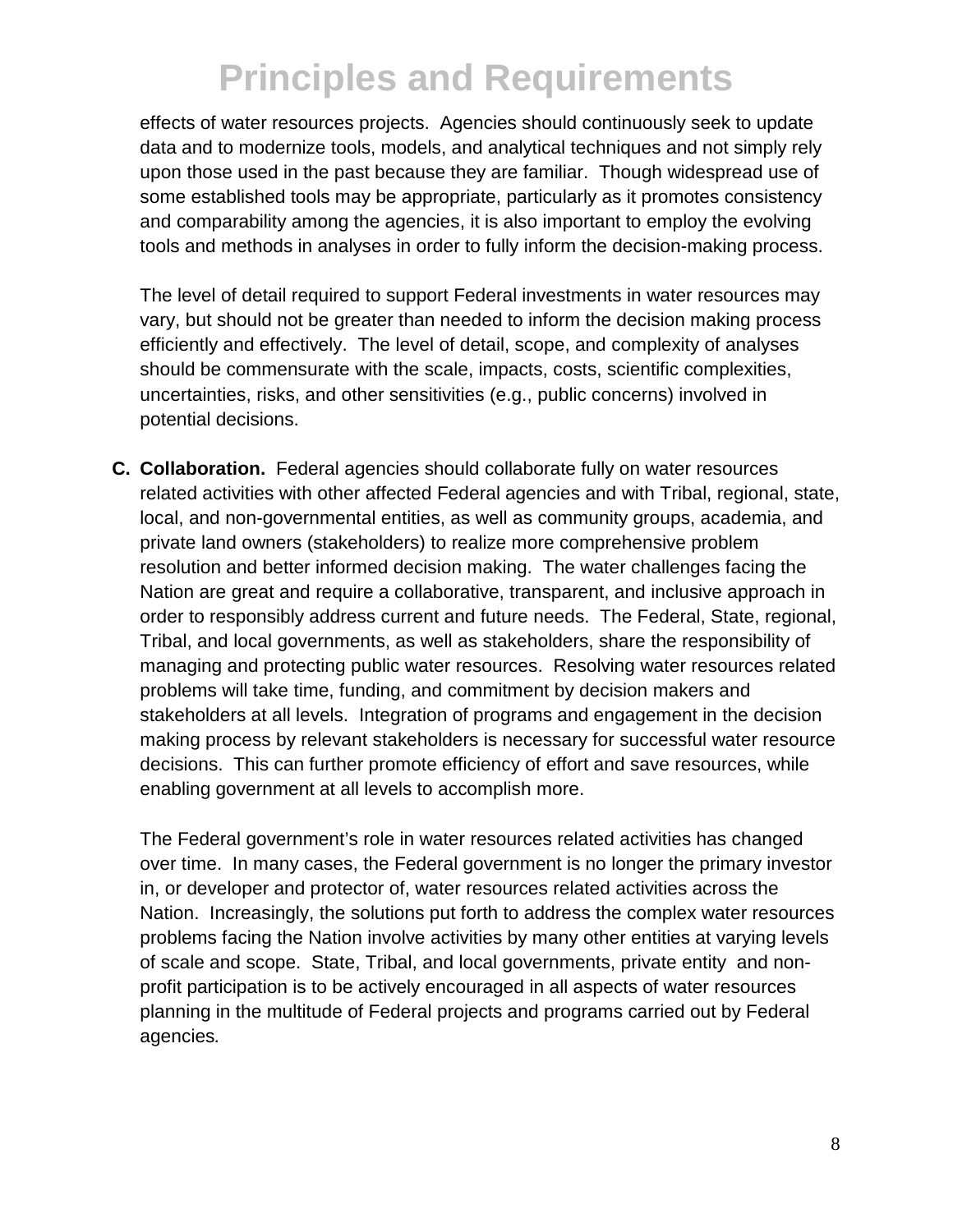Specific efforts should be made to provide opportunities for effective participation by minority, Tribal, and low-income communities in the Federal planning and decision making processes. Such efforts include improving the accessibility of public meetings, documents, and notices as well as consulting with affected communities to identify potential effects and mitigation measures. The intent of collaboration is to ensure that Federal activities reasonably consider the needs, interests, and concerns of stakeholders. Collaboration should provide adequate opportunities for all to participate throughout the decision making process.

The method and scope of the collaborative effort should be driven by the nature of the activity, problems, and likely solutions. Collaboration may include (but is not limited to): the sharing of science and data, analytical tools, or expertise unless protected from release by law; inclusion on interdisciplinary or inter-agency study teams; participation in independent or peer review of study products; development and implementation of complementary projects and programs by others; and postproject review and development of adaptive management strategies.

**D. Risk and Uncertainty.** When analyzing potential investments in water resources, areas of risk and uncertainty should be identified, described, and considered. Knowledge of risk and uncertainty and the degree of reliability of the estimated effects will better inform decision making. Risk and uncertainty inherent in the analyses performed as well as risk and uncertainty associated with the future conditions and potential effects of each alternative should be identified. Decisions should be made with knowledge of the degree of reliability and the limits of available information, recognizing that even with the best available engineering and science, risk and uncertainty will always remain.

Risks and uncertainties should be identified and described in a manner that is clear and understandable to the public and decision makers. This includes describing the nature, likelihood, and magnitude of risks (including quantitatively where feasible), as well as the uncertainties associated with key supporting data, projections, and evaluations for competing alternatives. This should also include a concise discussion of what must occur, including the related probability or likelihood to the extent these can be determined, in order to realize any projections. When there are considerable uncertainties concerning an alternative's ability to function as desired and produce desired outputs, its capacity to produce potential undesired outputs, and/or the general acceptability of the alternative, the option of pursuing improved data, models, and analyses should be considered. Reducing risk and uncertainty may involve increased costs or loss of benefits. The advantages and costs of reducing risk and uncertainty should be explicitly considered in both the formulating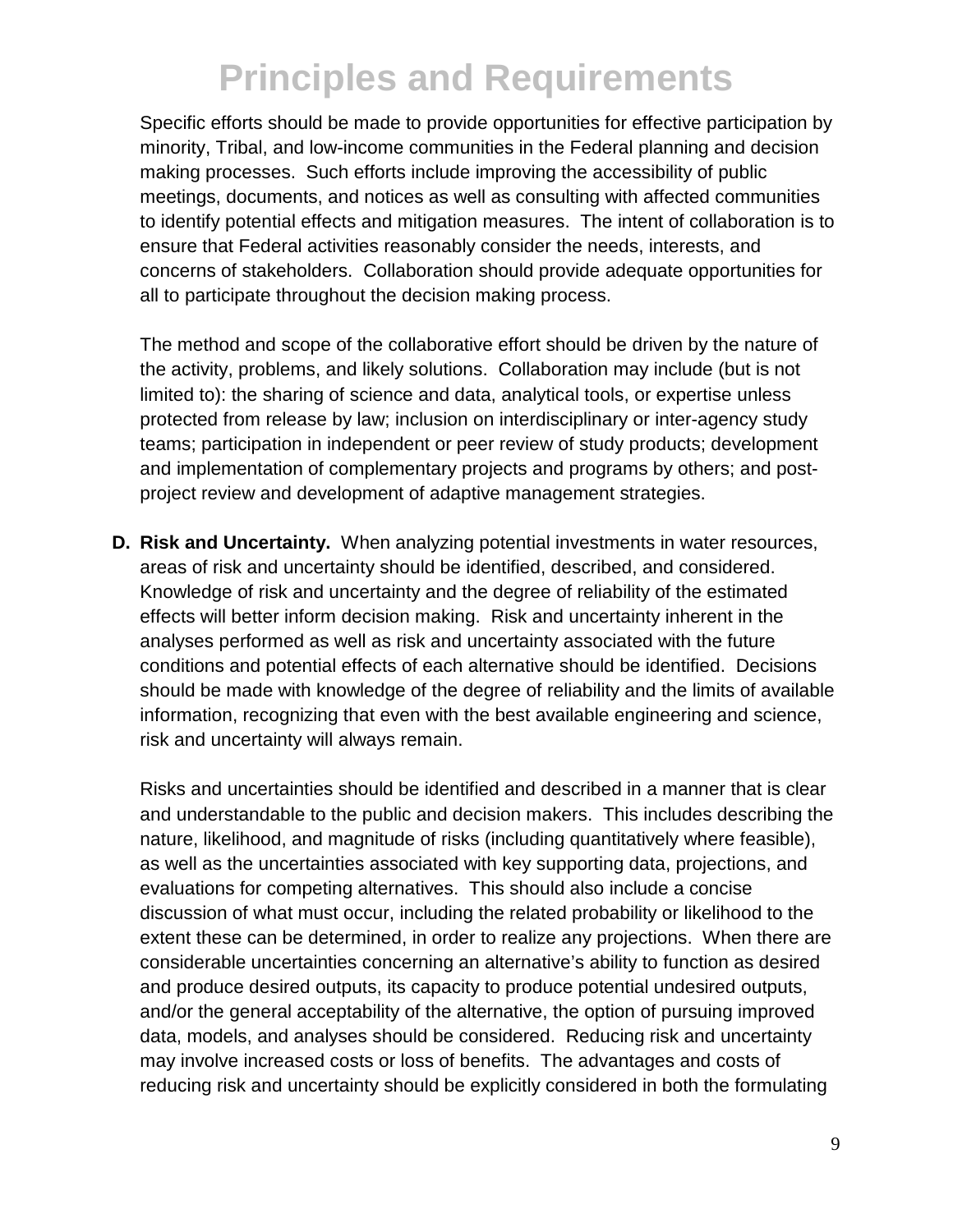of alternatives, and in the overall decision making process. The items below identify and provide further explanation of areas of risk and uncertainty that should be evaluated, as well as a tool with which to address them.

- **i. Climate Change.** Climate change poses a significant challenge for water resources planning and conditions resulting from a changing climate should be accounted for and addressed. Varying degrees of uncertainty are associated with climate change impacts on water resources. The increased variability in temporal and spatial patterns of precipitation and water availability will challenge water resource systems serving all human and ecological needs. From specification of existing problems and opportunities to the formulation, evaluation and selection of plans, projected accelerating changes in aquatic systems and sea level resulting from a changing climate should inform the understanding of water resource needs and how these needs can be realistically addressed. Analysis of climate change impacts should be informed by both historical records and models of projected future impacts of an altered climate on water resources.
- **ii. Future Land Use.** Future land use patterns should be assessed and analyzed as part of the evaluation process. The best available data and forecasts should be used to complete an analysis of these uncertain conditions. Future land use patterns should be evaluated based on historical trends and projections. An assessment of any approved local master plan or other land use plans that guide community growth and development should be included in the evaluation in order to promote full disclosure of effects.
- **iii. Adaptive Management.** Adaptive management is a deliberate, iterative, and scientific based process of designing, implementing, monitoring, and adjusting an action, measure, or project to reduce uncertainty and maximize one or more goals over time. Adaptive management should be evaluated and incorporated into alternatives where warranted to avoid and minimize adverse impacts on the environment. Adaptive management measures should be clearly identified and evaluated as part of alternative actions or strategies in order to further reduce uncertainty, particularly when more detailed information and better tools are not readily available. Adaptive management approaches should be used to the extent they are commensurate with the significance of the proposed activity and available resources.
- **E. Water Use.** Water supplies will continue to be subject to annual variability in precipitation and runoff, and subject to the uncertain effects of climate change on global weather patterns. As such, it is critical to consider water availability and promote water efficiency with all Federal investments in water resources. The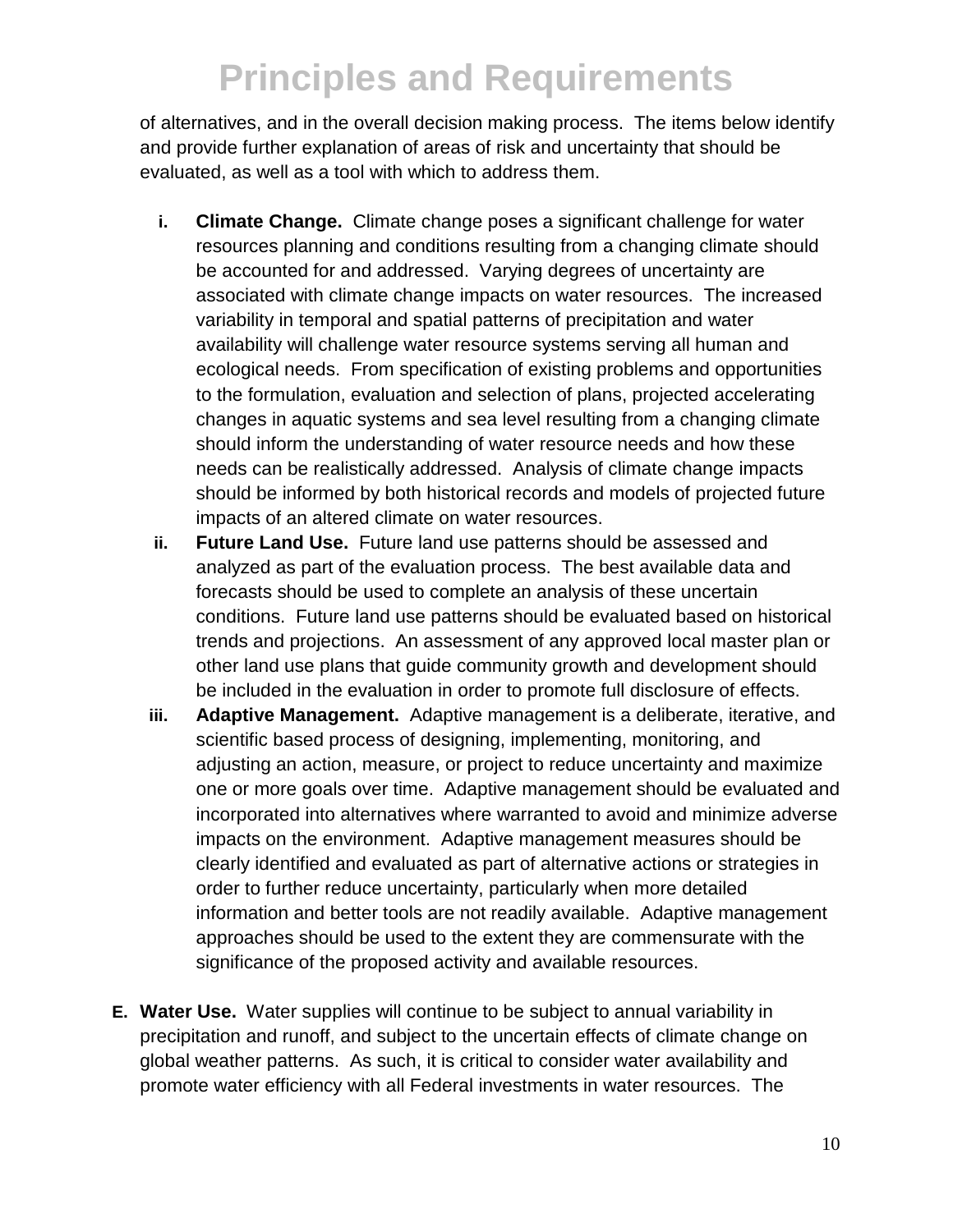efficient use of water and the consideration of multiple uses and competing demands on water resources should be taken into account when designing solutions to water resources problems. Alternative actions or plans, where applicable, should first consider opportunities to improve water efficiency with respect to existing water infrastructure and supplies. When efficiency alone will not suffice, the reuse and reclamation of water should be promoted.

The effect of Federal investments on water quality should also be considered and evaluated for all alternative plans or actions. Utilizing a watershed approach will help identify unintended adverse effects on water quality, and opportunities to minimize them. For many projects, some adverse effects may be unavoidable; these should be presented in the final array of alternatives. Potential tradeoffs between water efficiency and water quality should be considered and the impact of water resource investments on both water efficiency and water quality should be identified and examined as appropriate.

**F. Nonstructural Approaches.** Nonstructural approaches to water resources problems alter the use of existing infrastructure or human activities to generally avoid or minimize adverse changes to existing hydrologic, geomorphic, and ecological processes. Nonstructural approaches can often be the most costeffective and environmentally protective alternative to implement. Nonstructural measures are particularly effective in minimizing adverse effects on floodplain functions and the aquatic environment. Such approaches are typically linked to floodplain projects but can also be appropriate for ecosystem restoration, water supply, water quality, and other water resource projects. Nonstructural measures include, but are not limited to, modifications to public policy, regulatory policy and pricing policy, as well as management practices, including green infrastructure.

A nonstructural measure or measures may in some cases offer a more effective alternative to a traditional structural measure. In other cases, nonstructural measures may be combined with fewer or smaller traditional structural measures to produce a complete alternative plan. Full consideration and reporting on nonstructural alternative actions or plans should be an integral part in the evaluation of Federal investments in water resources.

**G. International Concerns.** Federal water resources investments must consider treaty and other international obligations and develop alternatives that are consistent with meeting such obligations. Analyses should identify any way in which an international obligation constrains choices or precludes selection of a better plan to meet the Federal Objective. In all cases, timely consultations with relevant foreign governments should be undertaken when a Federal action is likely to have a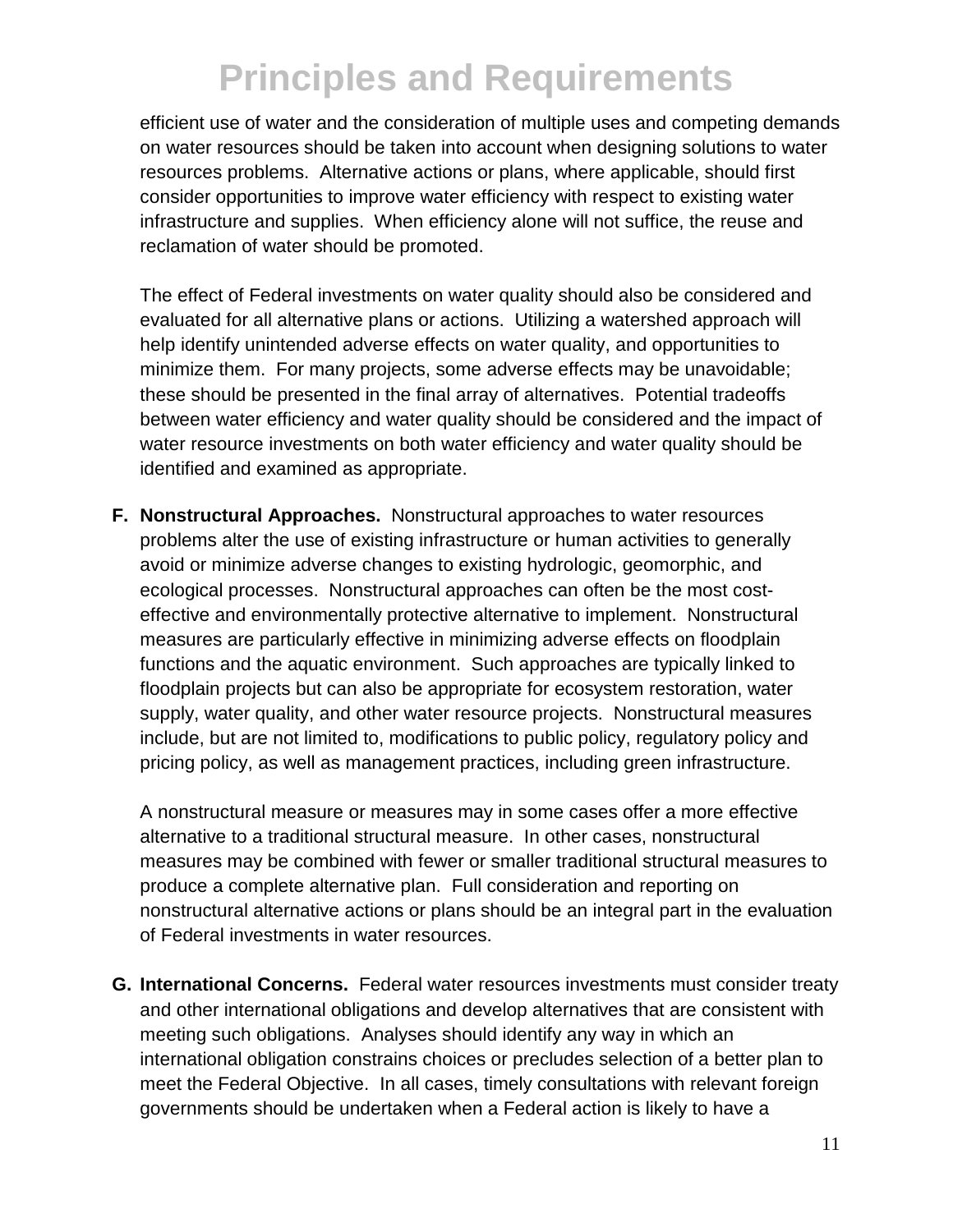significant impact on any land or water resources within its territorial boundaries or on the high seas.

**H. Design of Alternatives.** Alternative plans, strategies, or actions are to be formulated in a systematic manner to ensure that a range of reasonable alternatives are evaluated. The final analysis should include, at a minimum, the following concepts in order to support full disclosure and promote transparency in the decision making process. Each alternative plan, strategy or action is to be formulated to consider the following four criteria: completeness, effectiveness, efficiency, and acceptability.

#### Final Array of Alternatives

- **a.** In some cases, plans, strategies, or actions may be formulated which require changes in existing statutes, implementation authority, administrative regulations, and/or established law and policies (including existing costsharing requirements). Such required changes are to be identified.
- **b.** Alternative plans, strategies, or actions that can effectively address a problem through the use of nonstructural approaches, if they exist, must be fully considered and carried forward to the final array of solutions. Such solutions must be given full and equal consideration in the decision making process.
- **c.** An alternative plan, strategy, or action that is preferred by a local interest with oversight or implementation responsibilities must be included in the final analysis.
- **d.** The environmentally preferred alternative, where required by the National Environmental Policy Act, must be included in the final analysis.
- **e.** Mitigation of unavoidable adverse effects associated with each plan, strategy, or action is to be an integral part of all alternatives.
- **I. Transparency in Decision Making.** These modernized Principles, Requirements and Guidelines are intended to significantly increase the transparency of and consistency in the planning and implementation process for Federal investments in water resources in this country. By providing a common framework for describing the effects of alternatives, Federal investments can be more easily viewed and compared within and among Federal programs. Both qualitative and quantitative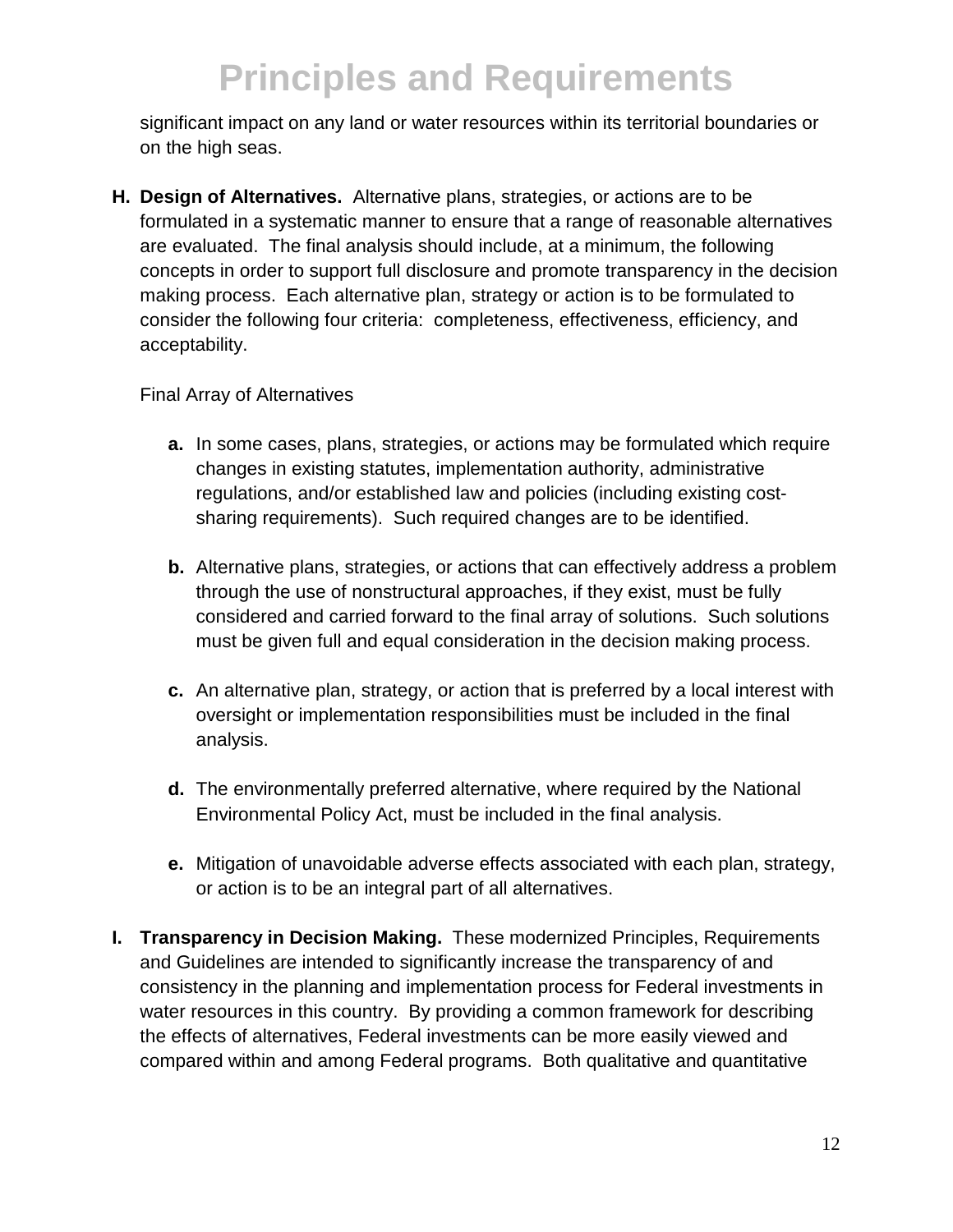information should be considered and displayed, including monetized and nonmonetized effects, when alternatives are compared and evaluated.

**J. Plan Selection.** Any recommendation for Federal investments in water resources to address identified water resources needs must be justified by the public benefits when compared to costs. The basis for selection of the recommended plan should be fully reported and documented, including the criteria and considerations used in the selection of the recommended course of action by the Federal government. It is recognized that most of the activities pursued by the Federal government will require an assessment of tradeoffs by decision makers and that in many cases the final decision will require judgment that considers the extent of both monetized and nonmonetized effects.

The rationale supporting Federal investment in water resources at the programmatic or project levels should summarize and explain the decision rationale leading from the identification of need through to the recommendation of a specific action. This should include the steps, basic assumptions, methods and results of analysis, criteria and results of various screenings and selections of alternatives, peer review proceedings and results, and the supporting reasons for other decisions necessary to execute the planning process. The information should enable the public to understand the decision rationale, confirm the supporting analyses and findings, and develop their own fully-informed opinions and/or decisions regarding the validity of the analysis and any associated recommendations. This information should be presented in a decision document or documents, and made available to the public in draft and final forms. The document(s) must demonstrate compliance with the National Environmental Policy Act (NEPA) and other pertinent Federal statutes and authorities.

## **2. Interagency Guidelines**

The Council on Environmental Quality (CEQ) will issue Interagency Guidelines to provide direction to agencies for developing agency specific procedures to implement these Principles and Requirements. The draft Guidelines will be subject to public review and comment prior to finalization. Further, the draft Guidelines will be subjected to peer review, similar to the independent peer review conducted on a prior draft of this document. Following completion of the Interagency Guidelines, each Federal agency will develop Agency-Specific Procedures to direct the implementation of these Principles, Requirements and Guidelines to their pertinent missions and authorities. These Agency-Specific Procedures will be approved by Agency Department Heads, in consultation with the Council on Environmental Quality prior to implementation.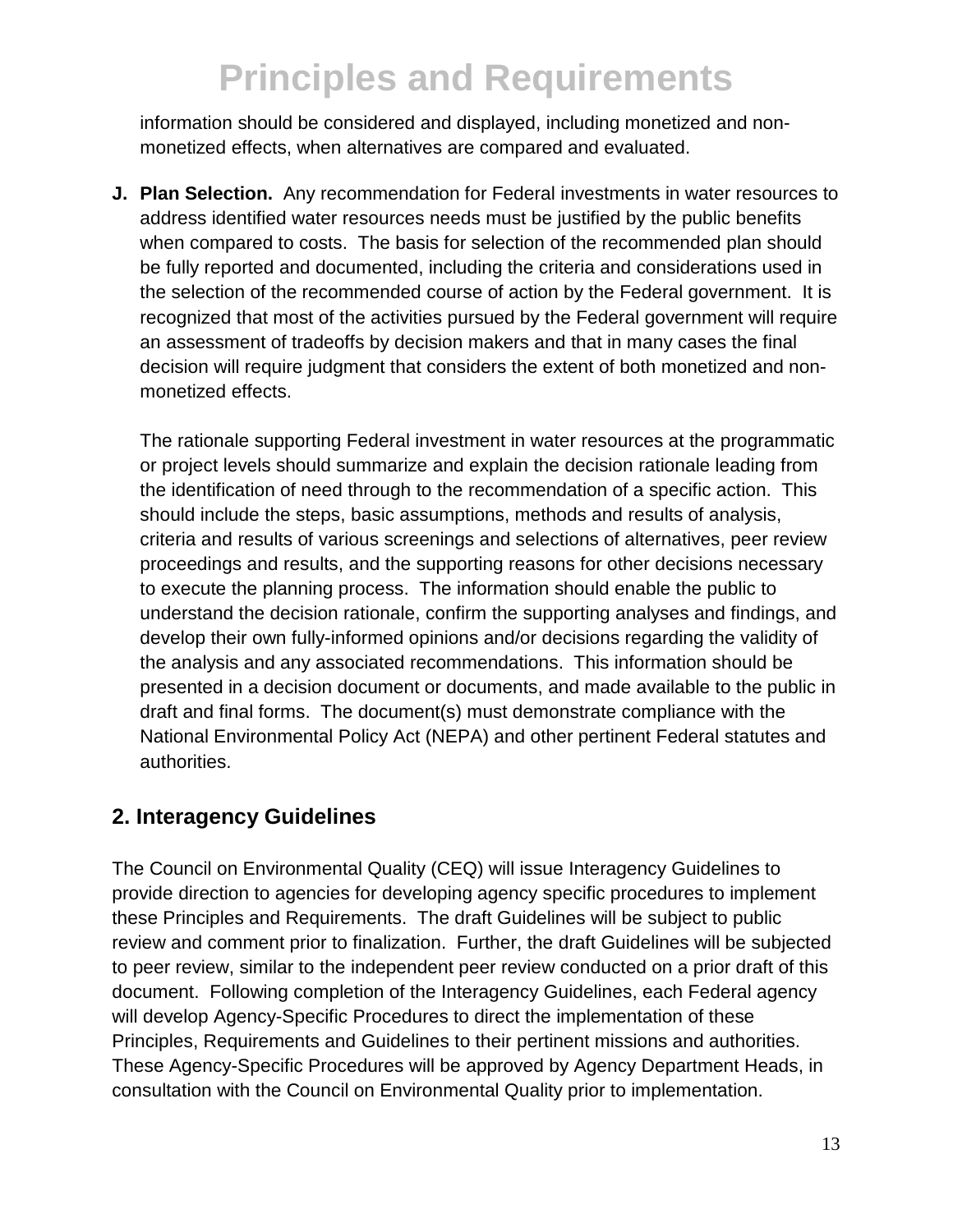Completion of this overall process will take deliberative action and, therefore, time. To the extent possible, agencies are encouraged to begin implementing the concepts laid out in these modernized Principles and Requirements consistent with law.

## **3. Effective Date**

These Principles and Requirements shall take effect 180 days after the publication of the final Interagency Guidelines.

## **4. Approval**

The Principles and Requirements for Federal Investments in Water Resources are hereby approved.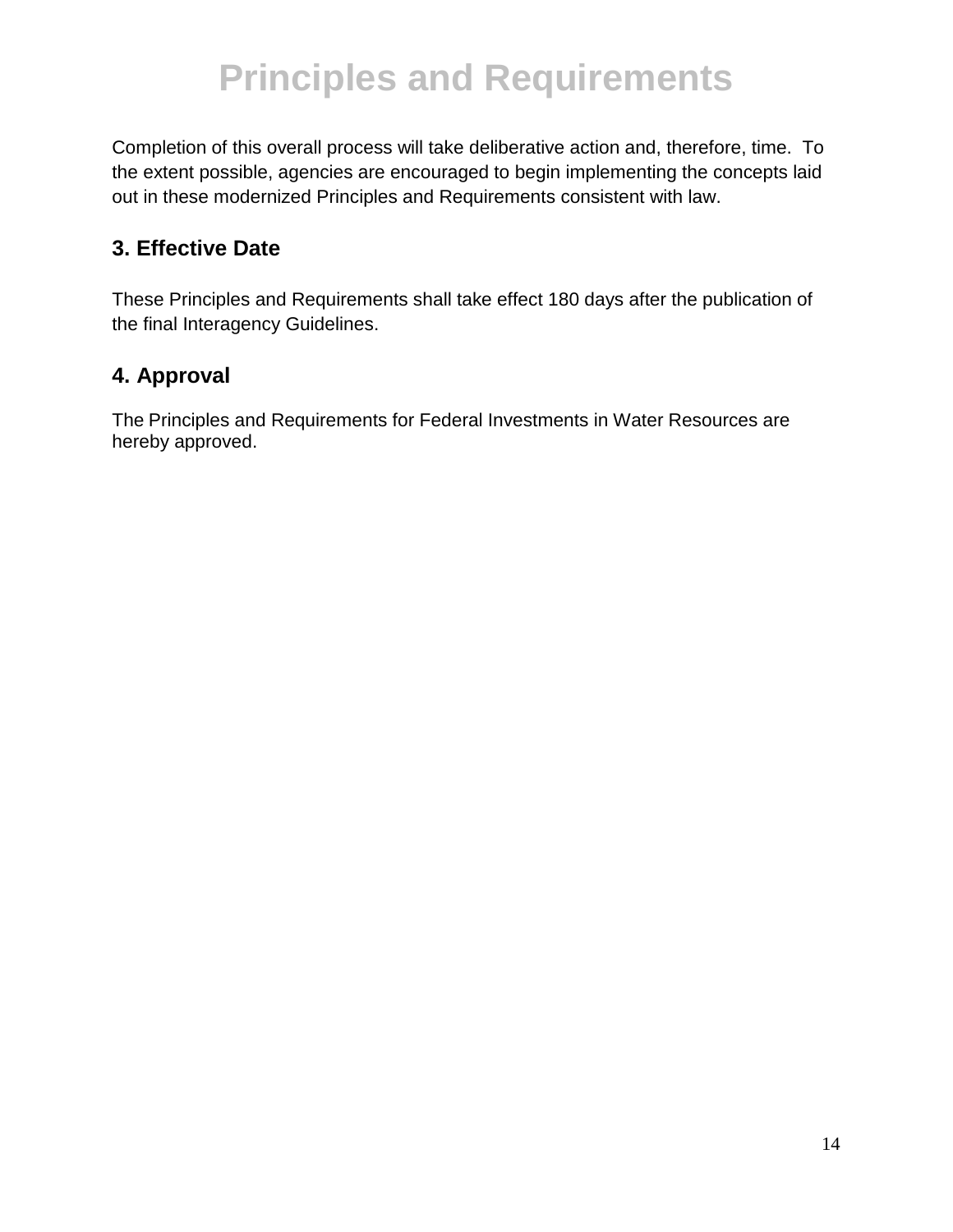## **GLOSSARY**

**Acceptability** is the viability and appropriateness of an alternative from the perspective of the Nation's general public and consistency with existing Federal laws, authorities, and public policies. It does not include local or regional preferences for particular solutions or political expediency.

**Adaptive management** is a deliberate, iterative, and scientific based process of designing, implementing, monitoring, and adjusting an action, measure, or project to address changing circumstances and outcomes, reduce uncertainty, and maximize one or more goals over time.

**Completeness** is the extent to which an alternative provides and accounts for all features, investments, and/or other actions necessary to realize the planned effects, including any necessary actions by others. It does not necessarily mean that alternative actions need to be large in scope or scale.

**Cumulative effects** are the impacts on the environment which result from the incremental impact of an action when added to other past, present, and reasonably foreseeable future actions regardless of what agency (Federal or non- Federal) or person undertakes such other actions.

**Ecosystem** is the dynamic complex of plant, animal, and microorganism communities and the non-living environment interacting as a system.

**Ecosystem functions** are the interactions among organisms and between organisms and their environment.

**Ecosystem services** are the direct or indirect contributions, including economic, environmental and social effects, which ecosystems make to the environment and human populations.

**Effectiveness** is the extent to which an alternative alleviates the specified problems and achieves the specified opportunities.

**Efficiency** is the extent to which an alternative alleviates the specified problems and realizes the specified opportunities at the least cost.

**Federal Objective** specifies the fundamental goal of Federal investments in water resources.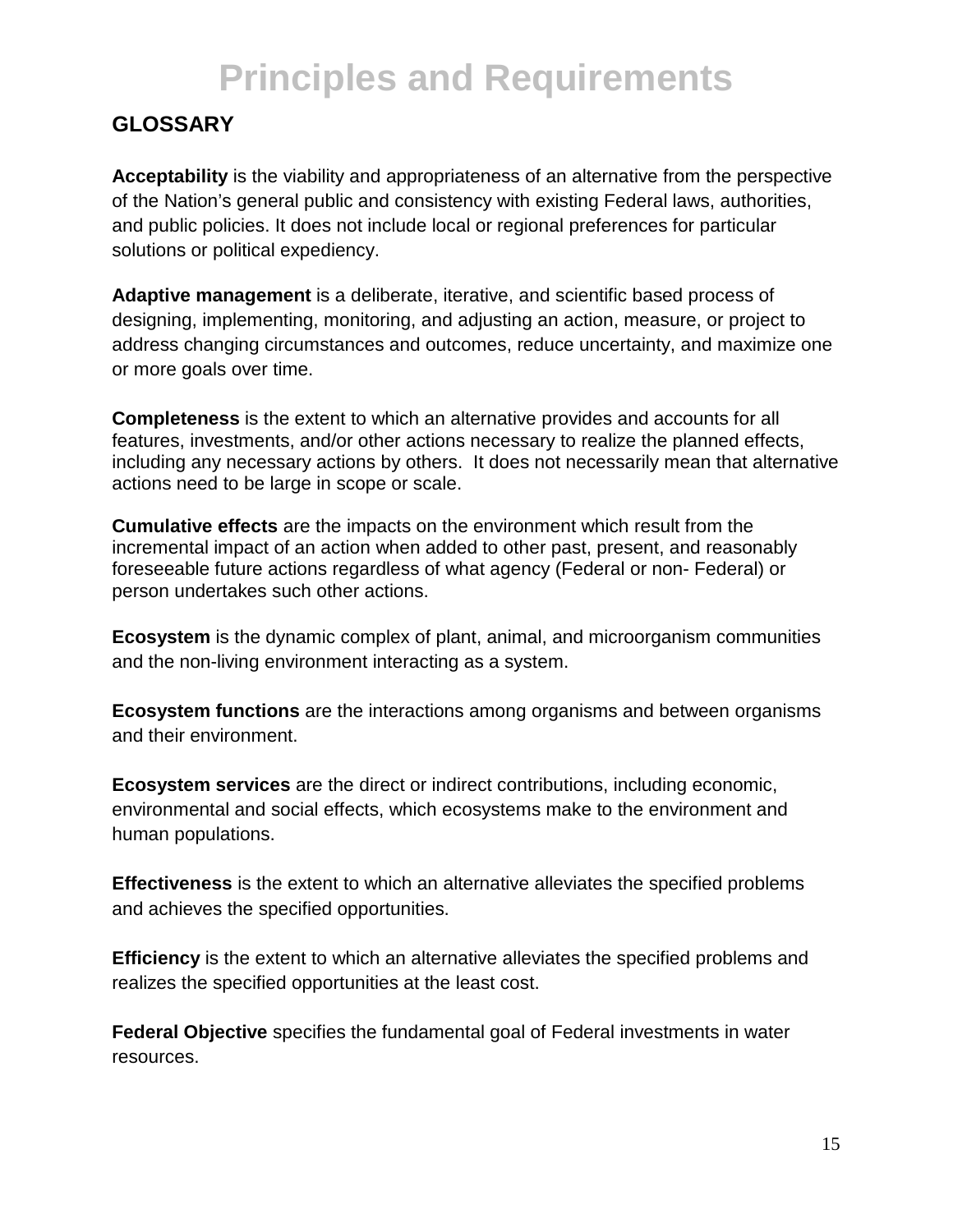**Interagency Guidelines** provide guidance, in the form of more detailed procedures, to Federal agencies in designing and evaluating potential Federal investments in water resources at project, program and activity scales.

**Local interest** is a non-Federal entity with some implementation responsibility associated with a water resources investment.

**Master plan** is used to guide the growth and development of a community.

**Nonstructural approaches** alter the use of existing infrastructure or human activities to generally avoid or minimize adverse changes to existing hydrologic, geomorphic, and ecological processes.

**Principles** are overarching concepts that the Federal government seeks to achieve through policy implementation.

**Public benefits** encompass environmental, economic, and social goals, include monetary and non-monetary effects and allow for the inclusion of quantified and unquantified measures.

**Regulatory** activities are generally those activities subject to legal restrictions promulgated by the Federal government.

**Resilience** is the capacity of an ecosystem or community to respond to changes, including climate changes.

**Restore** means to return to a less degraded state.

**Requirements** are inputs to alternative plans, programs, designs, strategies, or actions that should be incorporated into analyses for Federal investment.

**Sustainable** means the creation and maintenance of conditions under which humans and nature can coexist in the present and into future.

**Unwise use of floodplains** is any action or change that diminishes public health and safety, or an action that is incompatible with or adversely impacts one or more floodplain functions that leads to a floodplain that is no longer self-sustaining.

**Watershed** is a land area that drains to a common waterbody.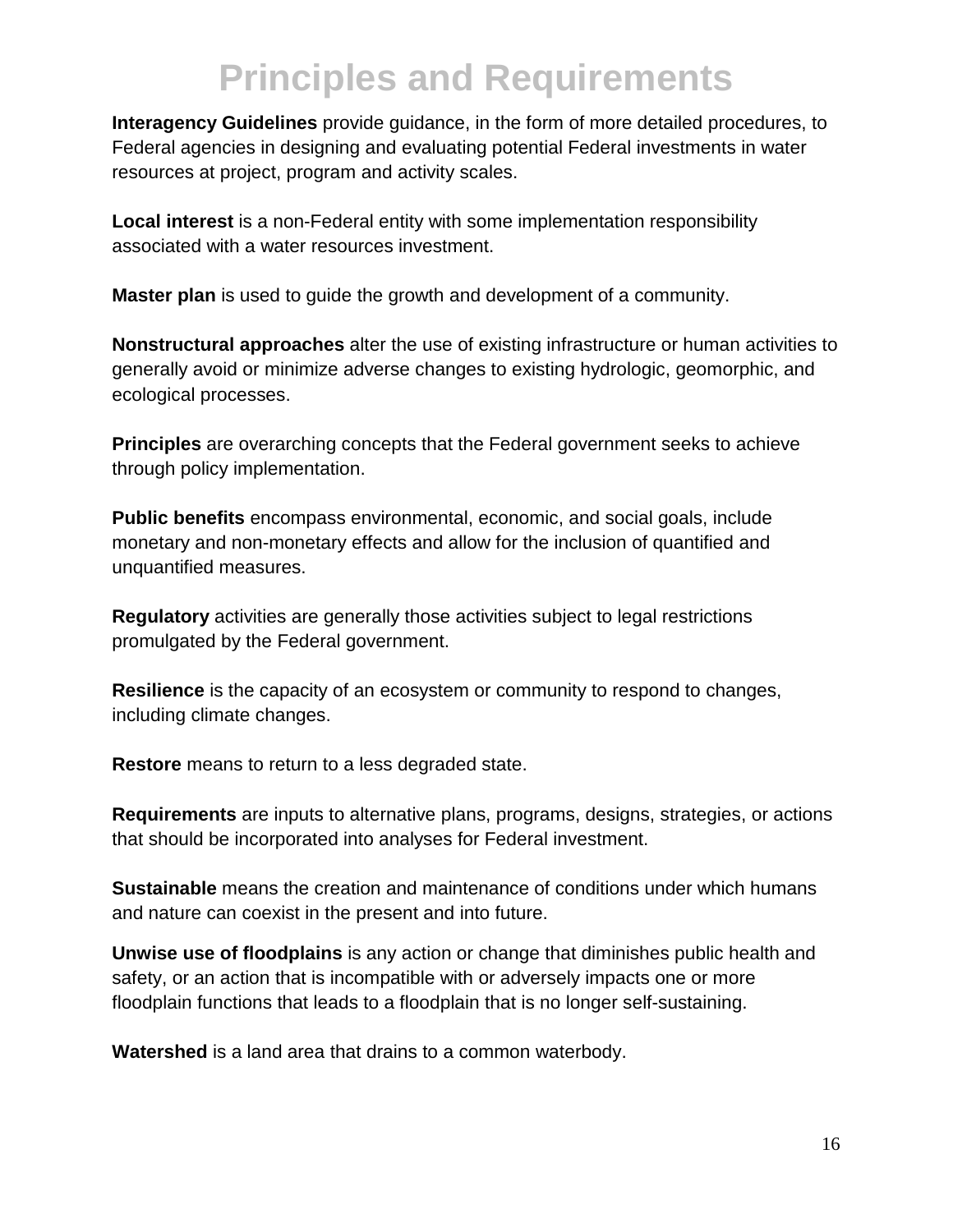

#### **EXECUTIVE OFFICE OF THE PRESIDENT COUNCIL ON ENVIRONMENTAL QUALITY WASHINGTON, D.C. 20503**

#### **FOR IMMEDIATE RELEASE: press@ceq.eop.gov December 17, 2014**

## **Obama Administration Releases Final Principles, Requirements and Guidelines for Federal Investments in Water Resources**

WASHINGTON, D.C. – The Obama Administration today released final Principles, Requirements and Guidelines (PR&G) for Federal investments in water resources, marking the first update to these important guidelines in more than three decades. In addition to helping cut costs and accelerate project approvals, the modernized PR&G guides Federal agencies to support water infrastructure projects with the greatest economic and community benefits.

By involving local communities and soliciting their input, the modernized PR&G will make it easier for the Federal Government to support water infrastructure projects that communities want while helping avoid conflict and project delays by encouraging early, front-end engagement to address problems before they develop. Federal agencies incorporated extensive public comment to develop the updated guidelines, which were called for in the 2007 Water Resources Development Act. The updates allow agencies to better consider the full range of long-term economic benefits associated with water investments. This includes protecting communities against future storm damage and promoting recreational opportunities that support local business, as well as their water delivery, navigation, and flood prevention functions.

"By making smart investments in water infrastructure, the Federal Government can save taxpayer money and promote economic growth while protecting communities against extreme weather and other disasters," said Mike Boots, who leads the White House Council on Environmental Quality. "With this update of the 30-year-old Principles, Requirements and Guidelines, we are ensuring that communities have a voice in selecting the water projects that will help them thrive."

Since 1983, the Principles and Guidelines have provided direction to Federal agencies when evaluating and selecting major water projects, including projects related to navigation, storm resilience, water supply, wetland restoration, and flood prevention. The 1983 standards used a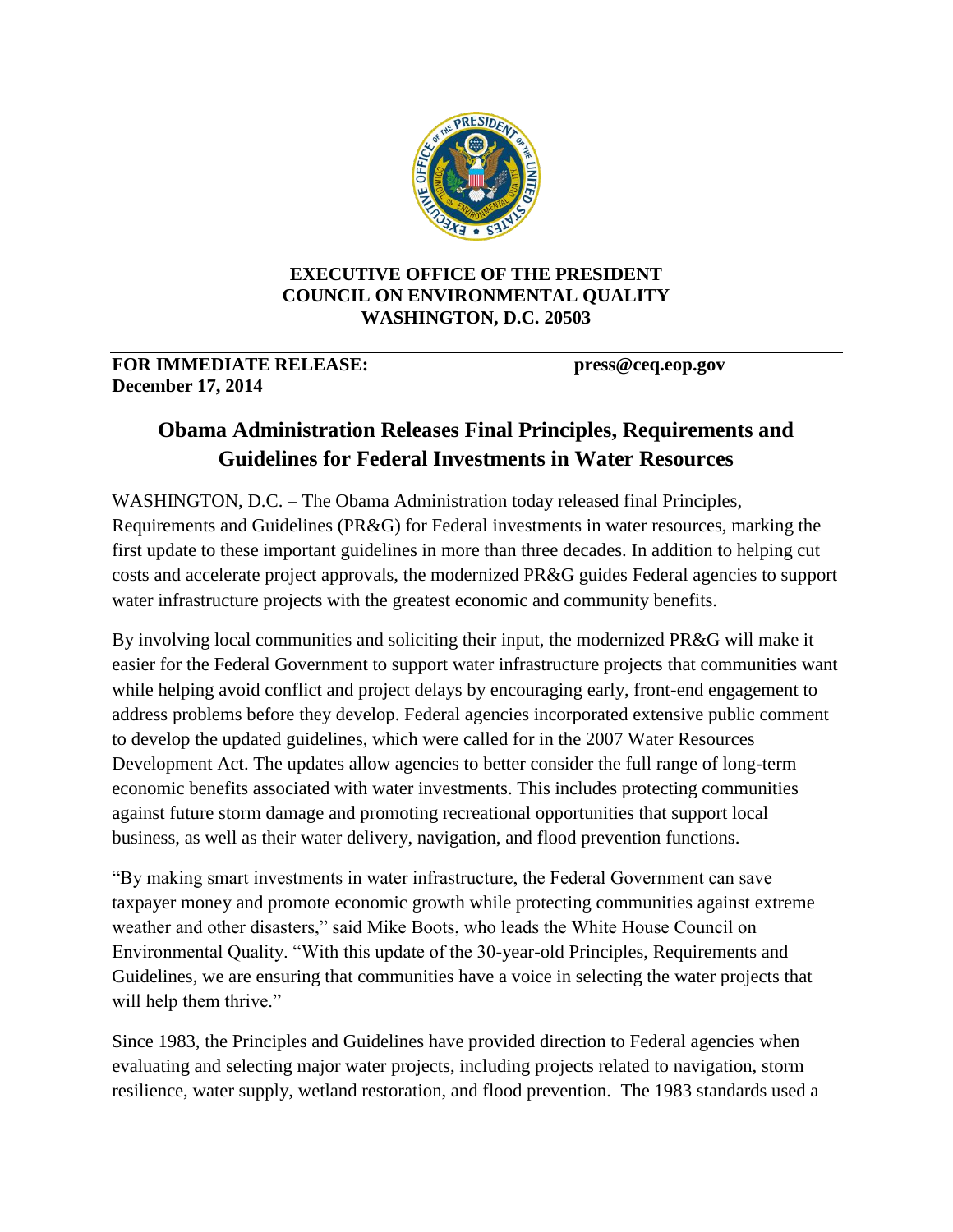narrow set of parameters to evaluate water investments, making it difficult for agencies to support a range of important projects that communities want, or in some cases precluding support for good projects. Lack of local support for selected projects can lead to substantial project delays, costing taxpayers and leaving communities at risk.

The PR&G consist of Principles and Requirements, finalized in 2013, which lay out broad principles to guide water investments, and Interagency Guidelines, finalized today, which provide direction to agencies on implementing the Principles and Requirements. Released for public review and comment in 2009, the Principles and Requirements incorporate extensive input from the public as well as the National Academy of Sciences. They will promote responsible taxpayer investments with transparent, inclusive consideration of the long-term economic and community costs and benefits of projects and ensure that communities are engaged in designing projects that work for them. The Guidelines, which were released in draft form for public comment in 2013, will ensure smart, front-end, collaborative planning among Federal agencies, states, local communities, stakeholders, and the public so that projects move faster, stay on budget, and support community needs.

The updated PR&G will foster consistency and informed decision-making across Federal agencies engaged in water resources planning, including the U.S. Army Corps of Engineers, Environmental Protection Agency, Department of Agriculture, Department of the Interior, National Oceanic and Atmospheric Administration, Tennessee Valley Authority, Federal Emergency Management Agency, and Office of Management and Budget.

To view the updated Principles, Requirements and Guidelines, click [here.](http://www.whitehouse.gov/administration/eop/ceq/initiatives/PandG)

**###**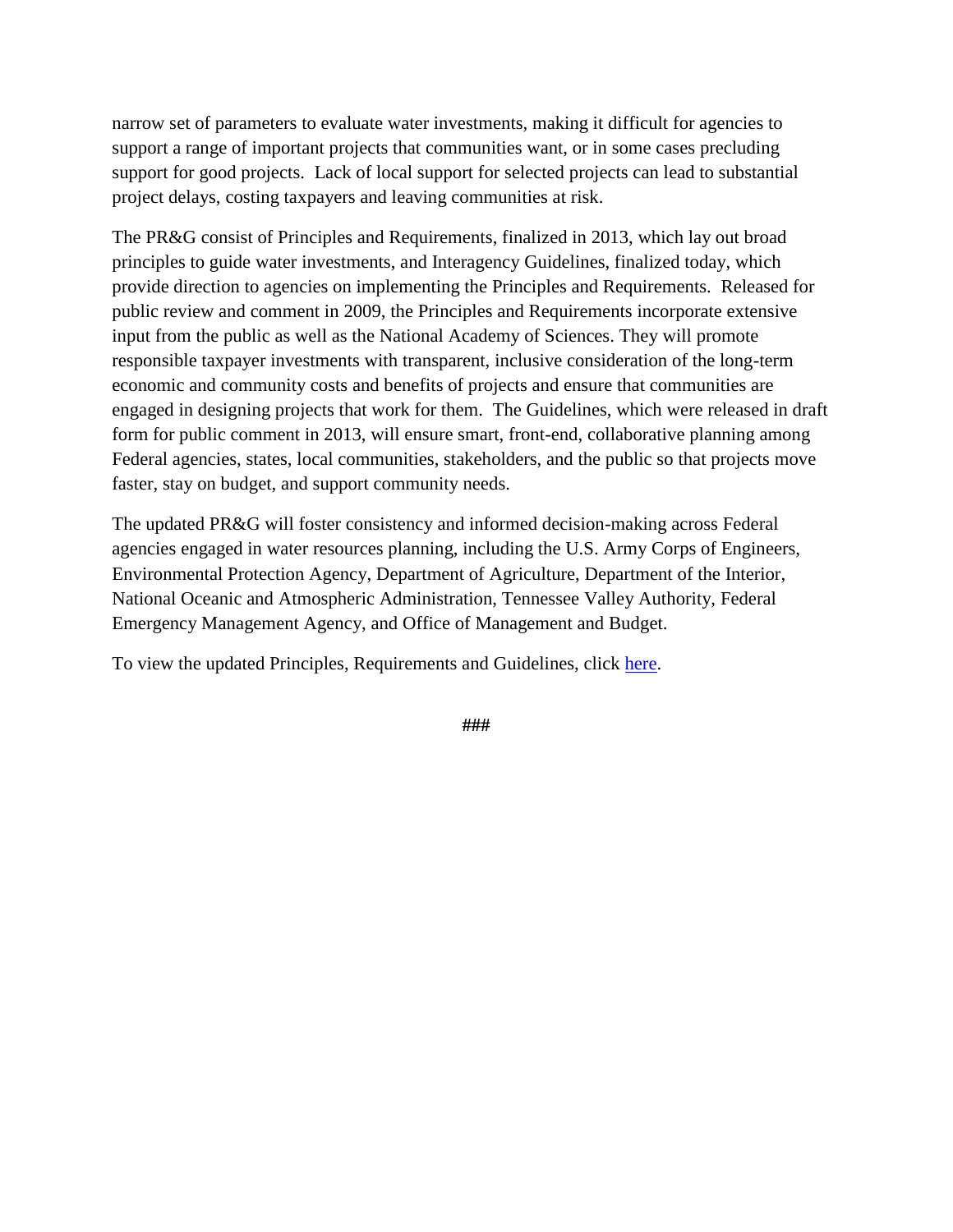## **Contents**

| 1.              |                                                                                                                                                                                                 |  |
|-----------------|-------------------------------------------------------------------------------------------------------------------------------------------------------------------------------------------------|--|
| 2.              |                                                                                                                                                                                                 |  |
| 3.              |                                                                                                                                                                                                 |  |
|                 | a.                                                                                                                                                                                              |  |
|                 | b.                                                                                                                                                                                              |  |
|                 | Integration with existing, but non-equivalent pathway, planning processes, including the<br>$\mathcal{C}$ .<br>National Environmental Policy Act (NEPA) and land management planning efforts  8 |  |
|                 | d.                                                                                                                                                                                              |  |
|                 | e.                                                                                                                                                                                              |  |
| 4.              |                                                                                                                                                                                                 |  |
| 5.              |                                                                                                                                                                                                 |  |
| 6.              |                                                                                                                                                                                                 |  |
| 7.              |                                                                                                                                                                                                 |  |
|                 |                                                                                                                                                                                                 |  |
|                 |                                                                                                                                                                                                 |  |
| 8.              |                                                                                                                                                                                                 |  |
| 9.              |                                                                                                                                                                                                 |  |
| 10 <sup>1</sup> | FIGURE 1: DETERMINING THE APPLICABILITY OF THE PRINCIPLES,                                                                                                                                      |  |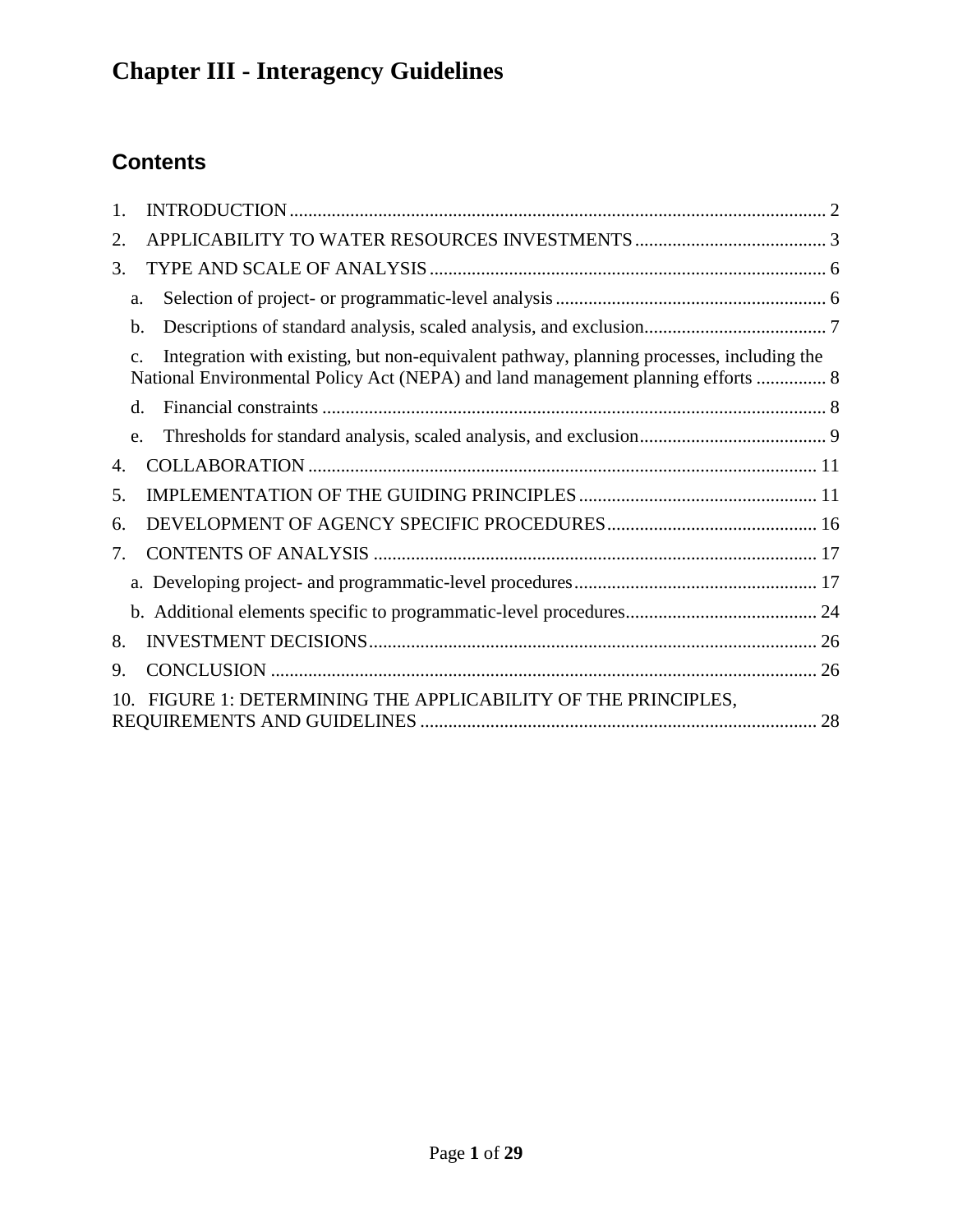## <span id="page-23-0"></span>**1. INTRODUCTION**

The Water Resources Development Act of 2007 (Public Law 110-114) called for revisions to the 1983 Principles and Guidelines for Water and Land Related Resources Implementation Studies (1983 Principles and Guidelines). 1 Along with the Principles and Requirements (P&R) issued in March 2013,<sup>2</sup> these Interagency Guidelines, and the soon to be released Agency Specific Procedures comprise the Principles, Requirements and Guidelines (PR&G). The PR&G revise and replace the 1983 Principles and Guidelines. The PR&G constitute the comprehensive policy and guidance for Federal investments in water resources.

The PR&G modernize and lay the framework for how the Federal government analyzes Federal investments that impact water resources in light of economic, environmental, and social impacts. This framework helps ensure a comprehensive analysis to support decision making on a diverse range of water Federal investments that, either directly or indirectly, affect water quality or water quantity, including ecosystem restoration or land management activities. Although these documents do not impose any legally binding requirements on Federal agencies or the public and they are not regulations, they are intended to provide a clear articulation of the expectations for the internal management of the Executive Branch entities identified below. Therefore, mandatory language such as "must", "required to" and "shall" is used to provide clear guidance to agencies.

These Interagency Guidelines further build upon the policy established in the March 2013 Principles and Requirements and are intended to be used in conjunction with that document. By using the PR&G, the federal government will increase consistency and compatibility in Federal water resources investment decision making, including analysis of the public benefits and costs to the Nation and tribal trust responsibilities, consideration of distributional impacts, and use of full cost<sup>3</sup> accounting to understand the tradeoffs between investment alternatives.

Specifically, the full Principles, Requirements and Guidelines (PR&G) promotes better investment of taxpayer dollars by analyzing a broader range of long-term costs and benefits. The PR&G gives communities and tribes a greater voice through enhanced collaboration, more thorough and transparent risk and uncertainty analyses, and improved resilience for dealing with emerging challenges, like climate change, water scarcity, and water related health impacts on communities and the Nation.

The PR&G applies to the following:

 $\overline{a}$ 

 $1$  42 USC 1962-3 (Section 2031).

<sup>2</sup> The P&R was updated and released in March 2013, see:

[http://www.whitehouse.gov/sites/default/files/final\\_principles\\_and\\_requirements\\_march\\_2013.pdf](http://www.whitehouse.gov/sites/default/files/final_principles_and_requirements_march_2013.pdf)   $3$  Full cost accounting refers to the collection and presentation of information about the economic, environmental, and social costs and benefits related to a particular policy decision.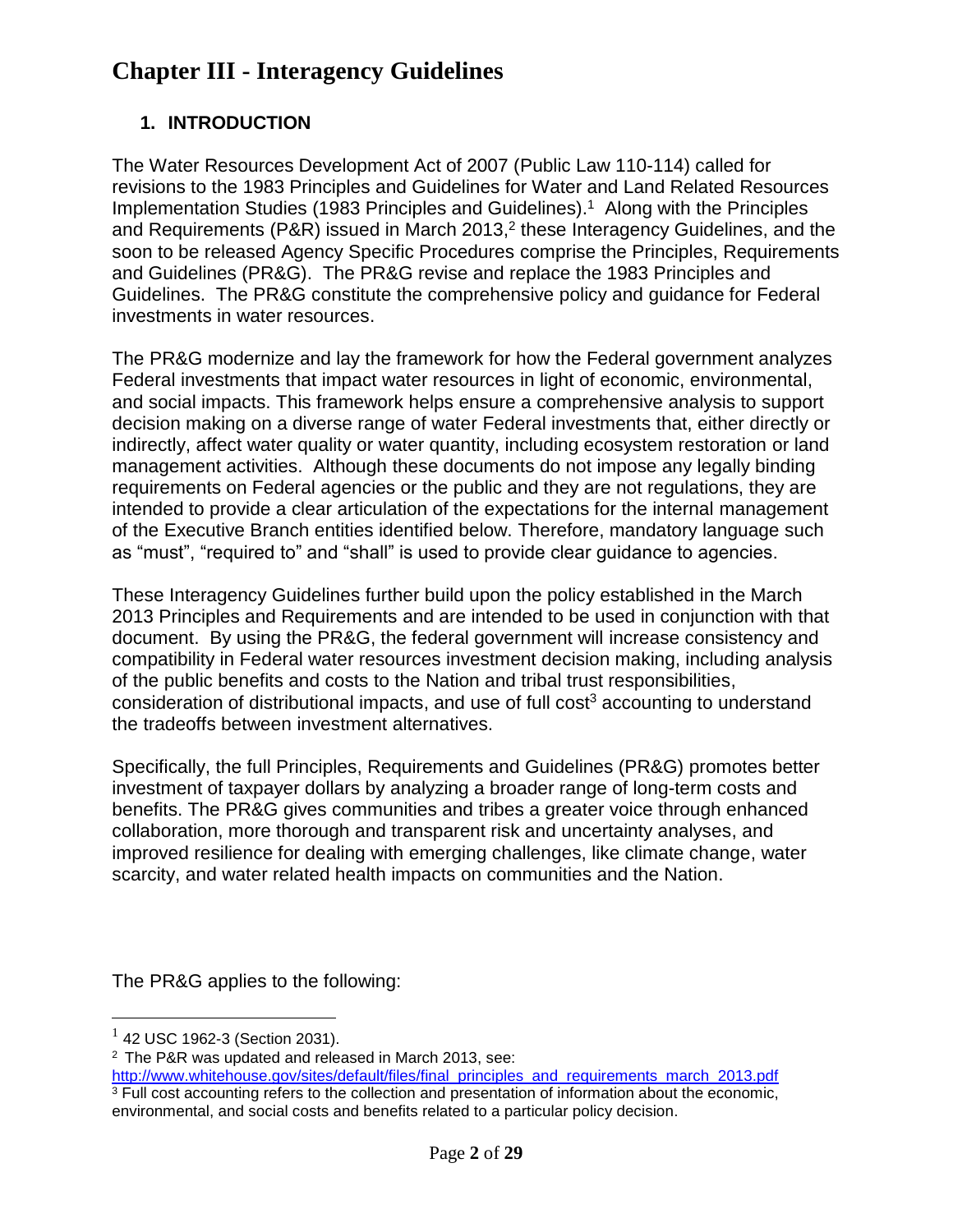- 1. Department of the Interior
- 2. Department of Agriculture
- 3. Department of Commerce
- 4. Environmental Protection Agency
- 5. Army Corps of Engineers
- 6. Federal Emergency Management Agency
- 7. Tennessee Valley Authority

Agencies shall design their investment alternatives based on the Federal Objective<sup>4</sup> and incorporate the Guiding Principles articulated in the March 2013 Principles and Requirements. Agencies shall engage and work collaboratively with experts to create better alternatives that meet the scope and purpose of the Principles and Requirements. Projects that raise issues such as environmental justice, climate change, tribal trust responsibilities, and ecosystem services can especially benefit from such collaboration and engagement.

Consistent with existing laws, regulations, procedures, tribal trust responsibilities, and Executive Orders, the PR&G are intended to accommodate unique agency missions. As explained in the P&R, Federal agencies engaged in water resources projects, programs, activities, or related actions will further refine these Interagency Guidelines into Agency Specific Procedures to implement the PR&G. While differences among agencies' missions and legal requirements necessitate flexibility, Agency Specific Procedures shall be based on the Federal Objective, Guiding Principles, and General Requirements as described in the P&R. These key concepts help ensure that planning, design, and evaluation of Federal investments are as consistent as practicable across agencies. Agencies are expected to consult with the Office of Management and Budget (OMB) and the Council on Environmental Quality (CEQ) and to collaborate with other agencies, as appropriate, in developing their Agency Specific Procedures. To the extent practicable, OMB and CEQ will work to ensure consistency in how Agency Specific Procedures direct agencies to implement the PR&G.

The PR&G are not intended to, and do not create any right or benefit, substantive or procedural, enforceable at law or in equity by any party against the United States, its departments, agencies, or entities, its officers, employees, or agents, or any other person. This document is a statement of policy, is not a regulation, and only articulates expectations for the internal management of the Federal government.

## <span id="page-24-0"></span>**2. APPLICABILITY TO WATER RESOURCES INVESTMENTS**

 $\overline{a}$ 4 As defined in the Principles and Requirements, a Federal Objective specifies the fundamental goal of Federal investments in water resources. See P&R, page16:

http://www.whitehouse.gov/sites/default/files/final\_principles\_and\_requirements\_march\_2013.pdf. The PR&G are intended to provide a common framework for analyzing a diverse range of water resources projects, programs, activities, and related actions involving Federal investment as identified by the agencies in the context of their mission and authorities.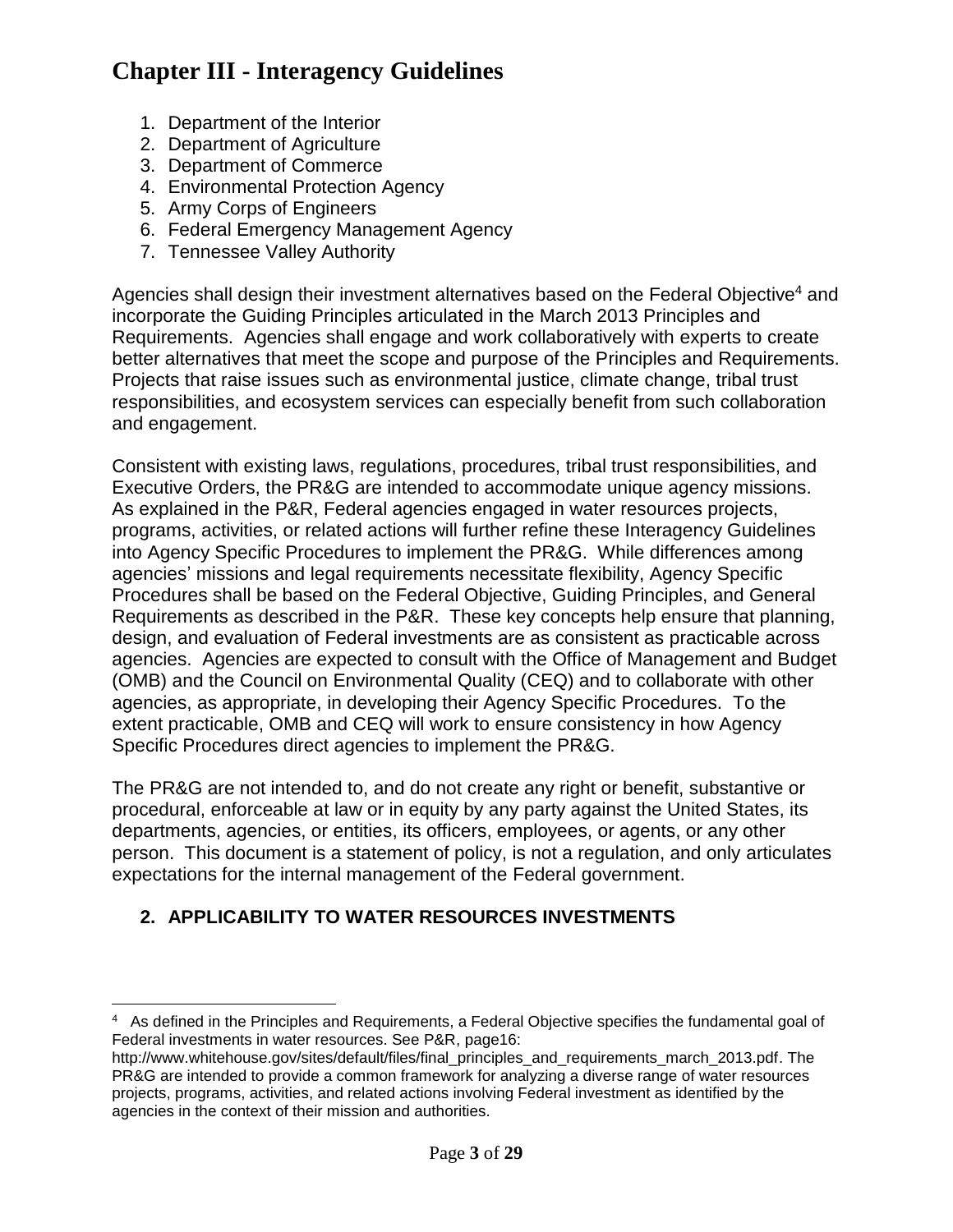The PR&G apply to a diverse range of water resources investments. The term "Federal investment" is broad and intended to capture a wide array of activities—projects, programs, and plans—that the Federal government directly undertakes relating to water resources. As stated in Principles and Requirements, Federal investments are those that by purpose, either directly or indirectly, affect water quality or water quantity, including ecosystem restoration or land management activities."<sup>5</sup> From this broad suite, the PR&G applies to those investments which by purpose, directly or indirectly, alter water resources. Figure 1 provides a flowchart that agencies can use to determine the applicability of the PR&G to Federal investments. Agencies should determine what level of analysis meets the purpose and scope of the PR&G while keeping in mind potential cumulative effects. Agencies shall describe the process for determining appropriate levels of analyses in their Agency Specific Procedures.

The term "projects" includes:

- 1. New or existing Federal investments to construct new infrastructure, modify or replace existing infrastructure, or implement major changes to the operations of Federal assets;
- 2. Ecosystem restoration activities that will have a direct or indirect impact on water quality or quantity;
- 3. Existing assets that may not result in a change in water quality or quantity by themselves, but without which unintended changes to water resources may occur. These situations may occur when an existing infrastructure may fail or degrade in the absence of additional Federal investment, resulting in a change in quality or quantity of the water resources, or the level of service provided. Examples include dam safety modifications to existing projects, and major rehabilitation or replacement of facilities that have exceeded their useful life; and
- 4. Activities where the Federal government is responsible for implementation of an action, or when another party is responsible for implementation using Federal funds.

The term "programs" includes grant or funding programs.

The term "plans" includes, but is not limited to, studies or plans for potential new actions that meet threshold criteria, management plans for Federal lands, and operational plans for existing Federal water resources infrastructure. Management plans could be analyzed as a whole or as individual activities on the landscape, as appropriate for the specific agency. Such plans could be analyzed at either the programmatic- or projectlevel, as described later in these Interagency Guidelines.

#### Equivalent Pathways

There are many existing agency procedures that meet the purpose and intent of the PR&G for Federal investments. Examples may include land management planning processes or management activities conducted under a Federal land management plan, such as the 2012 Forest Service planning rule. Thus, Agency Specific Procedures may

 $\overline{a}$ 

<sup>5</sup> See P&R, page 1:

http://www.whitehouse.gov/sites/default/files/final\_principles\_and\_requirements\_march\_2013.pdf.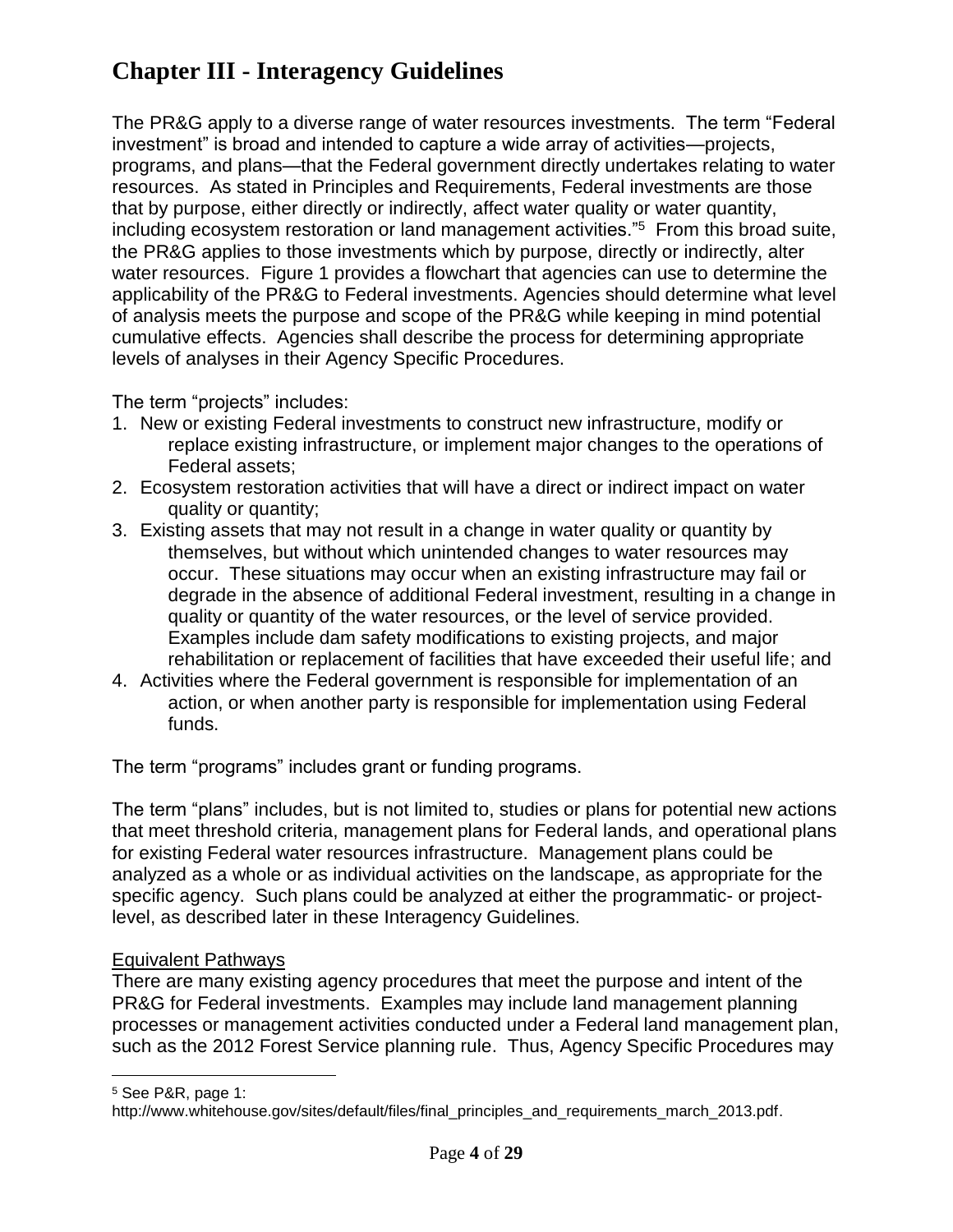be used to identify any agency-specific processes, planning requirements, or types of analyses that are equivalent to the PR&G. If an agency wishes to exempt a Federal investment from analysis under the PR&G because of those existing processes and requirements, agencies shall fully document how agency-specific processes, requirements, or analyses meet the Federal Objective, Guiding Principles, and General Requirements. To the extent practicable, OMB and CEQ will consult with agencies regarding ASP application, including equivalent pathways and exemptions.

#### Excluded Activities

Agency investments that fall in the categories below are outside the scope of the PR&G. Agencies can further identify, with explanation, in their Agency Specific Procedures any additional programs, plans, or projects for which they do not intend to use the PR&G.

- 1. Regulatory actions: Regulatory actions are outside the scope of the PR&G. These actions generally work to protect existing Federal assets and include, but are not limited to: permits under sections 402 and 404 of the Clean Water Act, Endangered Species Act Consultations and incidental take or similar permits, and requirements under the Safe Drinking Water Act. Generally, work performed under a regulatory program does not need further documentation of nonapplicability.
- 2. Research or monitoring: The PR&G are not intended to cover activities that gather or create knowledge but do not accomplish additional, permanent site specific actions. These actions include, but are not limited to: research on water efficiency, studies to examine the role of water, and monitoring stream characteristics. While not covered under the PR&G, PR&G analysis for certain projects, programs, or plans may result in monitoring requirements.
- 3. Emergency actions: Actions that are undertaken in the short-term to remove immediate danger to public health and safety or to prevent imminent harm to property or the environment may be excluded. Examples include emergency repair of dams or levees to prevent flood breach, wildland firefighting and actions taken after wildland fire to stabilize the site, and short-term containment and clean-up of toxic chemical spills. An agency should ensure that any action for which it is seeking to use this exclusion meets the agency's criteria for emergency action. In many cases, a short-term action to address an immediate emergency may be followed up by longer-term actions to rehabilitate damaged resources or better prepare for similar emergencies in the future. Such longerterm actions would generally be subject to the PR&G.
- 4. Monetary Thresholds: Projects, programs, or plans that meet agency-modified threshold criteria for exclusion or that fall below the thresholds identified in Table 1 in this document may also be excluded from coverage under the PR&G. Table 1 is indexed to inflation. A number of activities, such as the majority of land management plans, are not likely to be covered by the PR&G because their development costs fall below the minimum threshold.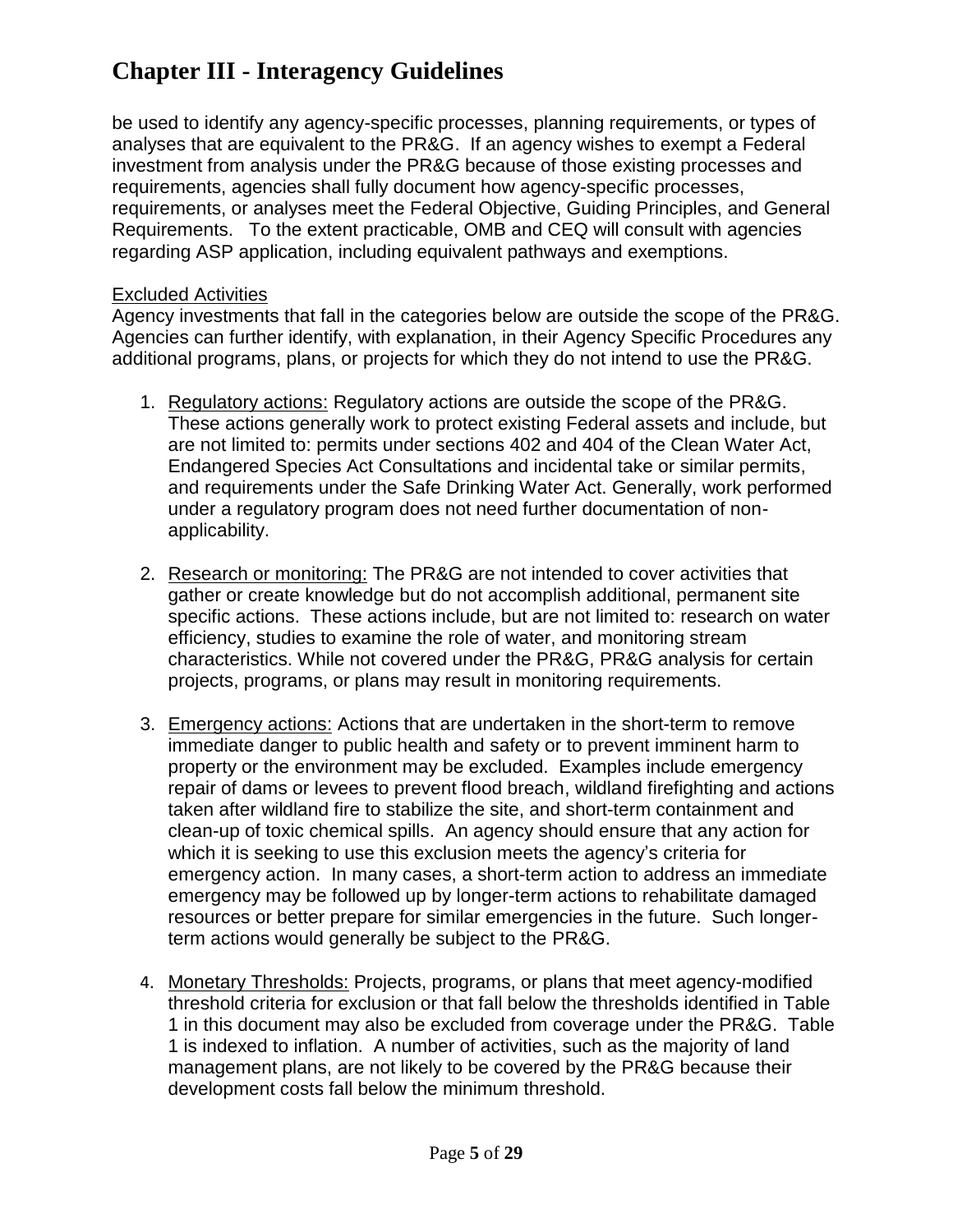Timing

These Interagency Guidelines shall take effect 180 days after their date of publication in the Federal Register. Any Federal investments beginning after that date are expected to use the PR&G framework. Federal investment activities that are ongoing at the time these Guidelines take effect may also be evaluated using this new framework. Agency Heads, through their Agency Specific Procedures, will determine if such on-going activities should be analyzed using the PR&G.

## <span id="page-27-0"></span>**3. TYPE AND SCALE OF ANALYSIS**

After determining applicability, agencies have the discretion to select an appropriate level of analysis that is commensurate to the nature of the water resources investment and sufficient to inform the decision-making process efficiently and effectively. Agencies can have flexibility in their analyses by: 1) selecting between project- and programmatic-type analysis; 2) applying standard analysis, scaled analysis, or exclusion of a water resources investment as appropriate; and 3) developing agency-modified threshold tables, if applicable. Each of these flexibilities is further described below. Elements agencies should consider when determining the appropriate level of analysis include:

- a. Magnitude and significance of specific problems and opportunities the investment seeks to address;
- b. Significance of natural resources within the study area;
- c. Magnitude and significance of expected impacts of the investment;
- d. Expected investment scale and/or costs;
- e. Complexity in science, engineering, ecosystems, cultural values, resource management;
- f. Projected service or operational life of the project or facility;
- g. Stakeholder concerns;
- h. Authority under which the investment decision/recommendation is made;
- i. Uncertainty in decision variables and resulting risk exposure;
- j. Degree of performance or irreversibility of potential investment decision;
- k. Nature and extent of tribal trust responsibilities in the study area;
- l. Best scientific information available; or
- m. Cumulative effects of, or controversy associated with, any of the above

#### <span id="page-27-1"></span>**a. Selection of project- or programmatic-level analysis**

#### Project-level analysis

Agencies should generally apply a project-level analysis to water resources investments for which they have discretion in designing site-specific investment decisions. Projectlevel analyses typically require more detail and focus on a narrower scope and/or scale.

Programmatic-level analysis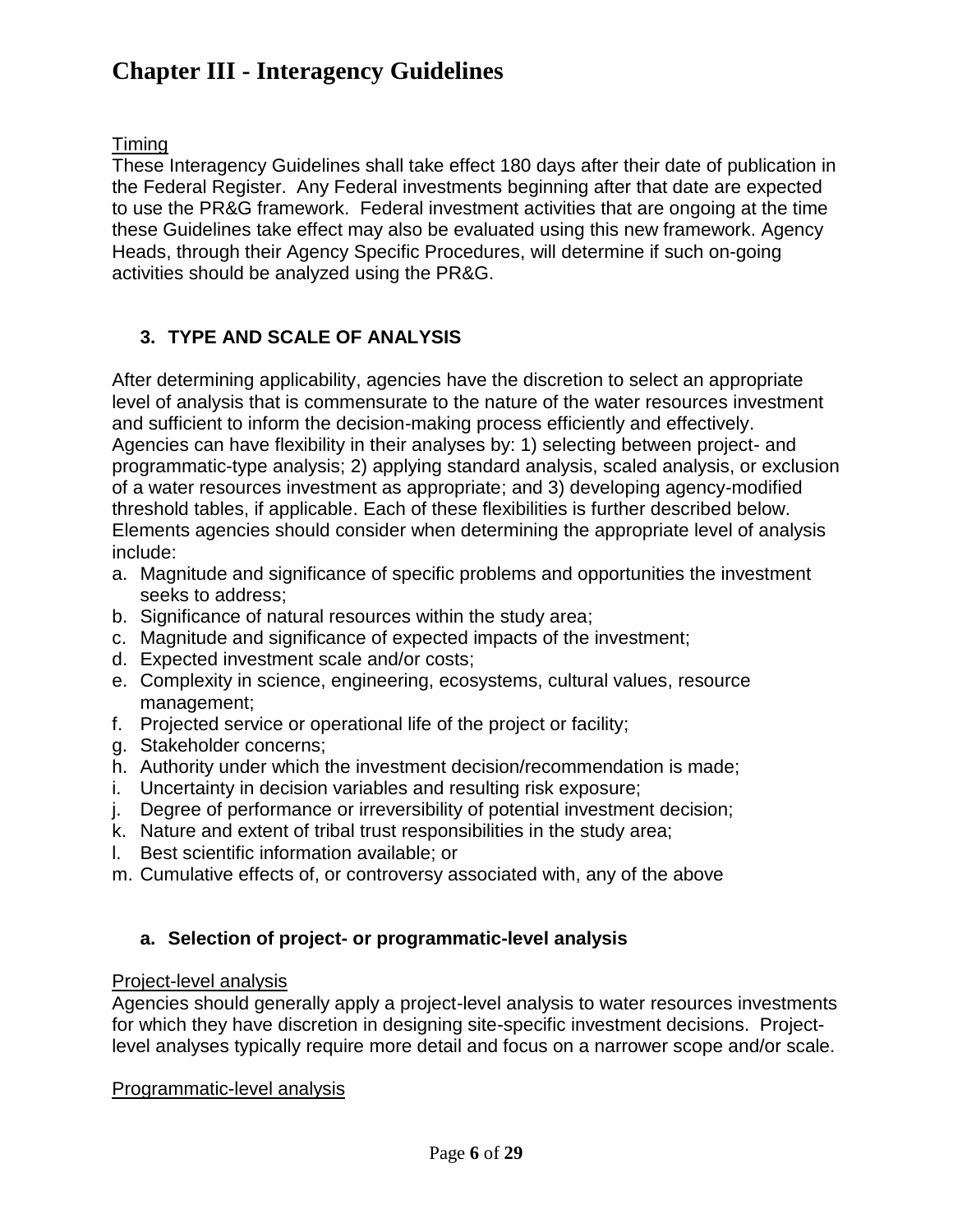Programmatic-level analyses require the detail necessary to ensure decision-makers have sufficient information to make an informed decision, but the approach may be different from project-level analyses. For example, the scale and/or scope will likely be greater with a similarly broader level of detail. Circumstances that may warrant the use of programmatic-level analyses include, but are not limited to, situations where an agency:

- 1. Funds project-level activities but has limited discretion in designing site-specific alternatives for addressing water resources issues. These situations include Federal grant programs that solicit project proposals to address specific types of water resources needs (e.g., wetland restoration, fish passage improvements);
- 2. Funds another entity (e.g., state, tribe, locality) to carry out projects or issue grants to address a specific water resources challenge; or
- 3. Proposes a set of similar actions analyzed under one decision document. Such actions may include those that individually do not have consequential water resources effects, but have cumulative effects on water resources.

### <span id="page-28-0"></span>**b. Descriptions of standard analysis, scaled analysis, and exclusion**

#### Standard analysis

Standard analysis is a more comprehensive application of the PR&G to a water resources investment than scaled analysis. A standard analysis is typically used for new or significantly modified projects, programs, or plans. Steps to be included in Agency Specific Procedures for standard analysis are discussed in Sections 6 and 7 of these Interagency Guidelines.

#### **Scaled analysis**

Scaled analysis involves a more limited scope investigation. It is appropriate for low risk/low cost projects, programs, or plans, as well as those with minimal consequences of failure and which pose a minimal threat to human life or safety, or do not result in significant impacts to the environment. An agency using scaled analysis will likely need to demonstrate fewer alternatives. Investment alternatives should be commensurate to the level of detail necessary to support a recommendation. A scaled analysis still involves a systematic decision process adhering to the PR&G. In general, the formulation process is streamlined and justification procedures reflect the scope and complexity of the problem being assessed.

#### Exclusion

The PR&G are not intended to apply to certain Federal actions. Specifically, agencies may choose not to use the PR&G for actions that fall under the thresholds for applicability described in these Interagency Guidelines or that fall under agencymodified thresholds, particularly when investments are routine and have inconsequential effects on water resources. However, agencies should ensure that cumulative effects of many small, routine actions would not elevate those investments to be more appropriately analyzed using a scaled or standard analysis.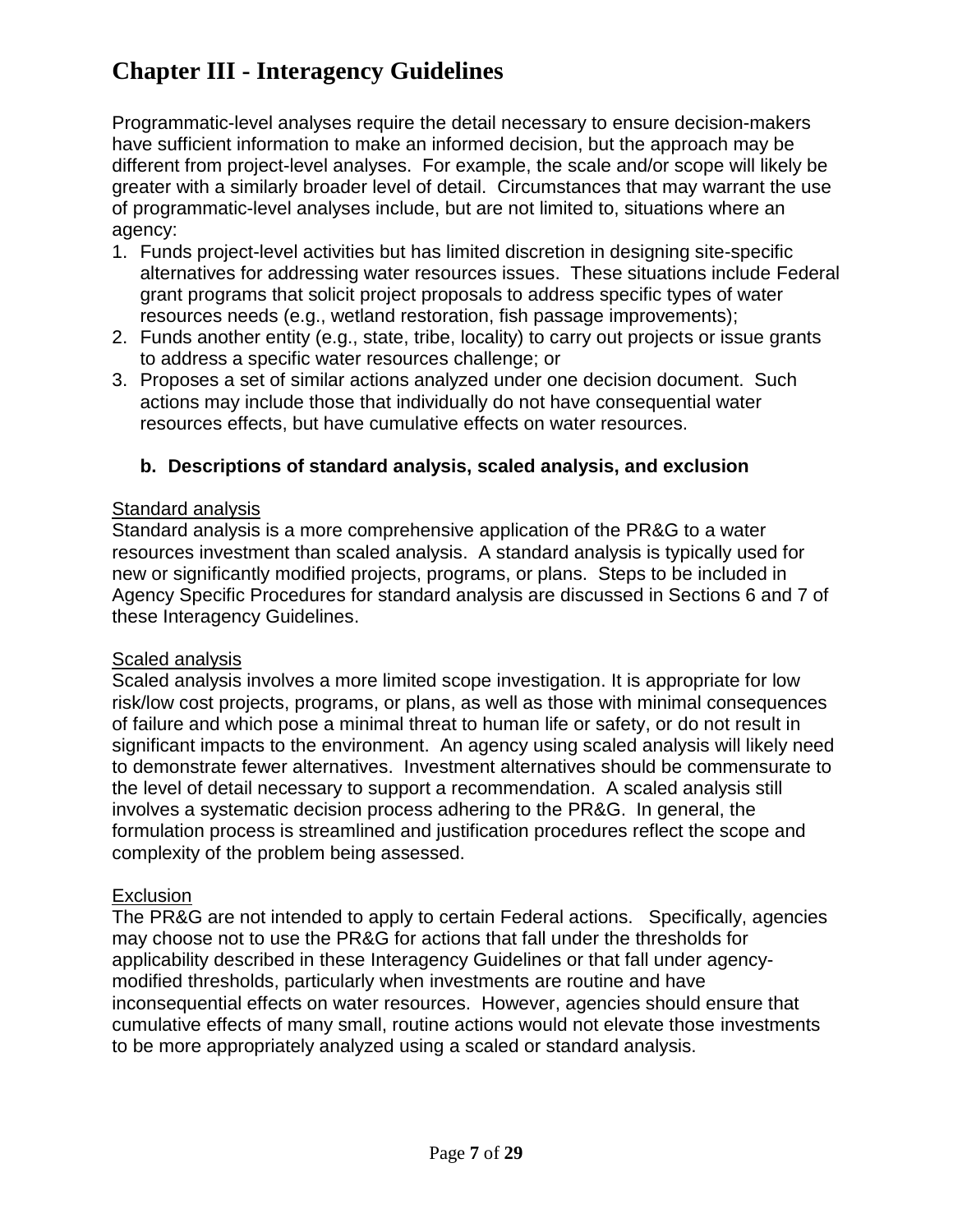#### <span id="page-29-0"></span>**c. Integration with existing, but non-equivalent pathway<sup>6</sup> , planning processes, including the National Environmental Policy Act (NEPA) and land management planning efforts**

Agencies should integrate, to the extent possible, their PR&G analysis into existing planning processes, in the same way the NEPA process and land management planning are integrated into larger planning processes. Agencies could integrate the PR&G and NEPA analyses by producing an analytical document that reflects both analytic processes, if that is the most efficient method for fulfilling NEPA and the PR&G. Agencies should rely on the same information when performing their PR&G and NEPA analyses, as appropriate. Although the PR&G is not a regulation and does not substitute or supersede any NEPA requirements or any other planning requirements required by law, integrating PR&G planning efforts into existing project planning efforts reduces the risk of duplicative analyses. A single analytical document could help ensure consistency across the alternatives analyzed and the other components common to the two processes, as well as reduce the workload for reviewers.

An agency's Agency Specific Procedures shall complement its existing NEPA processes, although the analyses conducted under NEPA and the PR&G processes may not always overlap. For example, if an alternative being considered as part of the NEPA process is found to be in conflict with the Federal Objective or Guiding Principles as described in the Principles and Requirements, the agency may wish to eliminate this alternative from further study and should explain why it is doing so in its NEPA documentation.

Agency Specific Procedures must adhere to any decision processes mandated by law. Federal agencies should integrate these requirements within their Agency Specific Procedures or should include parallel processes to avoid duplicative efforts and to maximize agency resources and any resulting information.

### <span id="page-29-1"></span>**d. Financial constraints**

 $\overline{a}$ 

Governments at all levels have limited financial resources. However, such limits should not be used to unnecessarily constrain the development of a reasonable range of alternative investments, even if an alternative investment is beyond the implementation authority of the involved agency or agencies. For alternatives that would be the responsibility of another entity (Federal, state, or local), those alternatives should be developed jointly with those parties. Agencies should develop a portfolio of potential alternative investments that the Federal government or others can implement, which can provide the greatest overall value to the taxpayer and the Nation's economy, ecosystems, and communities.

 $6$  As described in Section 2 of this document, Applicability to Water Resources Investments, an equivalent pathway may be any agency-specific processes, planning requirements, or types of analyses that are equivalent to the PR&G in that they meet the Federal Objective, Guiding Principles, and General Requirements.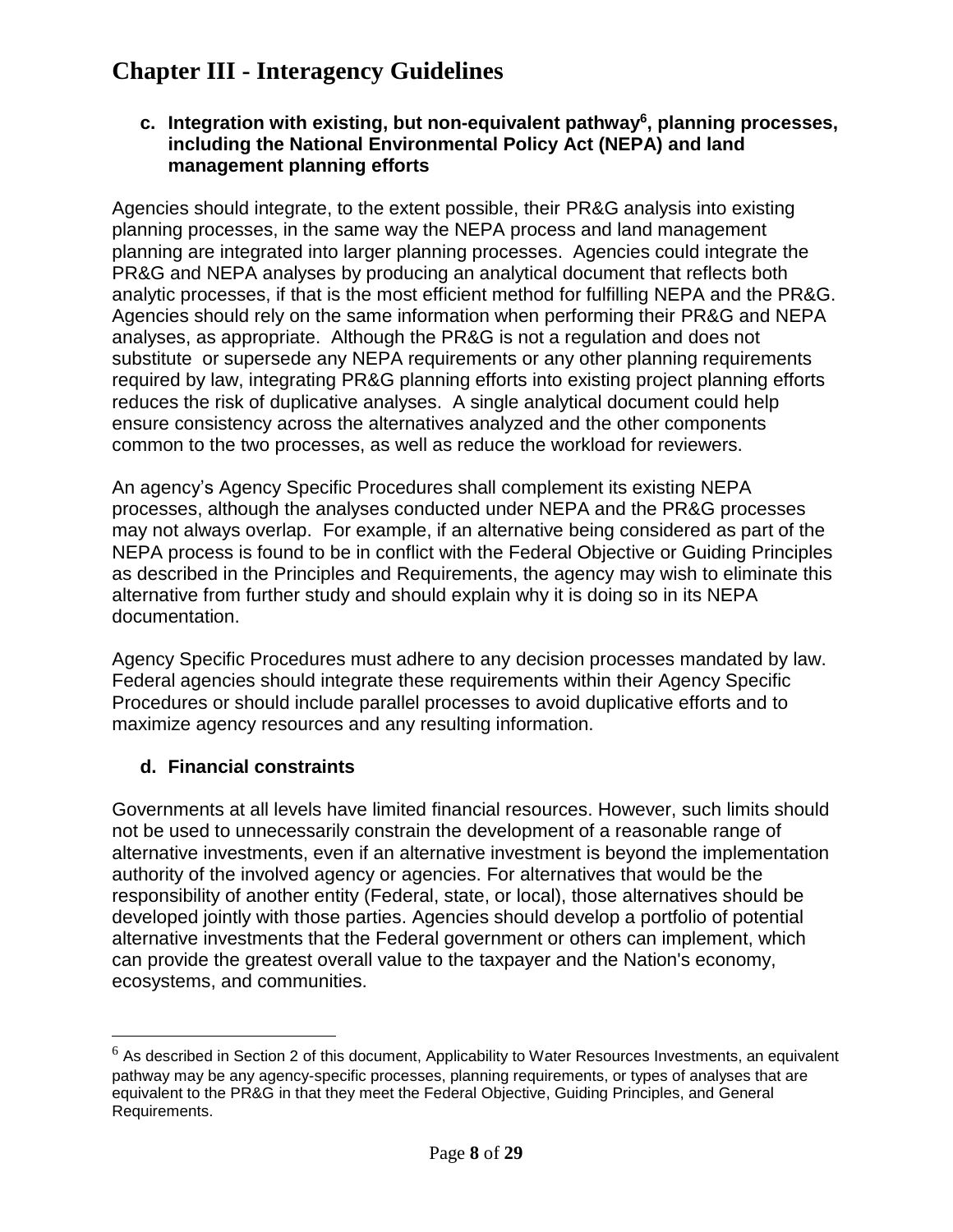#### <span id="page-30-0"></span>**e. Thresholds for standard analysis, scaled analysis, and exclusion**

Agencies should use a level of analysis commensurate with the significance of the investment and the potential environmental impacts. For example, if the investment requires either an Environmental Impact Statement (EIS) or Environmental Assessment (EA) pursuant to NEPA, then the environmental impacts may be significant enough that the investment meets the threshold for a PR&G analysis. However, cases may arise where an investment qualifies for a NEPA categorical exclusion but could still be relevant for a PR&G analysis.

Investments that are excluded on the basis of financial thresholds may still be elevated to scaled or standard analysis if a significant concern is anticipated in any one of the Guiding Principles or General Requirements emphasized in the Principles and Requirements. Projects that are of broad geographic scope, cross state boundaries, significantly impact environmental justice populations or tribal communities, or are substantially vulnerable to the effects of climate change may warrant an increased level of analysis, regardless of where their general financial impacts place them on the default table. Additionally, if agencies analyze investments as a program, but at least one of the individual projects in that program is significant, they may evaluate that specific project individually.

#### Monetary Threshold Table

The monetary thresholds provided in Table 1 are designed to be relevant to all the agencies implementing the PR&G to provide a common framework and baseline. In using Table 1, agencies first determine whether their Federal investment is a project, program, or plan. The second column, Federal Investment (\$M), includes all capital and labor costs associated with the implementation of the investment, as appropriate to the specific agency. Agencies then determine whether to include either the annual appropriations of a program or plan or the plan development costs in the third column, Annual Appropriations or Plan Development Costs (\$M).

#### Operations and Maintenance Activities

Agencies should use thresholds to address operations and maintenance activities on existing Federal investments. Some operations and maintenance activities may call for standard analysis, while others may be excluded. The PR&G specifically applies to operational modifications, modernization of existing facilities, dam safety modifications, culvert replacements, water conveyance, and fish ladder modifications. In the absence of changed conditions, activities that are generally expected as part of normal, planned operations may be excluded from PR&G analysis using an appropriate threshold if they have been analyzed during the original project or program analysis. However, compliance with other Federal statutes and laws is still required.

Operations and maintenance activities resulting in consequential effects on water quantity or quality that have not been previously analyzed should be appropriately analyzed using either project- or programmatic-level processes. More significant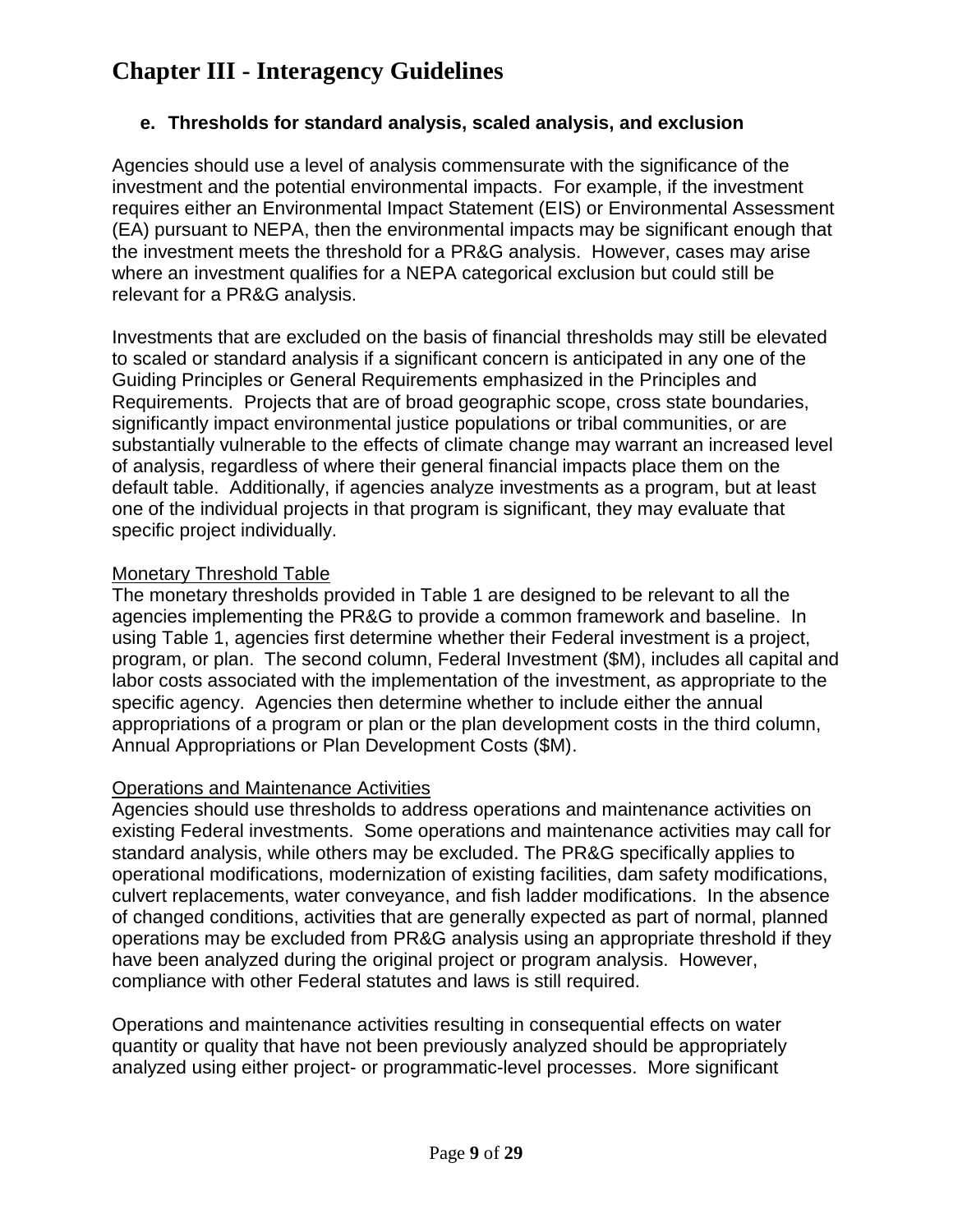operational changes, such as adding a new project purpose or significantly modifying project outputs, would normally warrant analysis under the PR&G.

#### Agency-Specific Thresholds

 $\overline{a}$ 

Agencies may revise or supplement the default threshold table, in consultation with CEQ and OMB, to create agency-specific tables and/or thresholds to help identify and analyze the applicable water resources investments at level of detail necessary for each agency's specific mission and statutory obligations. Agency Specific Procedures should articulate a clear rationale, justification, and the implications of using revised thresholds or threshold tables.

Any agency-specific thresholds should be sufficiently adaptable to encompass the range of missions and authorities, yet should not burden agency efforts with requirements beyond what is needed to inform the decision making process. At a minimum, agency-specific thresholds must include:

- 1. Thresholds relevant to the specific activities of the agency
- 2. Criteria relevant to the specific agency for determining the level of analysis, including exclusion

| Table 17: Monetary Threshold Criteria <sup>8</sup>                                     |                               |                                                                              |                             |  |  |  |
|----------------------------------------------------------------------------------------|-------------------------------|------------------------------------------------------------------------------|-----------------------------|--|--|--|
| <b>Type of Activity</b>                                                                | Federal<br>Investment<br>(SM) | Annual<br><b>Appropriations or</b><br><b>Plan Development</b><br>Costs (\$M) | Level of<br><b>Analysis</b> |  |  |  |
| <b>Projects</b><br>All new or existing Federal<br>investments, such as infrastructure, | >20                           |                                                                              | Standard<br>analysis        |  |  |  |
| ecosystem restoration, new<br>construction, modifications or                           | $10 - 20$                     |                                                                              | Scaled analysis             |  |  |  |
| replacements to existing facilities,<br>and operations and maintenance <sup>9</sup> .  | $<$ 10                        |                                                                              | <b>Excluded</b>             |  |  |  |
|                                                                                        |                               |                                                                              |                             |  |  |  |
| <b>Programs</b>                                                                        |                               | >100                                                                         | Standard<br>analysis        |  |  |  |
| Grant or funding programs                                                              |                               | $50 - 100$                                                                   | <b>Scaled analysis</b>      |  |  |  |
|                                                                                        |                               | $50$                                                                         | <b>Excluded</b>             |  |  |  |

3. Tables for both programmatic- and project-level analyses

 $7$  Agencies may choose to analyze the effects of a Federal investment at a higher level of detail than called for by Table 1. For example, if an agency considers an investment to be high risk, it could undertake a scaled analysis for that investment which might otherwise be excluded from the PR&G. <sup>8</sup> The financial threshold amounts will be indexed to inflation to stay relevant.

<sup>9</sup> Operations and Maintenance (O&M) activities that are included in the original project authorizations do not require separate analysis as long as the activity is carried out in a manner that is consistent with that authorization. Significantly changed O&M plans or those changed to meet new goals may require a new analysis and potentially authorization.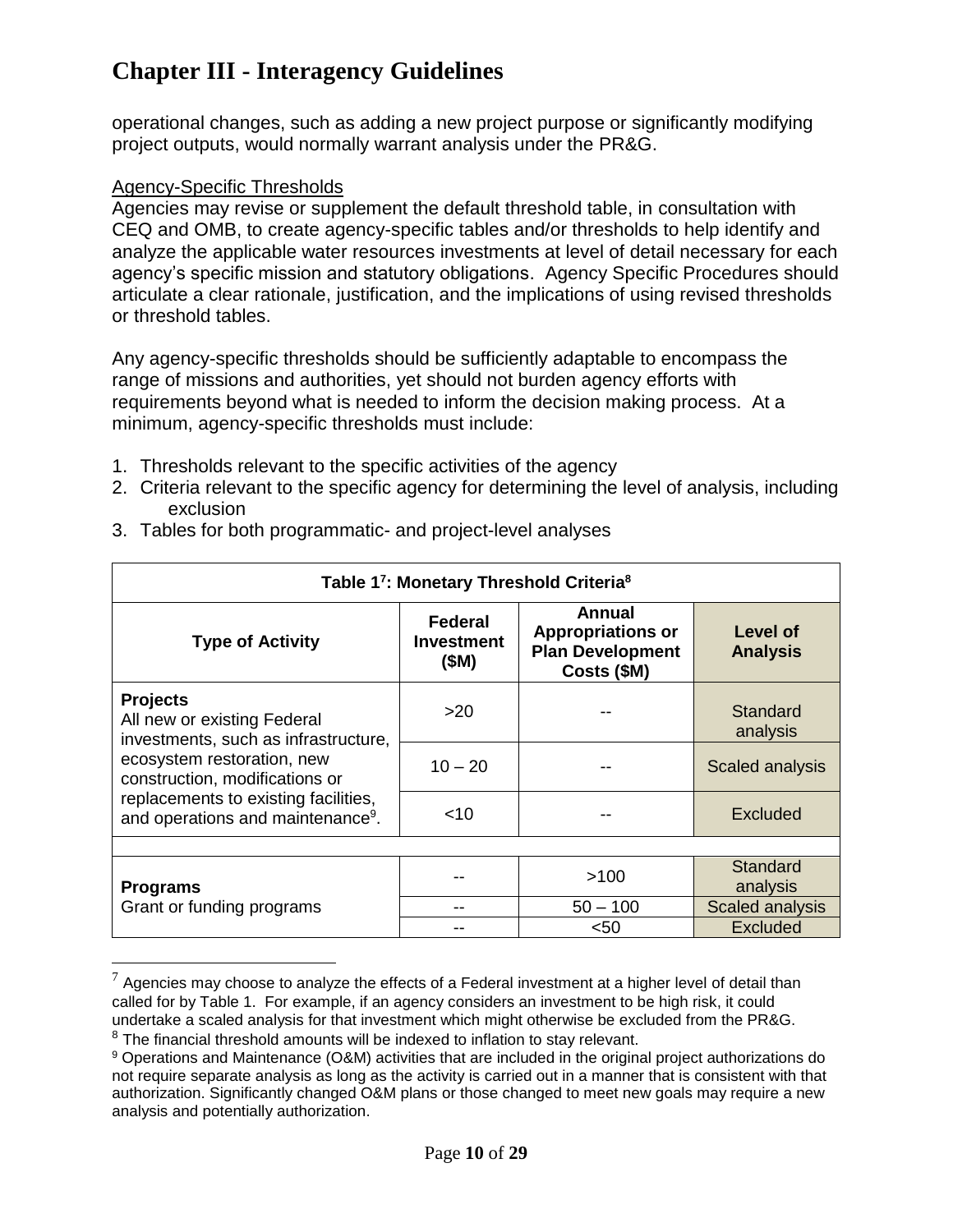| <b>Individual Plans</b>                                         | $- -$ | >50       | Standard<br>analysis   |
|-----------------------------------------------------------------|-------|-----------|------------------------|
| Management plans, such as<br>watershed, master, landscape, etc. | $-$   | $10 - 50$ | <b>Scaled analysis</b> |
|                                                                 | --    | <10       | Excluded               |

### <span id="page-32-0"></span>**4. COLLABORATION**

 $\overline{1}$ 

Agency Specific Procedures should anticipate that addressing water resources problems and opportunities in a systems context may require, or at a minimum benefit from, a broader partnership to effectively address them. Collaboration can enhance the potential for developing more integrated solutions and to advance newer requirements, such as taking ecosystem services into account.<sup>10</sup> Agency Specific Procedures should also assess and evaluate the potential interaction with other Federal and non-Federal water resources investments within a region or watershed to ensure consistency of purpose, maximize effectiveness, and reduce costs.

When a water resources project, program, or plan is funded by two or more federal agencies, those agencies will cooperate to achieve the most efficient implementation of the PR&G. A process similar to that used for multiple agency coordination under the National Environmental Policy Act should be adopted. The agencies investing in the water resources project, plan, or program shall determine by letter or memorandum which agency shall be the lead agency and which shall be cooperating agencies. The following factors (which are listed in order of descending importance) can be used to determine lead agency designation:

- 1. Magnitude of agency's involvement.
- 2. Expertise concerning the action's environmental and economic effects.
- 3. Duration of agency's involvement.

 $\overline{a}$ 

4. Sequence of agency's involvement.

The lead agency has primary responsibility for completing PR&G analysis. The cooperating agencies can assist in analysis, as jointly determined. Cooperating agencies may refer to the lead agency's final analysis to document agency adherence to the PR&G. The monetary threshold table in the Agency Specific Procedures for the lead agency shall determine the level of analysis, using the total investment of the lead and cooperating agencies as the investment level.

## <span id="page-32-1"></span>**5. IMPLEMENTATION OF THE GUIDING PRINCIPLES**

http://www.whitehouse.gov/sites/default/files/final\_principles\_and\_requirements\_march\_2013.pdf

 $10$  As stated in the Principles and Requirements, Federal agencies should collaborate fully on water resources related activities with other affected Federal agencies and with Tribal, regional, state, local, and non-governmental entities, as well as community groups, academia, and private land owners (stakeholders) to realize more comprehensive problem resolution and better informed decision making. See P&R, page 8: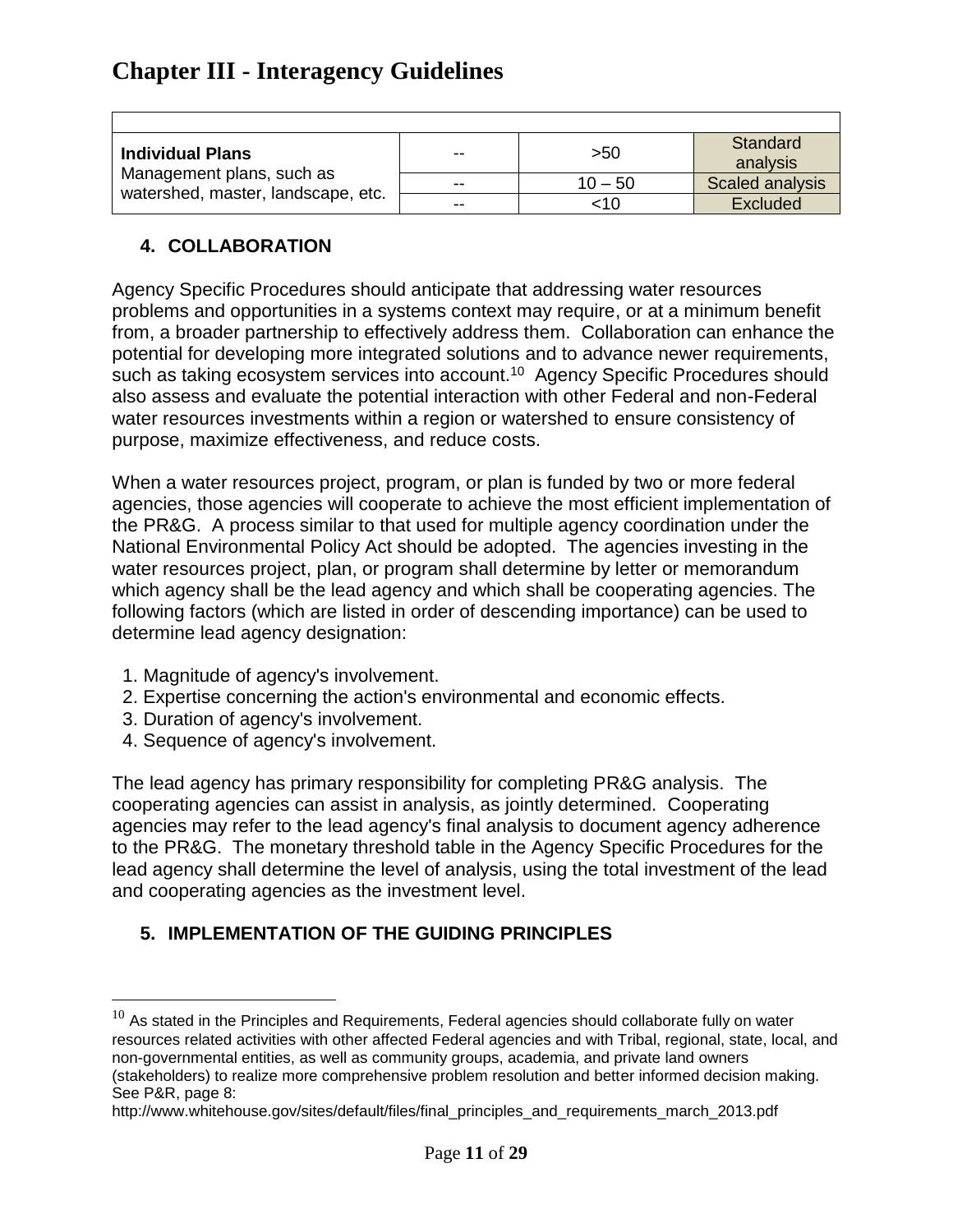Agency Specific Procedures must evaluate alternatives, whether at the project- or programmatic level, with respect to each of the six Guiding Principles and their contributions to the Federal Objective quantitatively and/or qualitatively, as appropriate. The Guiding Principles are dynamic and evolving; agencies should use current literature to guide their analyses. Overlap may occur among the Guiding Principles and other analyses as described in the Interagency Guidelines, so agencies should note where the overlap occurs. Not all alternatives will perform the same against all the Guiding Principles, and professional judgment should be exercised to evaluate the tradeoffs.

In evaluating investment alternatives against the six Guiding Principles, agencies should consider the following:

#### Healthy and Resilient Ecosystems

The health of an ecosystem is a measure of the performance of complex and interrelated systems. A healthy ecosystem has ecological processes functioning normally, such as within the range of natural variability. Ecosystem health is often expressed in terms of ecosystem functions, as reflected in the third part of the Federal Objective in the Principles and Requirements. Ecosystem services are a preferred way of expressing ecosystem function in the broad evaluation context required by the PR&G. However, a healthy ecosystem is more than a set of optimized functions; the concept also includes organization, structure (sometimes expressed as biodiversity), and resilience.

Ecosystems are resilient when they are able to respond to and maintain their structure and function under external stress, including climate change and invasive species. Measures of ecosystem resilience often address its two basic components: (1) the magnitude of stress an ecosystem can absorb before fundamentally and irrevocably changing; and (2) the amount of time required before an ecosystem returns to its prestressed condition or another stable condition that functions in ways similar to its original state. Some simple measures of ecosystem resilience include floodwater storage capacity and population recovery time for appropriate, scientifically sound surrogate for designated species. However systems-level models are needed to accurately describe the interactions of ecosystem components under stress and predict their response. No standard methods or models for measuring ecosystem resilience currently exist. Research on ecosystem resilience is rapidly changing how it is described and measured.

When evaluating water resources investment alternatives, the health of the affected ecosystem should be measured in its current condition (baseline) and projected under the alternatives being considered. Where feasible and appropriate, alternatives should be developed that restore the health of damaged ecosystems to an improved state.

### Sustainable Economic Development

Where feasible and appropriate, the analysis for sustainable economic development should present (1) information about the environmental resources in the project area or the area where the activities are occurring, and (2) how the resources and their value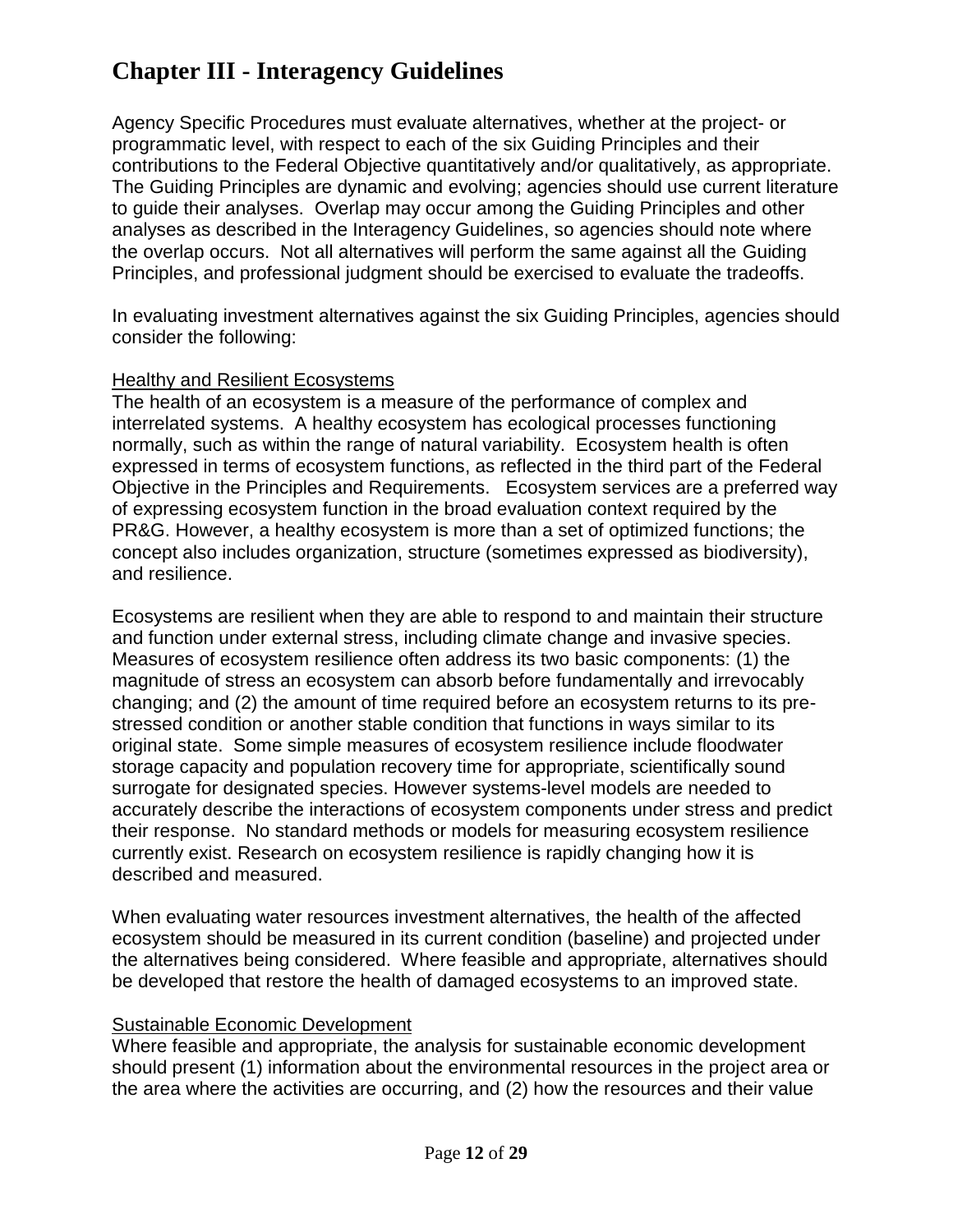might be expected to change over time. Information on physical capital (value, costs to maintain, etc.) could also be presented if relevant. In addition, the analysis would include information on socio-economic conditions (incomes, demographics, etc.) and how they might be anticipated to change over time with the investment.

There is no standard set of metrics used in analyzing sustainable economic development. Rather, agencies should use measures that apply to the nature of the investment, as well as the desired outcome. For PR&G analysis, the measures should be used to evaluate the performance of viable alternatives against the Guiding Principles. Some measures that could be considered include, but are not limited to:

- 1. **Economic measures:** These include net economic benefits and their distribution across vulnerable populations; personal income; household income; median personal income; median household income; distribution of income; unemployment rate; average duration of unemployment; estimates of the number or percent of discouraged workers; establishment churn; establishment sizes; job growth (e.g., over the past year, over the past 5 years); employment distribution by sector; percentage of firms in each sector; revenue by sector contributing to gross state product.
- 2. **Social (including health) measures:** These include unemployment rate (by gender, by age, race/ethnicity); labor force participation rates (by gender, age, race/ethnicity); household poverty rate; educational attainment (for the population, by gender, by race/ethnicity); average commute time; crime rate (property crime; violent crime); disease disparities; health-adjusted life expectancy; access to health care and prevention opportunities.
- 3. **Environmental measures:** These include measures of air pollution (e.g., sulfur dioxide, nitrogen oxides, particulates, etc.); presence of selected priority pollutants; hazardous wastes; change in land use/land cover; indications of water quality issues, such as those waters listed under the Clean Water Act Section 303d.

Agencies are encouraged to examine the available literature for relevant applications and additional potential metrics.

#### **Floodplains**

When evaluating potential activities impacting a floodplain, agencies should work to avoid, to the extent possible, the long and short-term adverse impacts associated with the occupancy and modification of flood-plains. Also, as stated in Executive Order 11988, *Floodplain Management,* agencies should work to avoid direct and indirect support of floodplain development wherever there is a practicable alternative.

As reflected in the Principles and Requirements, Federal actions should seek to reduce the Nation's vulnerability to floods and storms. To promote consistency across agencies and ensure that Federal investments are resilient to changing flood risk, flood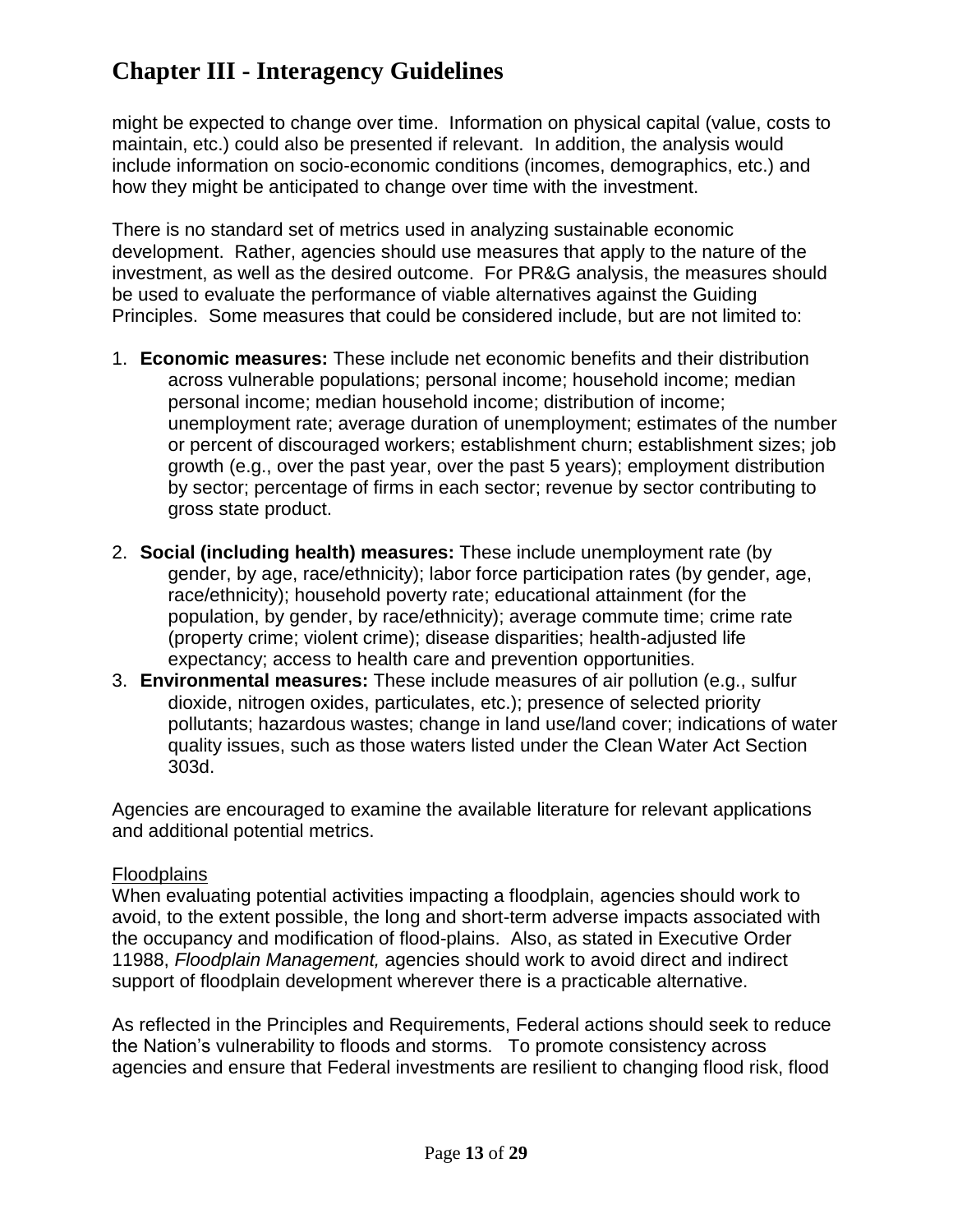risk reduction strategies should incorporate considerations such as sea-level rise and rely on the best available science<sup>11</sup> on both current and future risk.

Decades of development in areas at risk of flooding have created complex challenges when considering how to make future investments. Areas prone to flooding may contain unique resource advantages and represent significant economic drivers. As floodplain occupancy rates increase, agencies should make best efforts to balance local economic development with management of risk.

To support such decisions, agencies should avoid, where possible, the "unwise use" of floodplains. Unwise uses are those that could include increase or transfer flood risks, resulting in adverse impacts to human health, safety, welfare, property, natural resources, or functions of floodplains.

Regulations, programs, policies, or practices that could be considered unwise use of floodplains could include (but are not limited to) actions that:

- 1. Are inconsistent with the provisions of the E.O. 11988 and associated federal guidance;
- 2. Increase or transfer flood risk geographically, governmentally, socio-economically, or generationally;
- 3. Fail to consider a systems approach (e.g., integrated water resource management, ecosystem-based management, or context-sensitive solutions);
- 4. Disproportionately affect minority, low-income, or vulnerable populations; or
- 5. Fail to consider relevant current, future, and potential economic, environmental, and social risks, costs, impacts, and benefits.

## **Public Safety**

 $\overline{a}$ 

Agencies should incorporate reasonable and appropriate public safety practices in formulating and evaluating water resources investments. Appropriate risk-based analysis techniques to identify, address, and avoid potential public safety issues resulting from investments should be used in evaluating alternatives. Quantitative risk analysis facilitates risk communication and improves both agency recommendations as well as decisions made to protect the public and avoid loss of life and property. Assessing, analyzing, and managing risk improves the decision process by:

- 1. Developing better risk reduction alternatives or recommending more appropriate courses of action to address potential safety issues;
- 2. Improving capability to plan, prioritize, and implement appropriate public safety risk reduction actions; and
- 3. Identifying and communicating residual risk.

http://www.whitehouse.gov/sites/default/files/final\_principles\_and\_requirements\_march\_2013.pdf

 $11$  As articulated in the Principles and Requirements, analysis to support Federal investments in water resources should utilize the best available science, data, analytical techniques, procedures, models and tools in hydrology, engineering, economics, biology, ecology, risk and uncertainty, and other fields to the extent that sufficient funding is available. See P&R, Page 7: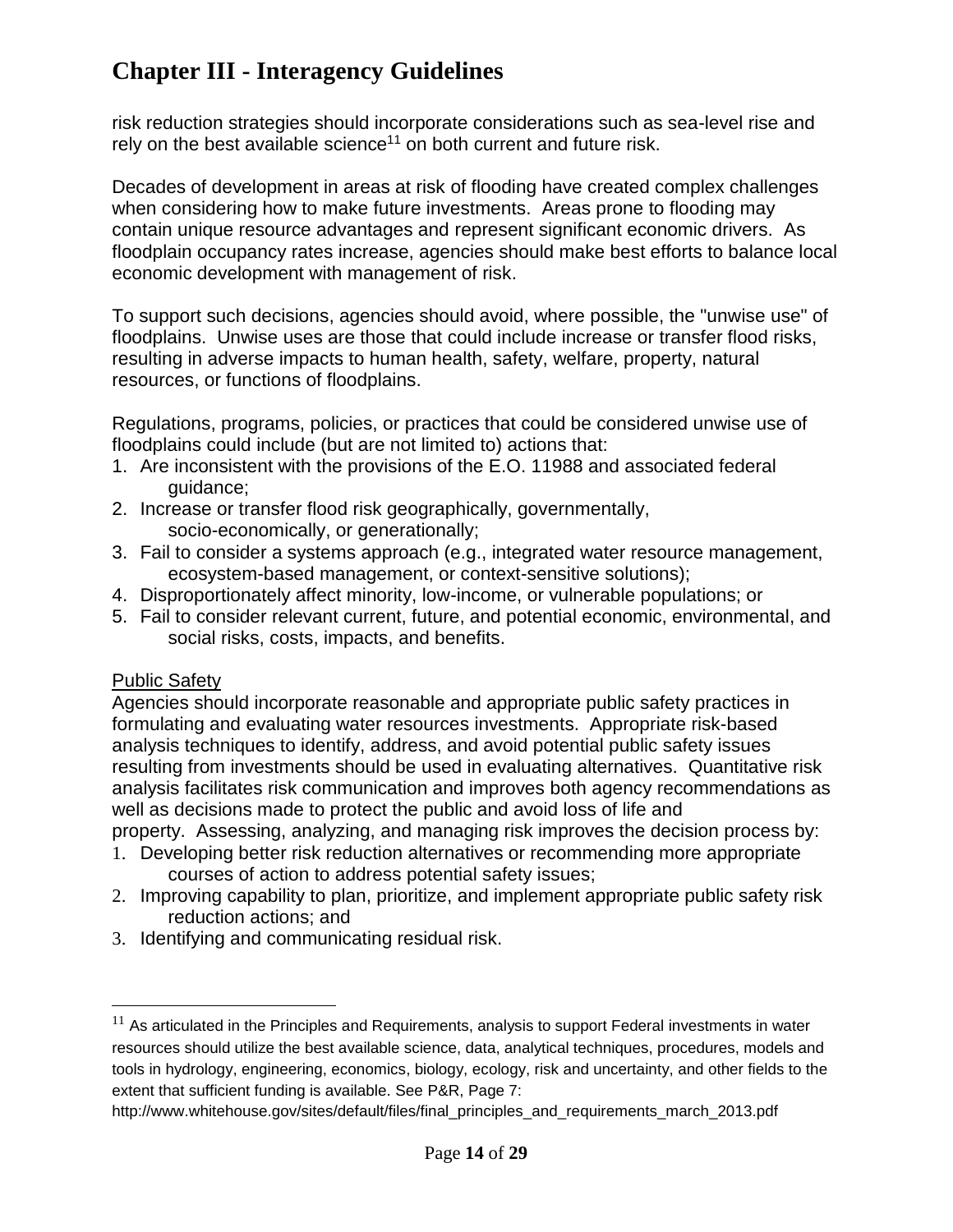Risk analysis to address public safety issues, including public health issues, should include relevant external factors, site-specific considerations, and quantified and nonquantified approaches to evaluate risks to public safety.

#### Environmental Justice

Because the concerns of overburdened populations and tribal communities may be unique to each community or Tribe, each agency's analysis should include information to address the following:

- 1. How the agency provides transparency and meaningful engagement and participation for minority, low income, and other disadvantaged communities;
- 2. How the agency identifies and addresses existing and new disproportionate environmental and public health impacts on minority, low income, and other disadvantaged communities; and
- 3. How tribal and indigenous populations are actively engaged in 1 and 2, above.

Existing agency and interagency guidance on environmental justice analysis should be used along with public involvement to inform the PR&G analysis. Agencies should also evaluate social (including health) factors during the planning process. These steps include (1) identifying the potentially affected environmental justice communities and/or tribal and indigenous populations, and (2) engaging them in a meaningful way from investment scoping to identifying potential impacts. The impacts to environmental justice communities and/or tribal and indigenous populations may be different than to the general population, and these differences should be identified. For example, these communities could be exposed to more environmentally harmful contaminants, or they could lack access to factors that would benefit them. Such an evaluation process helps agencies assess risk and economic measures by using scientific factors in risk assessments to characterize the nature and magnitude of human health and ecological risk from contaminants and other stressors that may be present.

Potential environmental justice concerns that may be evaluated during the planning process could include, but are not limited to: factors that might make a community relatively more susceptible to poorer health, including disproportionate health and environmental factors; subsistence fishing; cultural resources; community values; income level; school siting; and crime.

In analyzing each alternative's potential environmental justice impacts, agencies can also use these tools to ensure a holistic view of the potential broader social effects.

#### Watershed Approach

A watershed approach to water resources management requires a structured consideration of watershed needs and how alternatives under consideration serve those needs. Minimally, the study area should include the watershed, but could also include other areas since there may be impacts outside of it. Numerous frameworks, tools, and methods have been developed for implementing a watershed approach. Like the methods for implementing other aspects of the PR&G, agencies are expected to convey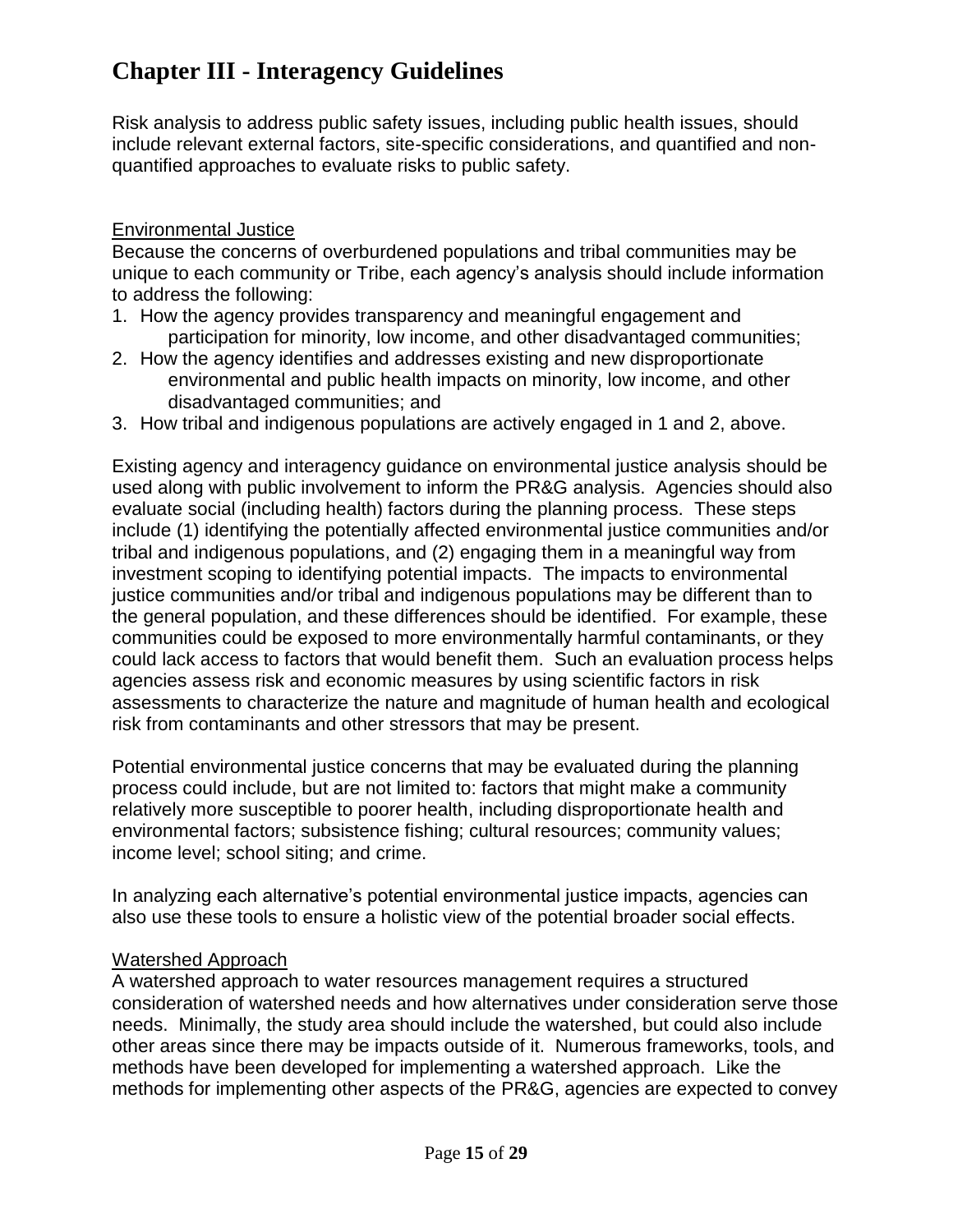their approaches in Agency Specific Procedures with the full understanding that methodologies are expected to change with time and advances in science. Analyses should always strive to incorporate the best available science and methodology.

A key aspect of a watershed approach is the analysis of information regarding watershed conditions and needs. Such information includes, but is not limited to: current trends in aquatic habitat loss or conversion; cumulative impacts of past water resources development activities as well as activities unrelated to water resources development; current and future projected water resources utilization trends; the present, needs and opportunities to conserve sensitive species and other natural resources; special conditions that favor or hinder the success of any alternative under consideration; and chronic environmental problems such as flooding or poor water quality. In the context of water resources investment, watershed conditions and needs should also include relevant economic and social characteristics of the watershed.

## <span id="page-37-0"></span>**6. DEVELOPMENT OF AGENCY SPECIFIC PROCEDURES**

These Interagency Guidelines provide direction to agencies for the development of Agency Specific Procedures to:

- Determine the applicability of the Principles and Requirements to agencies' water resources investments in the context of their missions and authorities;
- Implement the common framework summarized in the Principles and Requirements and Interagency Guidelines for analyzing applicable potential and existing water resources investments; and
- Ensure that project planning and analysis and agency programs adequately address issues in the Guiding Principles identified in the Principles and Requirements.

Agencies must document the missions, programs, and investments to which the Principles and Requirements will apply. Further, agencies must review their existing planning, design, and evaluation processes. Where practicable and appropriate, agencies must update, revise, or replace these processes, in accordance with the Interagency Guidelines. Some agencies may find it appropriate or desirable to develop procedures by department or other unit. The Agency Head or equivalent Executive must make that determination, in consultation with CEQ and OMB.

#### Project- and Programmatic-Level Procedures

Systems are complex, changeable, and interconnected. Proposed water resources actions must be considered in a watershed, ecosystem, or systems context to identify the best alternatives for achieving desired public benefits, as well as to reduce the likelihood of undesirable or unintended consequences.

Agencies must develop procedures for applying the Principles and Requirements at the project- and/or programmatic-levels in a similar way to ensure they meet the purpose and intent of the Principles and Requirements. Project- and programmatic-level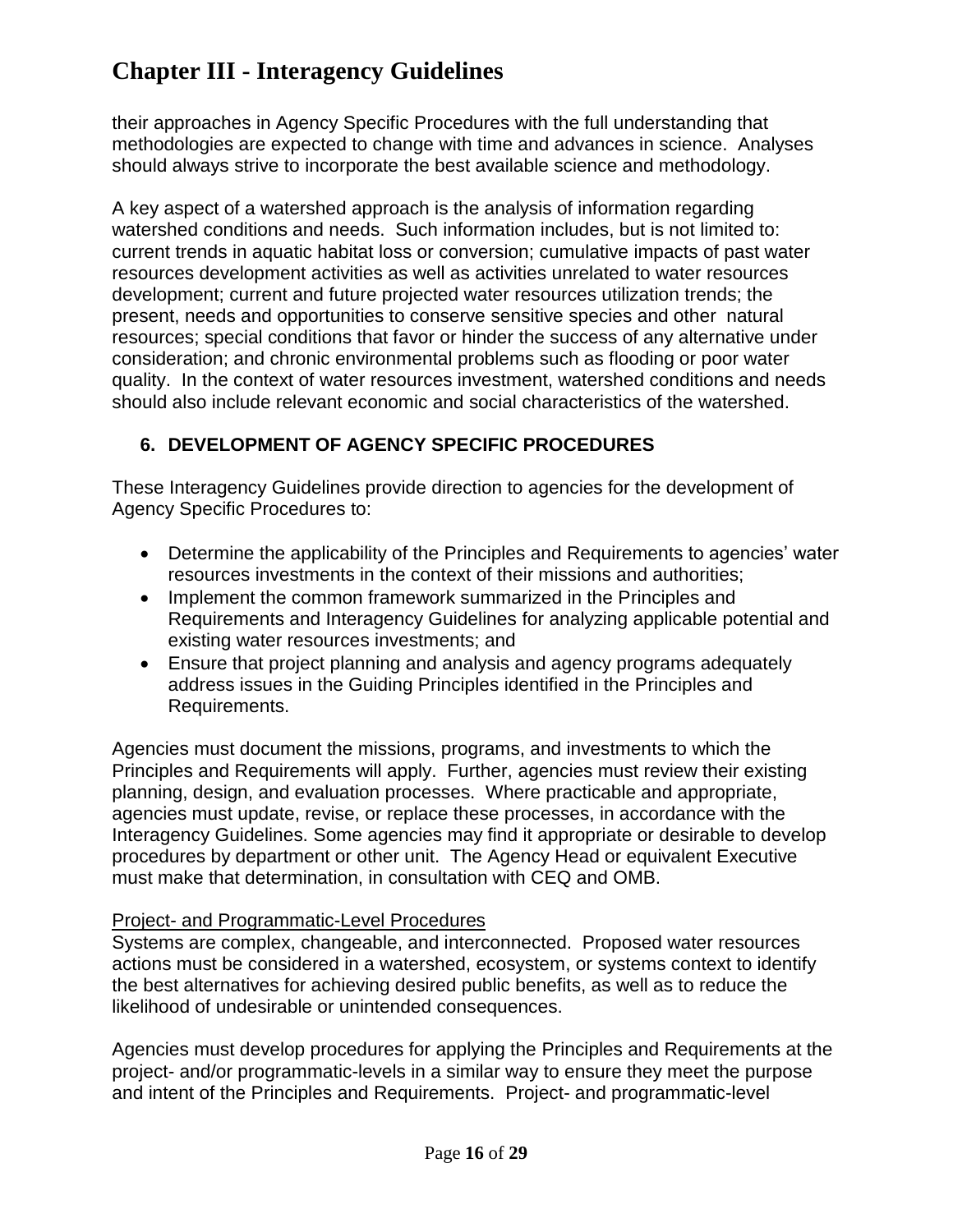procedures must reflect systems approaches that explicitly recognize the interconnectedness within and among physical, ecological, economic, and social/cultural systems.

Project- and programmatic-level procedures must reflect agency specific authorities, missions, and statutory or regulatory constraints, as well as budget resources. The procedures must, at a minimum**,** contain a written planning process that provides a systematic and structured approach to informing the Federal investment decision, including:

- Incorporate the purposes and need for the investment;
- Provide for quantitative and qualitative analysis at the appropriate commensurate level of detail, including cumulative effects;
- Describe the assumptions used in the analyses;
- Provide for identification of the sources of residual risk: and
- Identify a transparent process to make and document the Federal Investment decision.

#### Interagency Coordination

The Federal agencies are expected to coordinate in the development of their Agency Specific Procedures to promote consistency of water resources investment decisions across the Federal government. Such efforts may include both formal and informal coordination mechanisms. Agencies shall consult with OMB and CEQ in the development of their Agency Specific Procedures, as OMB and CEQ will look to ensure consistency in how the PR&G is applied, to the extent possible.

Each agency's procedures must undergo an interagency review process prior to approval by their respective Agency Department Head. Agency Specific Procedures must also be reviewed and updated, if necessary, when the Interagency Guidelines are modified. The Agency Specific Procedures are to be updated more frequently than the Interagency Guidelines as science and best practices evolve, especially for concepts including, but not limited to: watershed, ecosystem, or systems approaches; ecosystem services; climate change; and environmental justice.

## <span id="page-38-0"></span>**7. CONTENTS OF ANALYSIS**

### <span id="page-38-1"></span>**a. Developing project- and programmatic-level procedures**

### **i. Developing scope and challenge(s)**

Project-level procedures should begin with a clear definition of the water resources and economic challenge(s), including a statement of the problems and/or opportunities to be addressed, the cause or causes of the problem(s), any constraints related to them, and their relationship to the missions, statutory authorities, and other specific statutory or regulatory requirements of the agency or agencies involved. Clearly defined problems, needs, opportunities, and constraints better position agencies to determine whether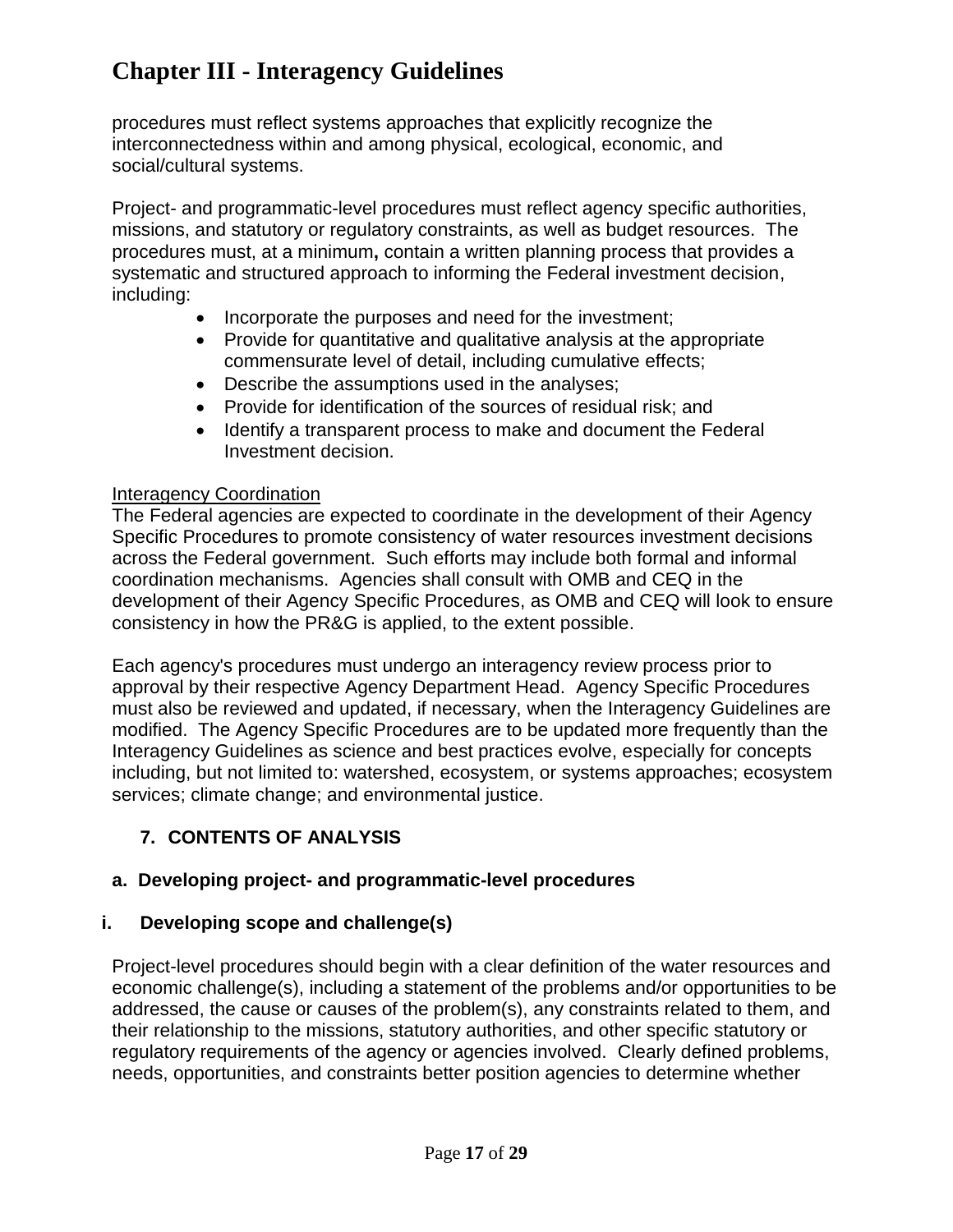there is a Federal investment that could be a solution in light of the goals identified in the PR&G.

Programmatic-level analyses should begin with defining the scope of the Federal investment as well as the challenge(s) it seeks to address.

The definition of the water resources challenge should be developed through a watershed, ecosystem, or systems approach, to the extent practicable. In this process, agencies should provide a clear definition of:

- 1. The defined study area as the geographically affected area framed in a watershed/ecosystem/systems context, where applicable;
- 2. How the boundaries of the study area were determined;
- 3. The identified other water resources investments within the watershed, including the study area, that could be affected, as practicable; and
- 4. The identified stakeholders affected by the potential federal investment and how the planning process ensured collaboration with them, including collaboration on identifying the study area and key terms.

### **ii. Identifying existing conditions**

Agencies must provide the baseline from which future conditions will be altered by the project, program, or plan. Project-level procedures will likely need more detailed information than programmatic-level procedures. Agencies should use professional judgment to determine the commensurate level of detail necessary for programmaticlevel procedures to be complete, effective, efficient, and acceptable.

To determine baselines, agencies should identify the existing conditions and the baseline levels of ecosystems services and, to the extent practicable, current trends and variability in key environmental and economic indicators and conditions such as climate, population, urbanization, and land use. Key resources and services to be analyzed can be determined by including and recognizing local and traditional natural knowledge; taking stock of the quantity and quality of current and potential environmental, economic, and social (including health) resources and services found in the study area and the surrounding watershed, and the relationships and connections between them. Inventories should focus not only on the targeted water resources, but also on all of the interconnected resources that may be affected by a change in the targeted water resources. These inventories also provide an opportunity to identify potential alternative investments. The development of inventories should be done at the commensurate level of detail with the rest of the analysis, and may range from development of a conceptual model to detailed surveys and fieldwork.

Agencies must provide an explicit list of the services that flow from the existing study area ecosystems and infrastructure (including operational plans) with identification of those services that are likely to meaningfully change within the larger context of the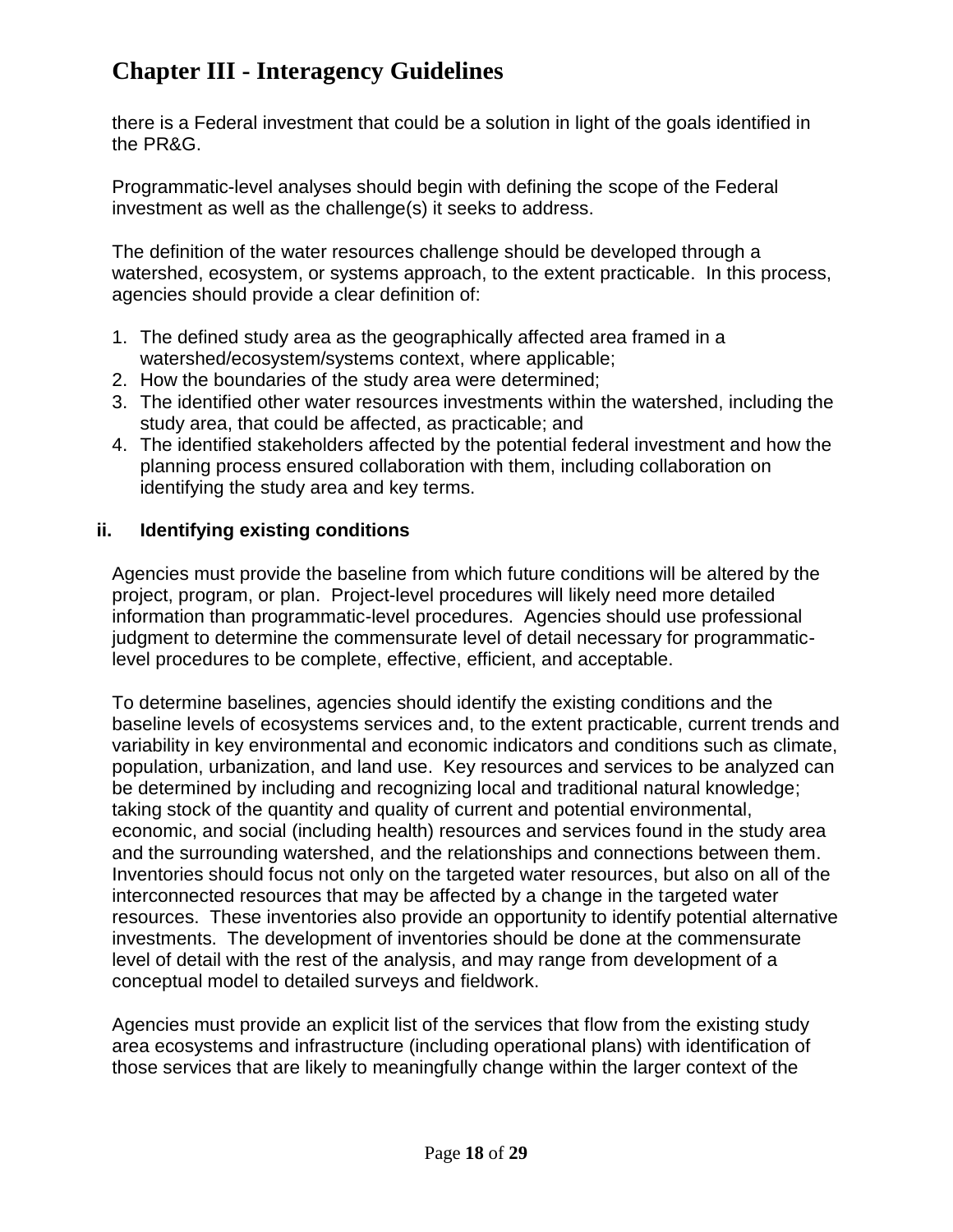watershed because of the Federal investment. The inventories facilitate analysis of ecosystem services, described in section (v) Evaluate Alternatives.

#### Conceptual Models

Agencies should appropriately document the relationships and linkages of key resources and services, drivers of change, and impacts of proposed investments. One method is a conceptual model. A conceptual model is a simplified visual representation and written description of interactions among natural, social, and economic systems that affect or are affected by identified actions. Such documentation helps analysts and the public clearly understand how ecosystems contribute to the provision of services.

#### **iii. Projecting future conditions of the study area**

Agencies should project the future conditions of the study area using a watershed, ecosystem, or systems approach to ensure all relevant impacts, derived from a similar methodology used to determine baselines, are analyzed. The period of projection should be comparable to the expected service or operational life of the investment. To improve transparency and understanding of the long-term effects of a Federal investment in its local or regional context, projected land and resource use patterns should be assessed when projecting future conditions as appropriate and applicable to the specific investment. Agencies should project the future conditions of the study area absent the investment, but include reasonably foreseeable actions by public and private entities to:

- 1. Understand how key resources and services will change in the future;
- 2. Better compare with a future condition without the investment; and
- 3. Serve as a project baseline to assess the effects of each proposed investment alternative.

#### **Uncertainty**

Because projections of future conditions are inherently uncertain, the degree of uncertainty should be characterized (quantitatively and/or qualitatively at the commensurate level of detail) for all projections. Key assumptions used in the projections should be explicitly stated. Where uncertainty may meaningfully affect the baseline and could affect the investment decision, multiple baselines can be used, with a clear explanation of the basis and assumptions underlying each. Agencies are expected to explain the residual risk that remains to the decision makers. Climate change and climate variability are key sources of uncertainty for water resources.

#### Climate Change and Climate Variability

The discussion of future conditions without the investment should also include a reasonable projection of how climate change may affect the study area. The agency should analyze what is relevant, what is reliable, and what is practical. Using this framework, agencies have the flexibility to examine the impacts of climate change or climate variability that are relevant for the specific investment, make a professional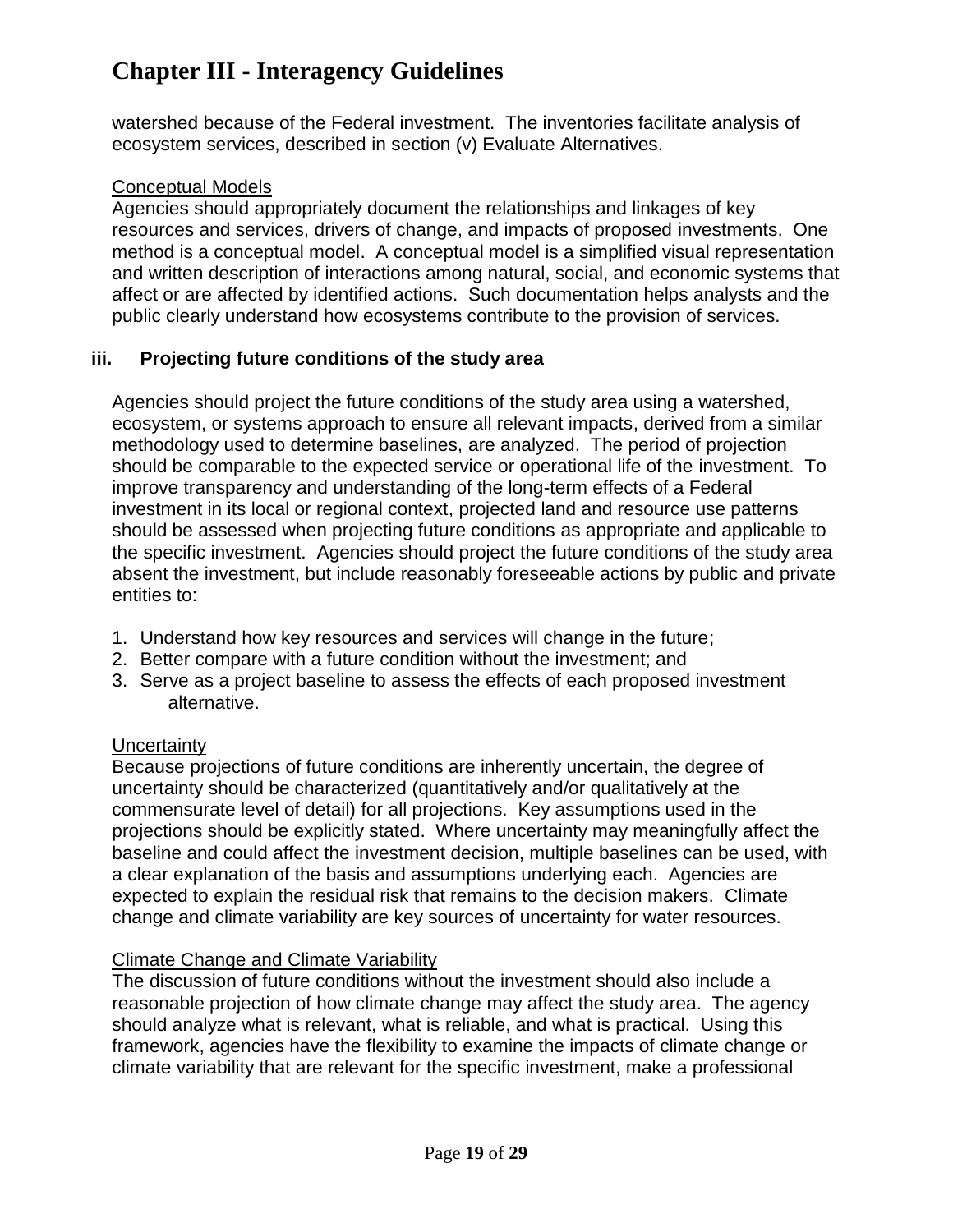judgment about what information is reliable to use, and determine what is practical to analyze.

Projections of future conditions should account for expected environmental, social, and economic changes as a result of climate variability and climate change. Consideration of climate-related changes to water resources is especially important for projects with relatively long (a decade or more) service or operational lives, as these projects are most likely to be affected by climate variability and change. If appropriate, predictions should consider intergenerational issues due to climate variability and change. Where the service or operational life of that investment is likely to be renewed at the same site, the effects of climate variability and change should be considered over the likely period of use of the site for the investment or a renewal of the investment, recognizing that the period of use may itself be a potential source of uncertainty.

### **iv. Formulating a range of investment alternatives**

The PR&G calls for agencies to formulate a reasonable range of viable alternatives, with significantly different approaches to address the defined water resources challenge or defined scope, and achieve the Federal Objective, Guiding Principles, and General Requirements outlined in the PR&G. Alternatives should comprehensively integrate multiple objectives for water resources investments. They should reflect a range of scales and management measures, and be assessed against the formulation criteria presented in the Principles and Requirements: completeness, effectiveness, efficiency, and acceptability. Project-level procedures generally need more alternatives because agencies have more options for developing them. On the other hand, programmaticlevel procedures generally have fewer alternatives because agencies have a different level of detail and consequently fewer ways to develop additional alternatives. Programmatic-level alternatives could be based on changing components like the composition of projects encompassed in the program, the funding levels, or the criteria by which the programs are evaluated, among others. Data availability may also be more limited for programmatic-level analysis; nevertheless, agencies should strive to include the appropriate level of information needed to make a decision.

The range of alternatives provides a reasonable basis for comparing the relative effectiveness and efficiency of the alternatives. Agencies should consider them within the purview of state, local, or other Federal agencies and seek input as appropriate. Among the more promising alternatives, the agencies should formulate alternatives of varying scales to enable the evaluation of incremental efficiency.

#### **Mitigation**

Agencies must design alternatives to achieve environmental, economic, and social (including health) goals. Tradeoffs involved in addressing complex water resources problems mean that some alternatives may involve actions that produce unavoidable adverse environmental, economic, and/or social impacts. In these cases, alternatives must include how to avoid, minimize, or mitigate these effects as described in the Principles and Requirements. Social impacts—particularly those impacting tribal and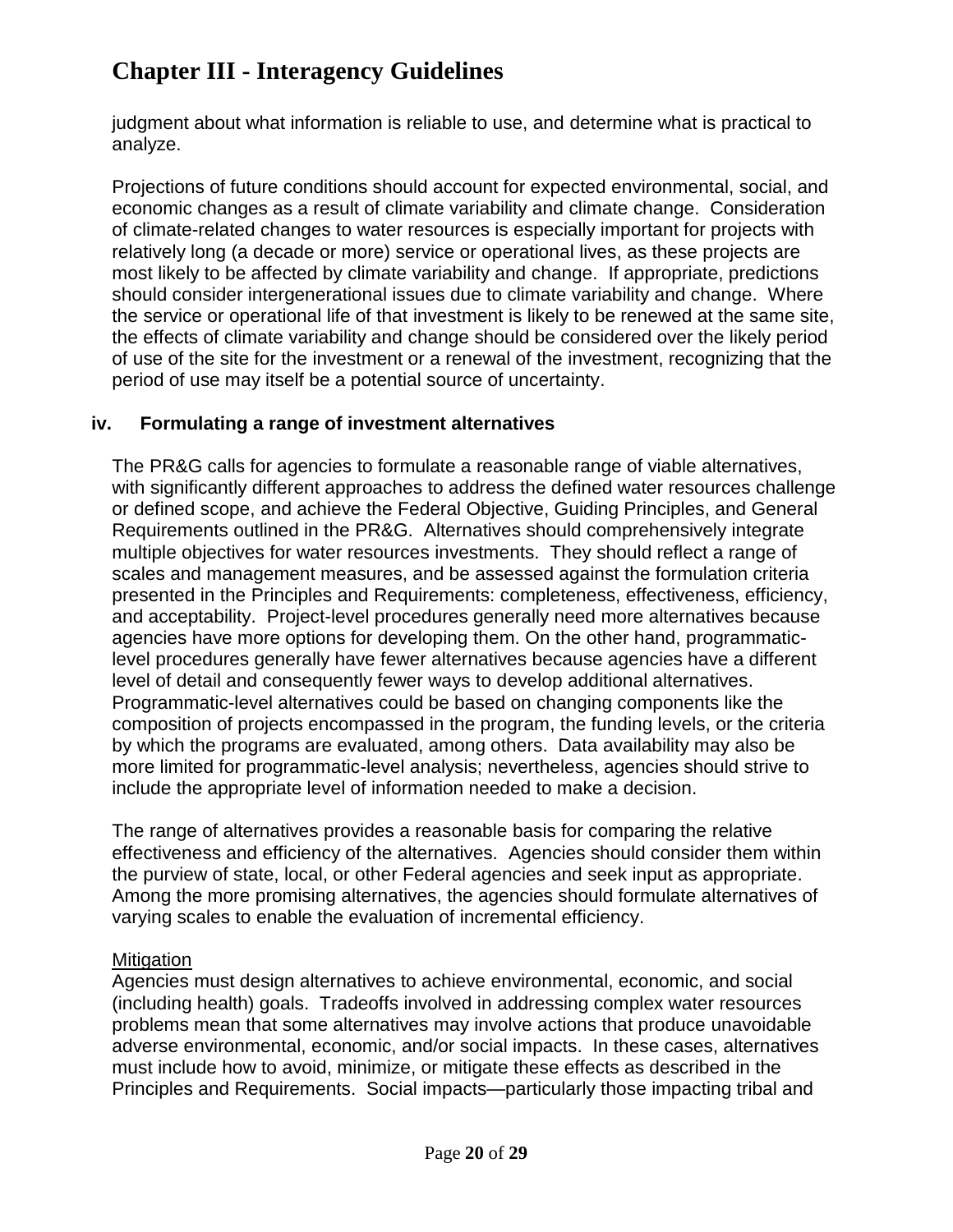indigenous populations, or minority, low-income, or other disadvantaged communities should also be mitigated.

#### Institutional Barriers

When an alternative requires removal of an institutional barrier (i.e. the alternative would only be acceptable with the proposed change, such as a statutory revision), it should also include a description of any other environmental, economic, or social (including health) effects of removing the institutional barrier to be considered complete. With the exception of proposals that explicitly identify changes in legal requirements as part of the alternative, all alternatives should comply with existing laws and regulations.

#### Discrete Measures

If an alternative has multiple discrete measures, those measures should be evaluated as discrete units. These evaluations should focus on whether the alternative is an effective and efficient means of achieving the study objectives. These evaluations and any subsequent tradeoff analyses and selections must also fully consider the array of economic, environmental, and social effects—quantifiable (monetary and nonmonetary) and non-quantifiable effects—and must be displayed in a transparent manner to help inform the public and the decision makers. Plan formulation needs to describe the features and capabilities of any discrete measures as well as the full alternatives.

#### **v. Evaluating alternatives**

Agencies must ensure that alternatives evaluate environmental, social (and health), and economic factors. The alternatives shall contain sufficient detail to be useful in decision making. Agencies shall also comprehensively evaluate the formulated array of alternatives to assess the contributions of each alternative to the Federal Objective and the Guiding Principles. Agency evaluation procedures shall incorporate methods to evaluate:

- 1. How public benefits of an alternative compare to its costs;
- 2. How alternatives perform with respect to the Guiding Principles; and
- 3. How alternatives perform against the four formulation criteria: completeness, effectiveness, efficiency, and acceptability.

#### Ecosystem Services

The goal of an assessment is a complete accounting of the costs and benefits expected from the Federal investment. A complete accounting would consider whether and how ecosystems at or proximate to the investment sites are impacted relative to a no-change baseline.

Ecosystems provide services to people. Thus, Federal investment impacts on the environment or ecosystem may be understood in terms of changes in service flows. The process of identifying, evaluating, and comparing these changes provides a useful organizing framework to produce a complete accounting. Reduced service flows over time amount to costs, and increased services flows over time amount to benefits.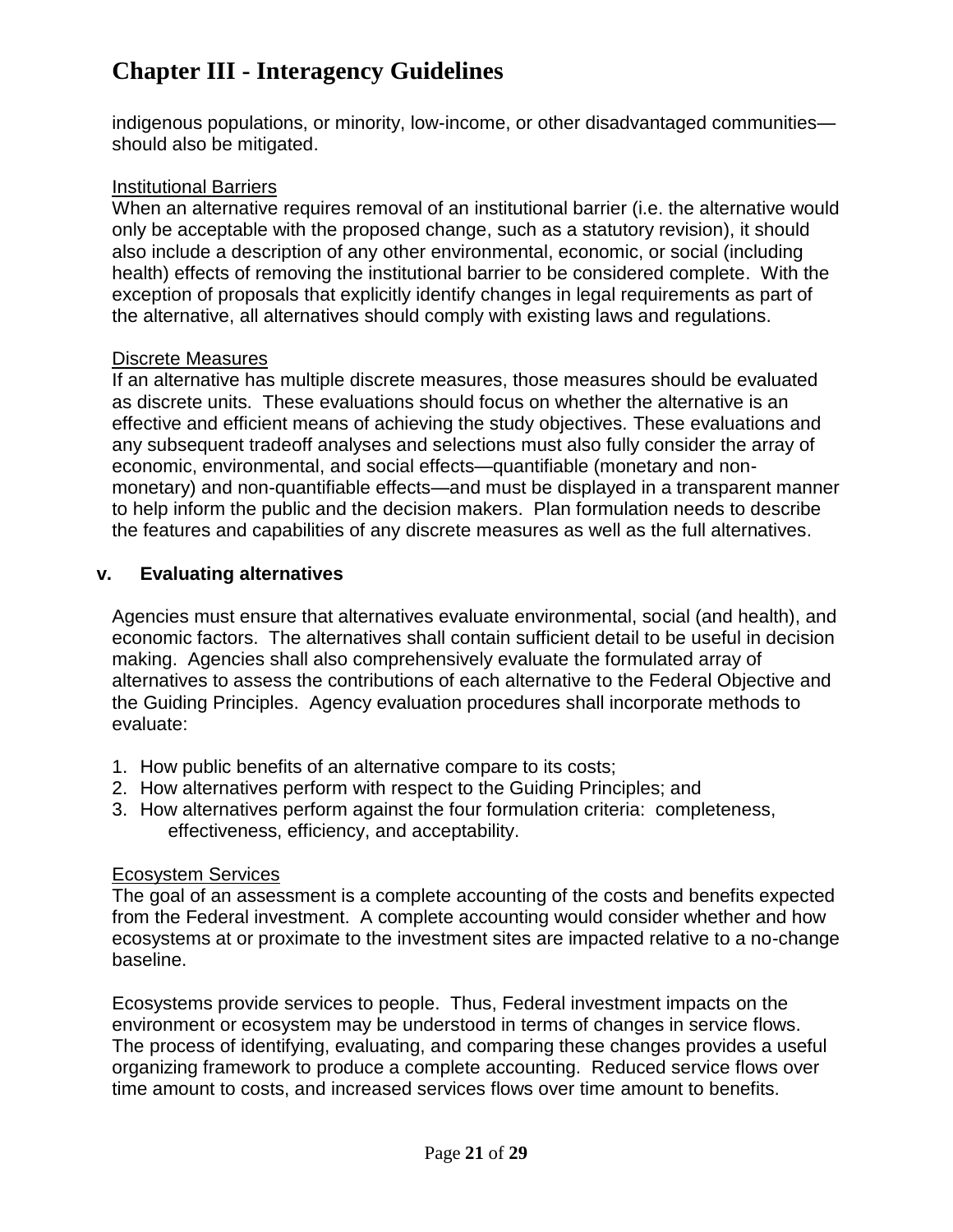A complete accounting identifies, at a minimum, impacted services and the projected trend of each service flow. Where practicable, impacts should be quantified. When it can be done well and it is appropriate to do so, quantified impacts should be monetized.

There are three general kinds of ecosystem services to consider:

- 1. Provisioning services refer to the food, fuel, fiber, and clean water that ecosystems provide.
- 2. Regulating services refer to specific ecosystem processes for which people are willing to pay. Examples include pollination, storm protection, climate regulation, and water regulation.
- 3. Cultural services refer to the benefits ecosystems confer that do not directly relate to our physical health or material well-being. Examples include recreation, aesthetic, spiritual, existence, and option "values." Whereas the first two of these are experiential, the latter "non-use" values depend simply on the continued survival of the ecosystem and its attributes.

Estimating the value of provisioning services is relatively straightforward because market data can typically be used. Estimating the value of regulating and cultural services is relatively challenging and typically involves willingness to pay studies applying techniques particular to the service in question and as a result may not be used in all PR&G analyses.

#### Describing Benefits and Costs

The differences in services provided by each alternative, relative to the baseline, are the basis for comparing public benefits. To the extent practicable changes in use and nonuse services resulting from a proposed alternative must be quantified in a scientifically valid and accepted way. Whenever appropriate, quantified effects should be monetized. Monetization should follow sound economic principles and practices (See OMB Circulars A-94 and A-4 for examples of currently accepted monetization practices and a discussion of the opportunity cost and willingness to pay concepts of value). Discounting is to be used to convert future monetary values to present or annualized values, consistent with the statutory requirements for the agency and relevant agency or Administration guidance (e.g., OMB Circulars A-94 and A-4).

Those services that cannot be acceptably quantified must be qualitatively described in sufficient detail so that the decision maker can understand the importance and magnitude of the changes. Descriptions that merely list and/or laud the benefits of the affected services are less useful to decision makers than descriptions that allow meaningful differentiation of more and less important services. In these cases, professional judgment is expected to be exercised in determining how important the non-quantified benefits or costs may be in the context of the overall analysis. If the nonquantified benefits and costs are likely to be important, "threshold" or "break-even" analyses are approaches that may be useful to evaluate their significance. Whatever analytical technique is used, reports should indicate, where possible, which qualitative services are most important and why.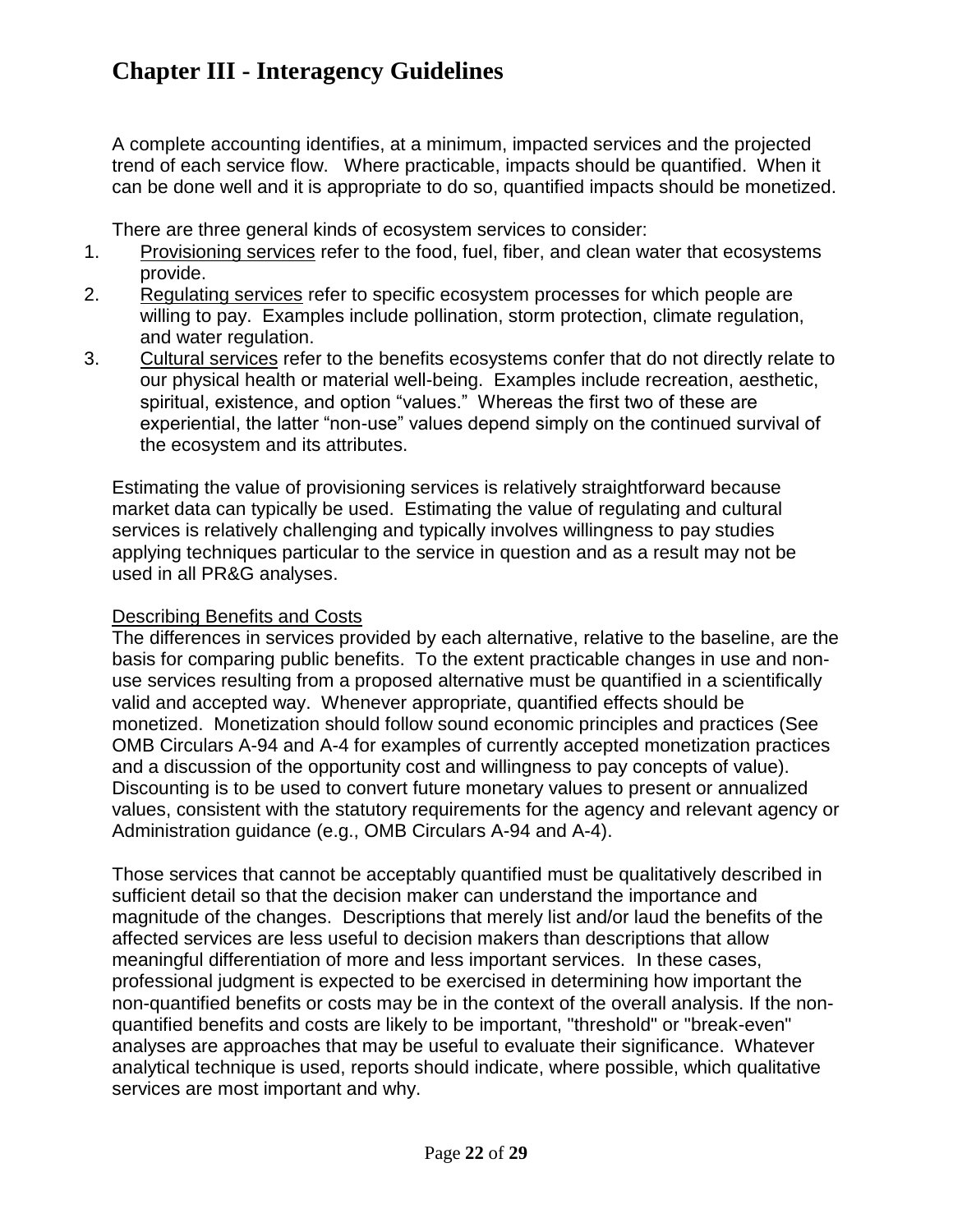#### **vi. Displaying the effects/comparison of alternatives**

The procedures shall display the effects of alternatives in a manner that allows for the unbiased comparison of alternatives for their contributions to the Federal Objective and each of the Guiding Principles. This comparison should be documented in both display and narrative form, and include a discussion of trade-offs.

#### **Displays**

Displays may include graphs, charts, tables, drawings, photographs, summary statements, or other indications of impacts. For transparency and ease of use, the method of display for a specific category shall be the same across all alternatives. The display should also present the performance of each alternative, relative to the baseline, the study objectives, the four formulation criteria, and any other screening or selection criteria used in the analyses. Displays help the public and the decision maker to understand the similarities and differences among alternatives, the effectiveness of alternatives in addressing the project purpose or purposes, and the trade-offs in quantified and unquantified benefits and costs among the various alternatives.

Additionally, common displays that are used across agencies enhance transparency and clarity about the decision making process. Agencies should collaborate to develop these common displays, and could develop several depending on the scale, scope, and type of Federal investment.

#### **Tradeoffs**

The tradeoffs—monetary, quantitative, and/or qualitative—among and within economic, environmental, and social goals shall be explicitly identified across alternative plans. Tradeoffs are compared from the perspective of the specific circumstances of each study, including the study area, resources, impacted populations, and study authority, to form the basis for deciding which plan best addresses the Federal Objective and Guiding Principles.

Some effects measured are likely to be more relevant than others to the achievement of the investment objective, and these should be noted and separated from incidental effects. Agencies are expected to note effects that are irreversible or that have high end-of-lifecycle costs to reverse (including decommissioning costs).

Different project components may be justified based on different types of public benefits. Similarly, justification may be based on a combination of quantifiable (monetary and non-monetary) and non-quantifiable effects. The tradeoffs among the goals and objectives of separable project components should also be identified to provide a basis for the rationale supporting their inclusion in or exclusion from the alternative.

The level of detail in assessing separable components and the associated description of the specific tradeoffs among the goals and objectives of the investment decision should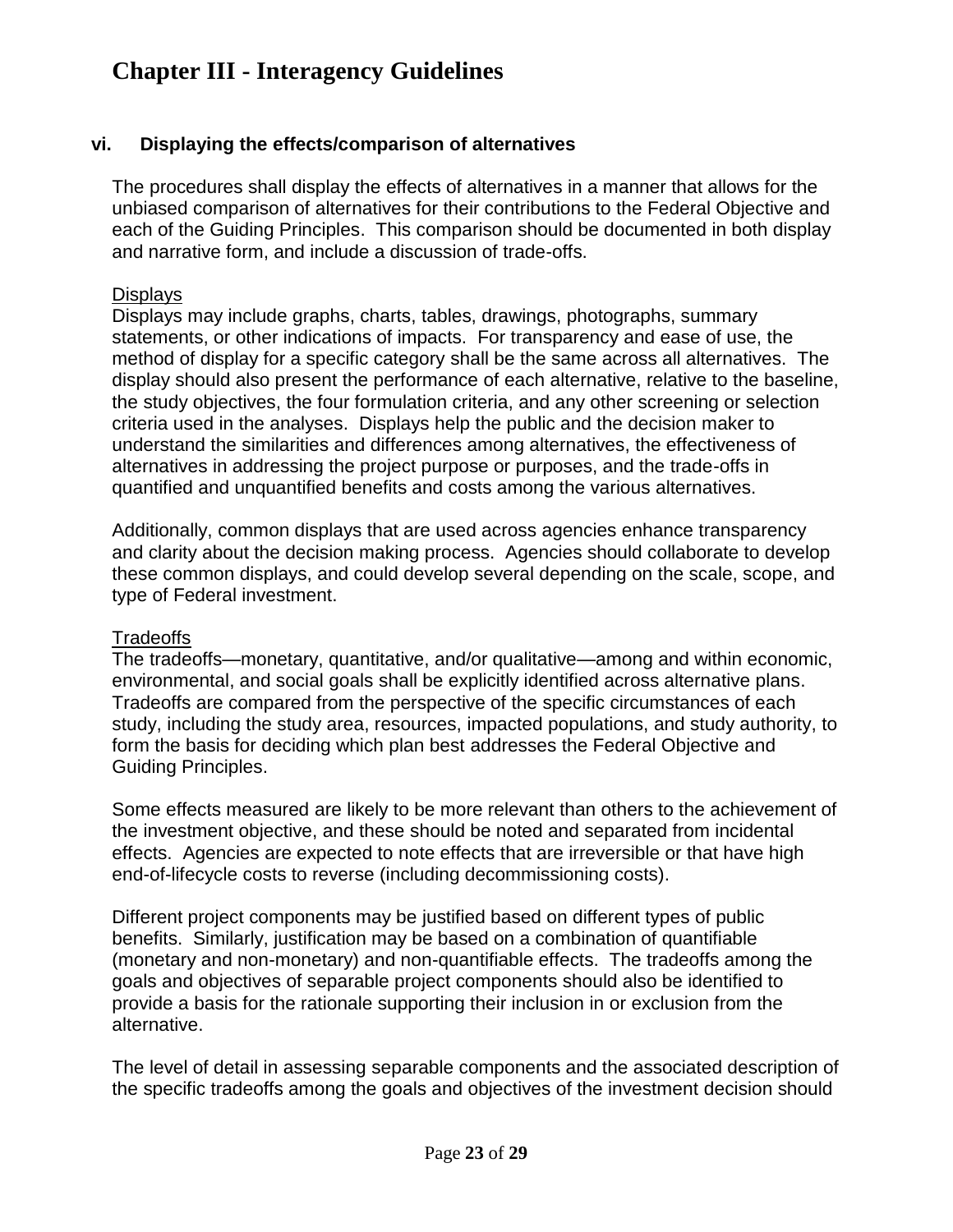be sufficient to inform the decisions to be made and to provide transparency to the decision making process.

#### **vii. Selection criteria that conform to the Principles and Requirements and any Agency Specific Procedures**

Agency Specific Procedures shall include criteria to guide the selection of an investment that conforms to the Guiding Principles, the General Requirements, and the Federal Objective. The selected alternative shall:

- a. Provide a complete discussion of the tradeoffs involved in making a decision regarding the proposed Federal investment;
- b. Provide a discussion of how economic, environmental, and social (including health) benefits (monetary and non-monetary, quantified and unquantified) justify the costs (monetary and non-monetary, quantified and unquantified); and
- c. Adequately attain the goals outlined in the Guiding Principles, recognizing how tradeoffs between the various goals affect the level of attainment within each Guiding Principle.

In this analysis, agencies shall clearly identify the alternative that reasonably maximizes the public benefits to the Nation relative to costs. It is possible for there to be more than one alternative that reasonably and approximately maximizes the public benefits relative to costs, when agencies consider the full array of economic, environmental and social effects of an alternative in both quantitative and qualitative terms. The information required by these three steps should also be developed for any separable measures contained within the competing alternatives. The selection criteria shall reflect each agency's specific legal requirements in statutes or regulations as well as applicable guidance (e.g. OMB Circulars A-94 and A-4).

If the agency has parallel planning processes that have decision criteria that may differ from those described in the Principles and Requirements, agencies should determine in their Agency Specific Procedures how to reconcile these differences.

### **viii. Iteration within the process**

Decisions or recommendations involving Federal investments affecting water resources, quantity, or quality should be made through a dynamic process, both iterative and progressive. The process should be responsive to significant changes in information, conditions, and/or objectives. These can occur at any point in the process and, depending on the potential consequences of the changes, may dictate that previous decision points, assumptions, and forecasts be reviewed in light of these changes.

## <span id="page-45-0"></span>**b. Additional elements specific to programmatic-level procedures**

**Potential Programmatic-Level Approaches**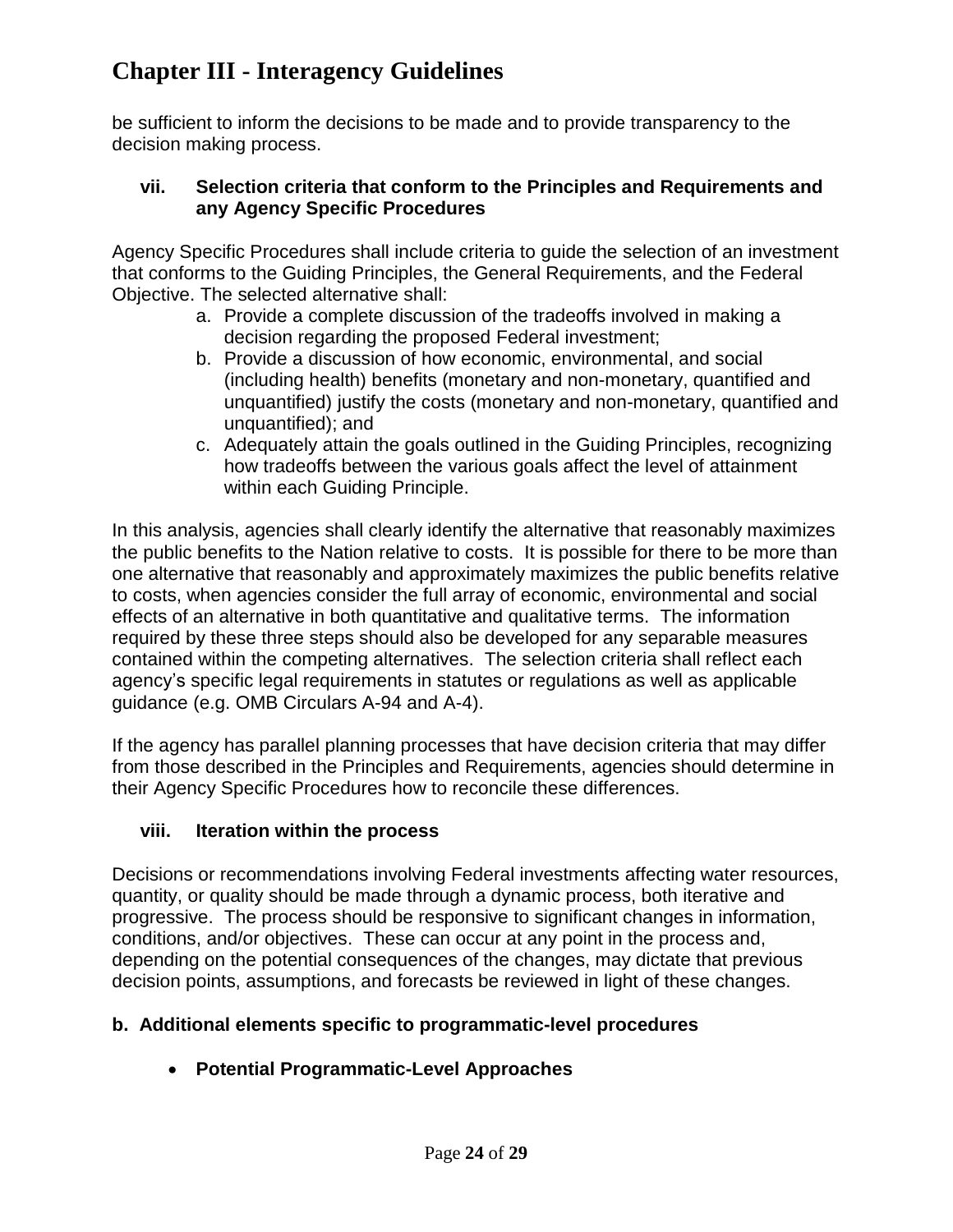Agencies have discretion to design their programmatic-level procedures to accommodate their specific circumstances. While there are potentially many valid approaches to structuring programmatic-level procedures, a few approaches are described below:

#### Tiered programmatic analysis:

- $\circ$  Appropriate for: Grant programs that solicit water resources projects through a request for proposals.
- $\circ$  How it works: The agency conducts a programmatic analysis of typical projects within a program to understand how they perform with respect to the PR&G. The programmatic analysis is expected to characterize typical project types; describe the effects of typical project types; describe how typical projects perform with respect to the PR&G; and determine whether the typical level of performance is acceptable. If typical level of performance is determined to be acceptable, the agency will use a checklist, tiered from the programmatic analysis, to review the effects of proposed actions or projects and determine whether they are typical. If a proposed action or project is determined to be typical, then it is covered by the programmatic analysis and may move forward in agency decision making. If the project is determined to be atypical, then the agency will need to further supplement the programmatic analysis before moving the project forward.

#### Retrospective analysis:

- o Appropriate for: Funding programs, such as Safe Drinking Water Act State Revolving Fund and the Clean Water Act State Revolving Fund, where the Federal government funds another entity to carry out a program to address specific water resources needs.
- $\circ$  How it works: The Federal agency structures its program guidance to other parties to require, to the extent that statutory authority allows, that funded projects reflect the PR&G. The Federal agency periodically reviews a collection of funded projects to assess whether they perform appropriately with respect to the PR&G. Based on the review, the Federal agency is expected to take appropriate action to structure its program guidance so that appropriate performance is achieved.

#### Grouped analysis:

o Appropriate for: Known actions similar in nature that can be analyzed under one decision document. Such actions may include those that individually do not have consequential water resource effects, but have cumulative effects on water resources.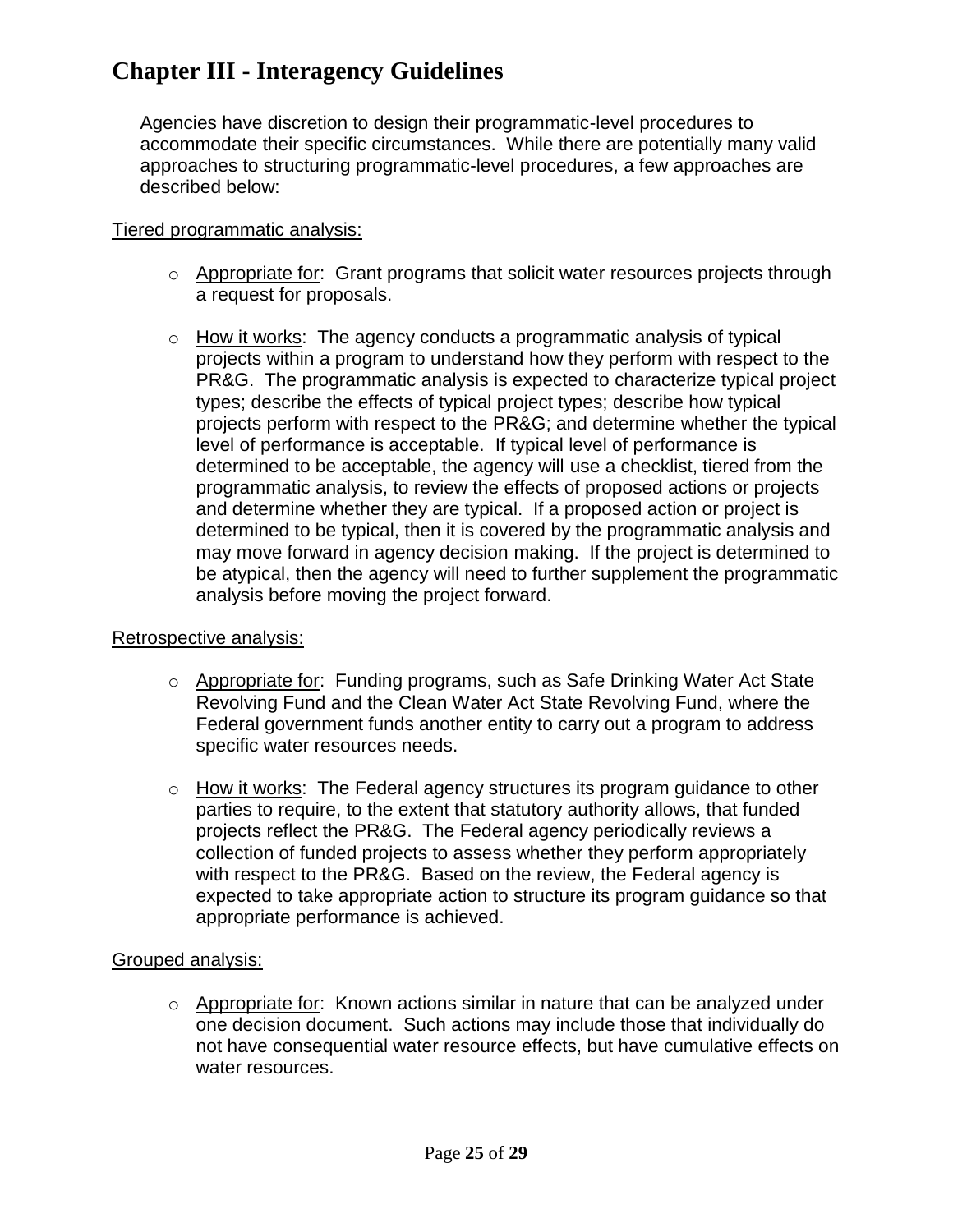$\circ$  How it works: In a programmatic analysis, the agency characterizes the nature of the proposed actions, their individual and combined effects on water resources, and how those effects perform with respect to the PR&G. Whenever possible, the programmatic-level procedures for a grouped analysis should mirror the project-level procedures.

### **Outlier projects**

Programmatic-level procedures should account for circumstances where an individual project, evaluated under a programmatic-level analysis, may need further evaluation using project-level procedures. Such circumstances address "outlier" projects that are not typical of other projects evaluated at the programmatic level. Such outlier projects may include those that, with respect to the typical program projects, are larger in size, greater in impact, more costly, more controversial, employ novel techniques, or address new problems not typically addressed through the program in question. Agencies should develop thresholds to identify outlier projects and evaluate them using a projectlevel procedure. Depending on the circumstance and as defined by agency guidance, the project-level procedures may need to be applied in part or in whole to the outlier projects.

### **Funding a third party**

In circumstances where agencies fund water resources investments through a third party entity (e.g., state, tribe, locality), agencies should regularly evaluate (subject to available resources), in conjunction with the third party, how those investments perform with respect to the PR&G and take action, where appropriate, to ensure sound performance.

## <span id="page-47-0"></span>**8. INVESTMENT DECISIONS**

In making investment decisions, agencies should strive to maximize the public benefits, relative to public costs, using the applicable selection criteria. The entire selection process shall be properly documented and transparently explained, including a discussion of stakeholder and/or sponsor preferences. The decision rationale should be clearly explained so the public can understand how the final selection was made. Professional judgment is critical in making decisions among tradeoffs. The ultimate investment decision is expected to be framed differently when developed with a projectlevel approach versus a programmatic-level approach.

Through this process, the PR&G helps the Federal government improve decisionmaking by accounting for long-term costs and benefits; developing investments to withstand or adapt to climate change; creating better, more resilient communities; and avoiding conflicts and project delays by including local input.

## <span id="page-47-1"></span>**9. CONCLUSION**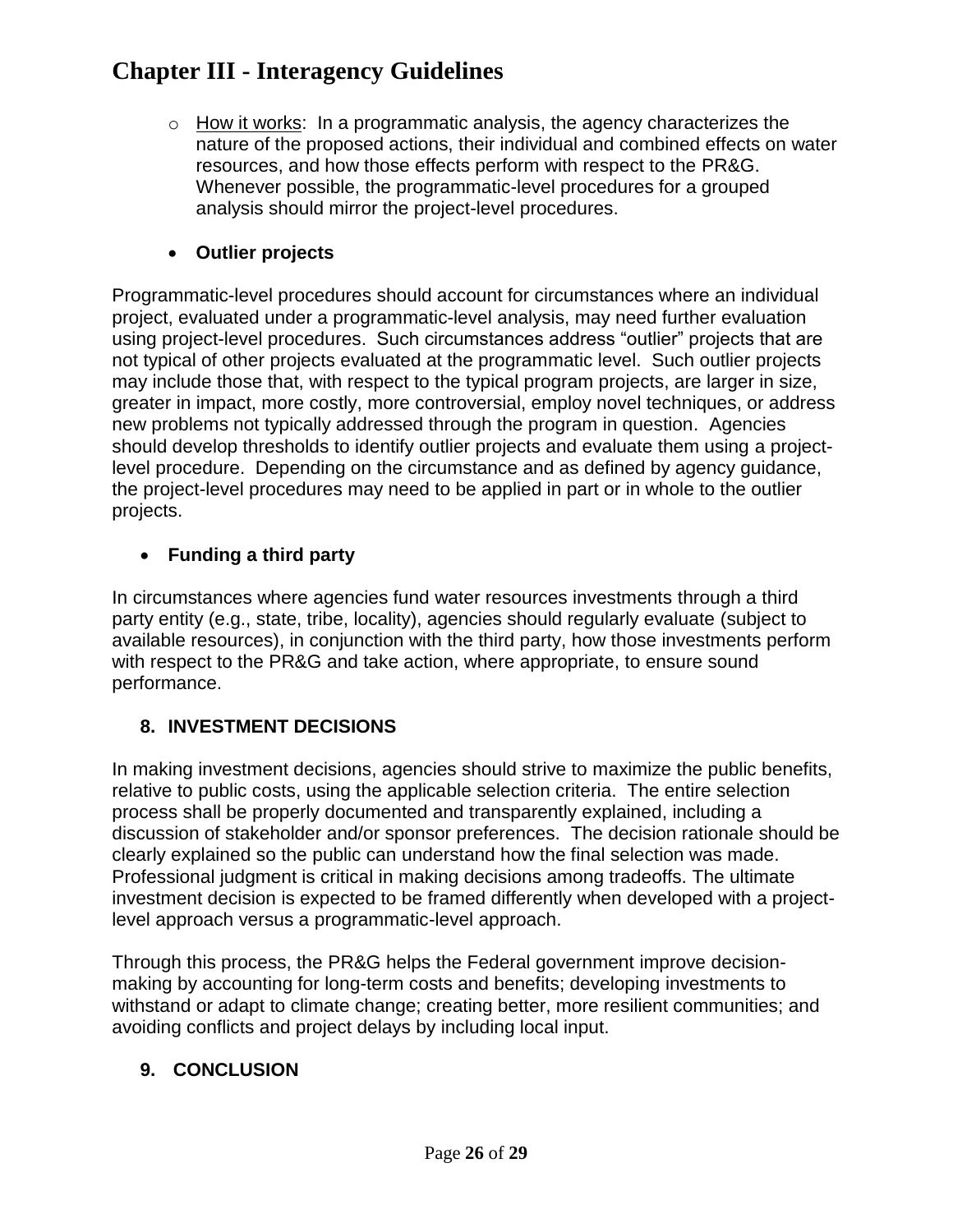The Principles and Requirements and the Interagency Guidelines do not direct agencies to develop Agency Specific Procedures that require the selection of a particular alternative investment, but rather to evaluate a range of alternatives. When evaluating these alternatives, agencies shall keep in mind a number of key aspects, including:

- 1. Environmental, economic, and social impacts are interrelated, and there is no hierarchy among their goals in a PR&G analysis;
- 2. Not all impacts can be monetized, and qualitative impacts should be given equal weight ; and
- 3. There could be more than one alternative that reasonably and approximately maximizes the public benefits relative to costs.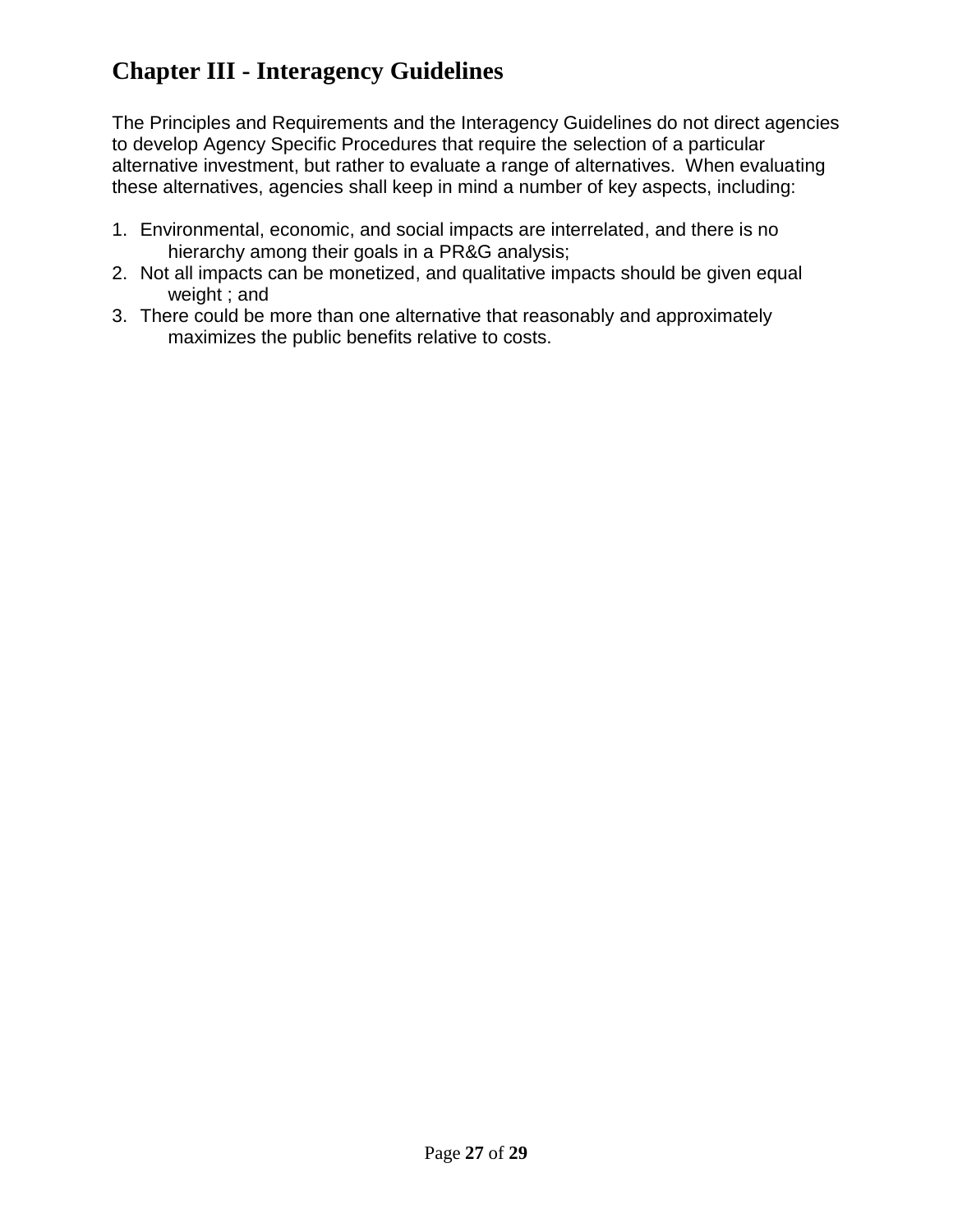#### <span id="page-49-0"></span>**10.FIGURE 1: DETERMINING THE APPLICABILITY OF THE PRINCIPLES, REQUIREMENTS AND GUIDELINES**